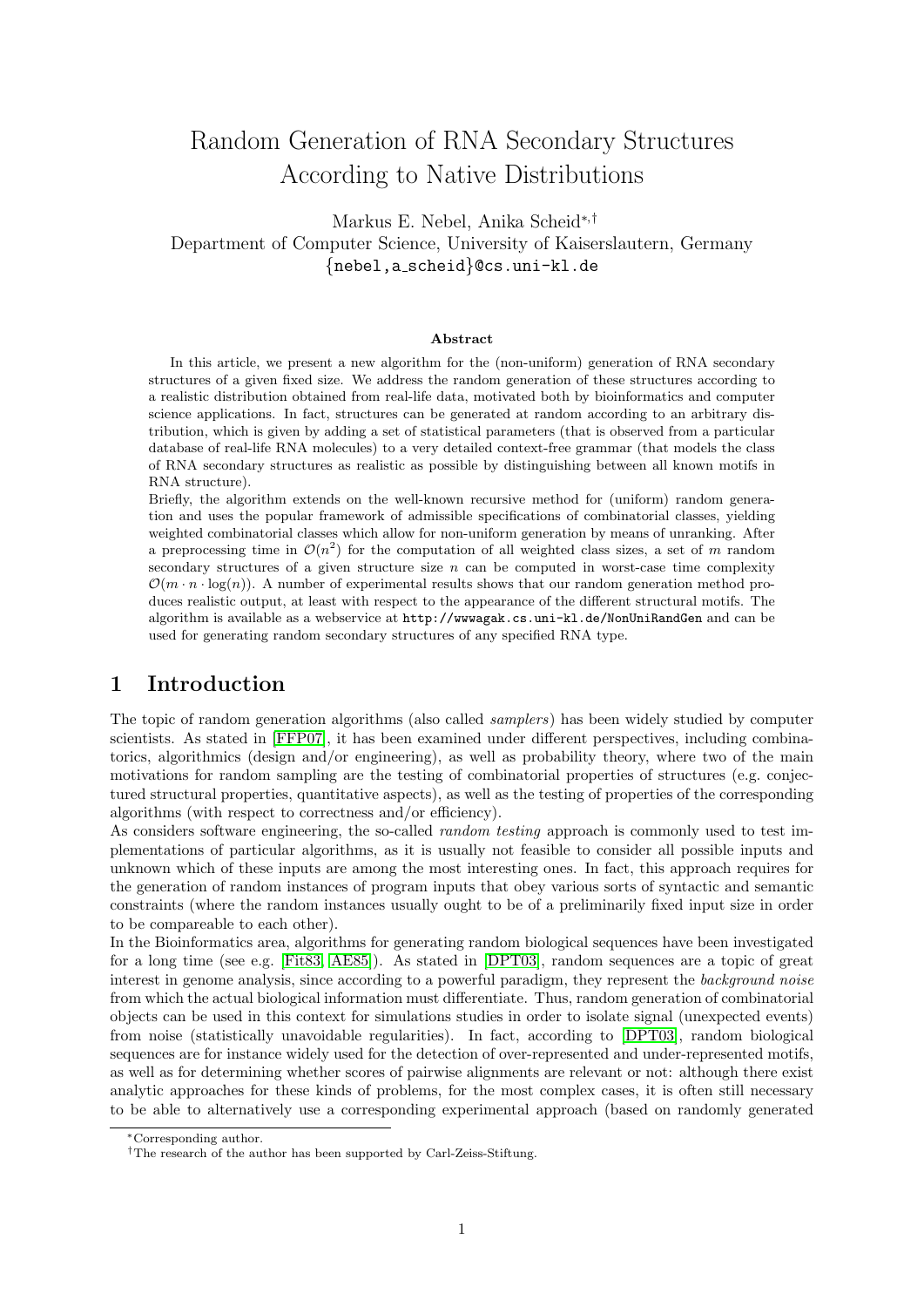sequences obtained from a computer programm). For this purpose, random sequences must obviously obey to a certain model that takes into account some relevant properties of actual real-life sequences, where such models are usually based on statistical parameters only. However, it is known that these classical models can be enriched by adding structural parameters (see [\[DPT03\]](#page-19-3)).

Over the past years, several methods have been proposed for the random generation of more complex structures, where special attention has been paid to RNA secondary structures. RNA is a single-stranded nucleotide polymer and a major component of cellular processes (like DNA and proteins). An RNA strand is formed by linking together certain nucleotide units. The specific sequence of nucleotides along this chain is called the primary structure of the molecule. By pairing of nucleotides that are not linked in this chain (i.e. by the so-called effects of base pairing), the linear primary structure is folded into a threedimensional conformation, called the *tertiary structure*, which in many cases determines the function of the molecule.

Most of the 3D structure is determined by the intramolecular base-pairing interactions in the plane, which together form the *secondary structure* of the molecule. For this reason, *pseudoknots* (induced by crossing base pairs) are considered as tertiary interactions and are usually not permitted in the definition of secondary structure. As unknotted structures contain only nested base pairs and are thus essentially two-dimensional, they can be modeled as planar graphs. This rather descriptive and commonly used planar graph model for RNA secondary structures was first formalized in [\[Wat78\]](#page-20-0). An example is shown in Figure [1.](#page-1-0)



<span id="page-1-0"></span>Figure 1: An RNA secondary structure. Unpaired and paired bases are represented by white and gray points, respectively.

Most of the existing random generation algorithms for RNA secondary structures are used for predicting the structure of a given RNA sequence (see e.g. [\[DL03,](#page-19-4) [Pon08\]](#page-20-1)), while others can be employed for instance for evaluating structure comparison softwares  $[AdCC^{+}08]$  $[AdCC^{+}08]$ . Note that secondary structure prediction methods based on random sampling represent a non-deterministic counterpart to the up-to-date most successful and popular physics-based prediction methods that make use of the energy minimization paradigm and are realized by dynamic programming algorithms (see e.g. [\[WFHS99,](#page-20-2) [Zuk89,](#page-21-0) [Zuk03,](#page-21-1) [Hof03\]](#page-19-6)). Random sampling also differs from the stochastical RNA structure prediction approach that is based on context-free modeling of structural motifs and adding some statistical parameters observed in real-life data by assigning probabilities to the corresponding motifs (see e.g. [\[DE04,](#page-19-7) [KH99,](#page-20-3) [KH03\]](#page-20-4)).

Nevertheless, it should be mentioned that statistical sampling methods like [\[DL03,](#page-19-4) [Pon08\]](#page-20-1) used for RNA structure prediction are based on thermodynamics and thus inevitably inherit the problems and imprecisions related to energy minimizing methods, which are caused by the still incomplete commonly used free energy models for RNAs. In order to overcome these pitfalls, one could take the competing point of view and consider only typical structural information observed in a set of sample data as the basis for a new random generation method. If that information draws a realistic picture for all the different motifs of a molecule's folding, the corresponding sampling method is likely to produce realistic results. For these reasons, in the present paper, we rely on the approach of [\[WN10b\]](#page-21-2) to develop a new algorithm for the (non-uniform) random generation of RNA secondary structures (without pseudoknots) according to a distribution induced by a set of sample RNA data<sup>[1](#page-1-1)</sup>.

<span id="page-1-1"></span><sup>&</sup>lt;sup>1</sup>Note that the algorithm actually generates secondary structures for a preliminary fixed size, not for a given RNA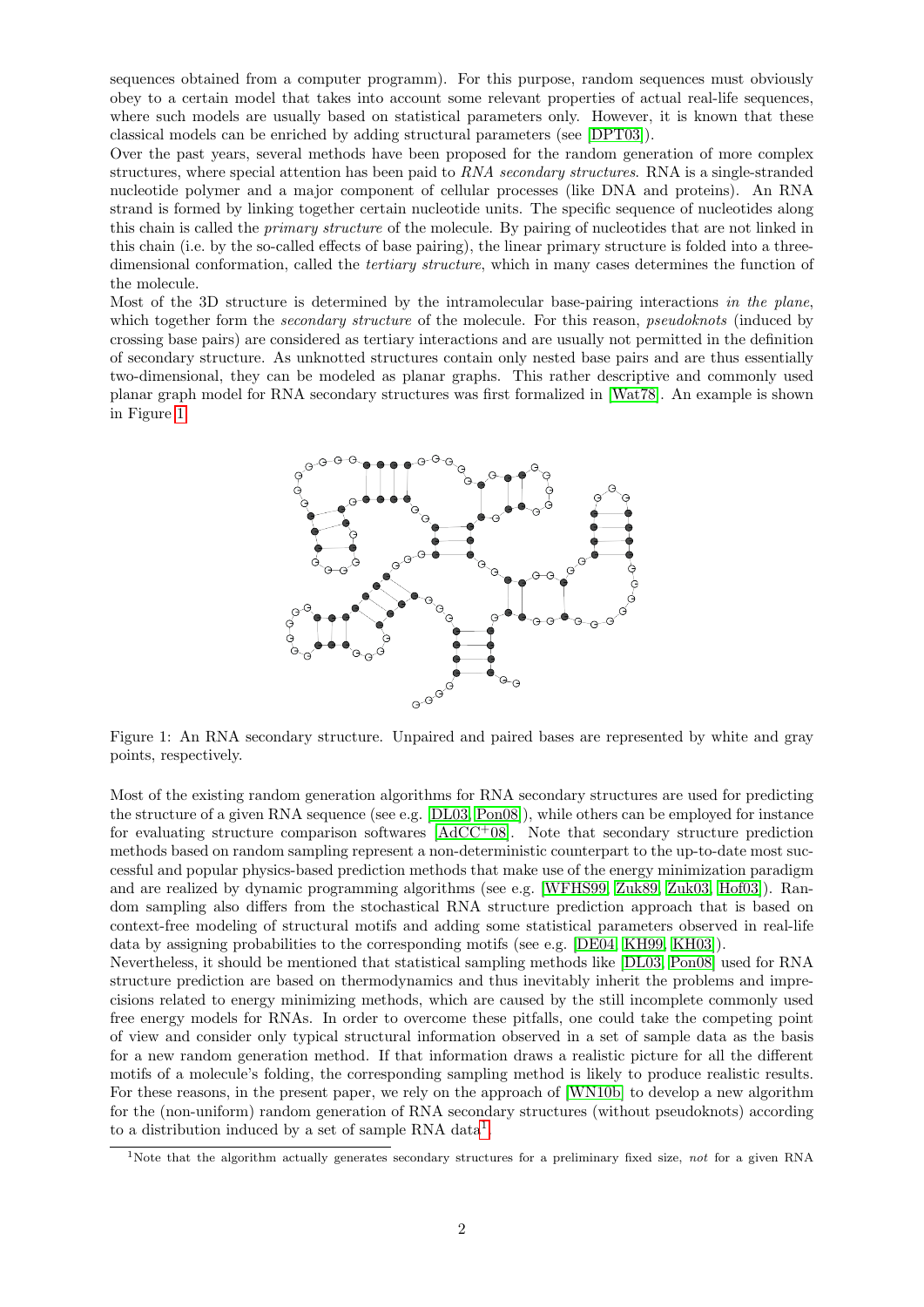The main contribution of this manuscript is the application and generalization of the approach from [\[WN10b\]](#page-21-2) to RNA secondary structures according to an elaborate and thus very realistic model. Particularly, our random generation method is based on a sophisticated context-free grammar for unknotted structures which, in order to model the class of all considered RNA secondary structures as realistic as possible, distinguishes between all known structural motifs that may occur in unknotted RNA secondary structure. This means that any structural feature is modeled by one or more specific grammar rules with corresponding probabilities observed from real-life data. Note that this grammar is actually a special variant of the comprehensive grammar used in [\[NS10\]](#page-20-5) for deriving a realistic RNA structure model and for performing the first ever analytical analysis of the expected free energy of a random secondary structure (of a specified RNA type). Actually, that grammar has been designed as a mirror of the famous Turner energy model  $[XSB<sup>+</sup>98$  $[XSB<sup>+</sup>98$ , MSZT99 which serves as the foundation for most of the existing physics-based RNA structure prediction methods: all structural motifs for which there are different thermodynamic rules and parameters are created by distinct production rules (with corresponding probabilities).

According to [\[WN10b\]](#page-21-2), our sampling method involves a weighted unranking algorithm for obtaining the final structures. Briefly, considering an arbitrary structure class of size (cardinality)  $c$ , a corresponding unranking method uses a well-defined ordering of all class elements (according to a particular numbering scheme, the so-called *ranking* method) and for a given input number  $r \in \{1, \ldots, c\}$  outputs the structure with rank  $r$  in the considered ordering. Notably, a complete structure of size  $n$  is generated by recursively unranking the distinct structural components from the corresponding subclasses (of substructures with sizes less than  $n$ ). In our case, the weighted unranking algorithm requires a precomputation step in worstcase time  $\mathcal{O}(n^2)$  for computing all weighted class sizes up to input size n. The worst-case complexity for generating a secondary structure of size n at random is then given by  $\mathcal{O}(n \log n)$  since we are ranking structures according to the boustrophedon order (see e.g. [\[Pon08\]](#page-20-1)).

By the end of this paper, we analyze the quality of randomly generated structures by considering some experimental results. First, we will consider statistical indicators of many important parameters related to particular strutural motifs and compare the ones observed in the used sample set of real world RNA data to those observed in a corresponding set of random structures. Their comparison measures indicate that our method actually generates realistic RNA structures. Obviously, an algorithm which, for a given structure size  $n$ , produces random RNA secondary structures that are – related to expected shapes of such structures – in most cases realistic is a major improvement over existing approaches which, for example, are only capable of generating secondary structures uniformly for size  $n$ . Furthermore, we will consider the two different free energy models defined in [\[NS10\]](#page-20-5) for RNA secondary structure (with unknown RNA sequence) to get further evidence of the good quality of our random generation method (with respect to free energies and thus rather likely also with respect to appearance of the different structural motifs of RNA).

# 2 Prior Results and Basic Definitions

# 2.1 Uniform Random Generation

In the past, the problem of uniform random generation of combinatorial structures, that is the problem of randomly generating objects (of a preliminary fixed input size) of a specified class that have the same or similar properties, has been extensively studied. Special attention has been paid on the wide class of decomposable structures which are basically defined as combinatorial structures that can be constructed recursively in an unambiguous way.

In principle, two general (systematic) approaches have been developed for the uniform generation of these structures: First, the recursive method originated in [\[NW78\]](#page-20-7) (to generate various data structures) and later systematized and extended in [\[FZV94\]](#page-19-8) (to decomposable data structures), where general combinatorial decompositions are used to generate objects at random based on counting possibilities. Second and more recently, the so-called *Boltzmann method* [\[DFLS04,](#page-19-9) [FFP07\]](#page-19-0), where random objects (under the corresponding Boltzmann model) have a fluctuating size, but objects with the same size invariably occur with the same probability.

Note that according to [\[DFLS04\]](#page-19-9), Boltzmann samplers may be employed for approximate-size (objects with a randomly varying size are drawn) as well as fixed-size (objects of a strictly fixed size are drawn) random generation and are an alternative to standard combinatorial generators based on the recursive

sequence of this size, which means we take the combinatorial point of view and completely abstract from sequence.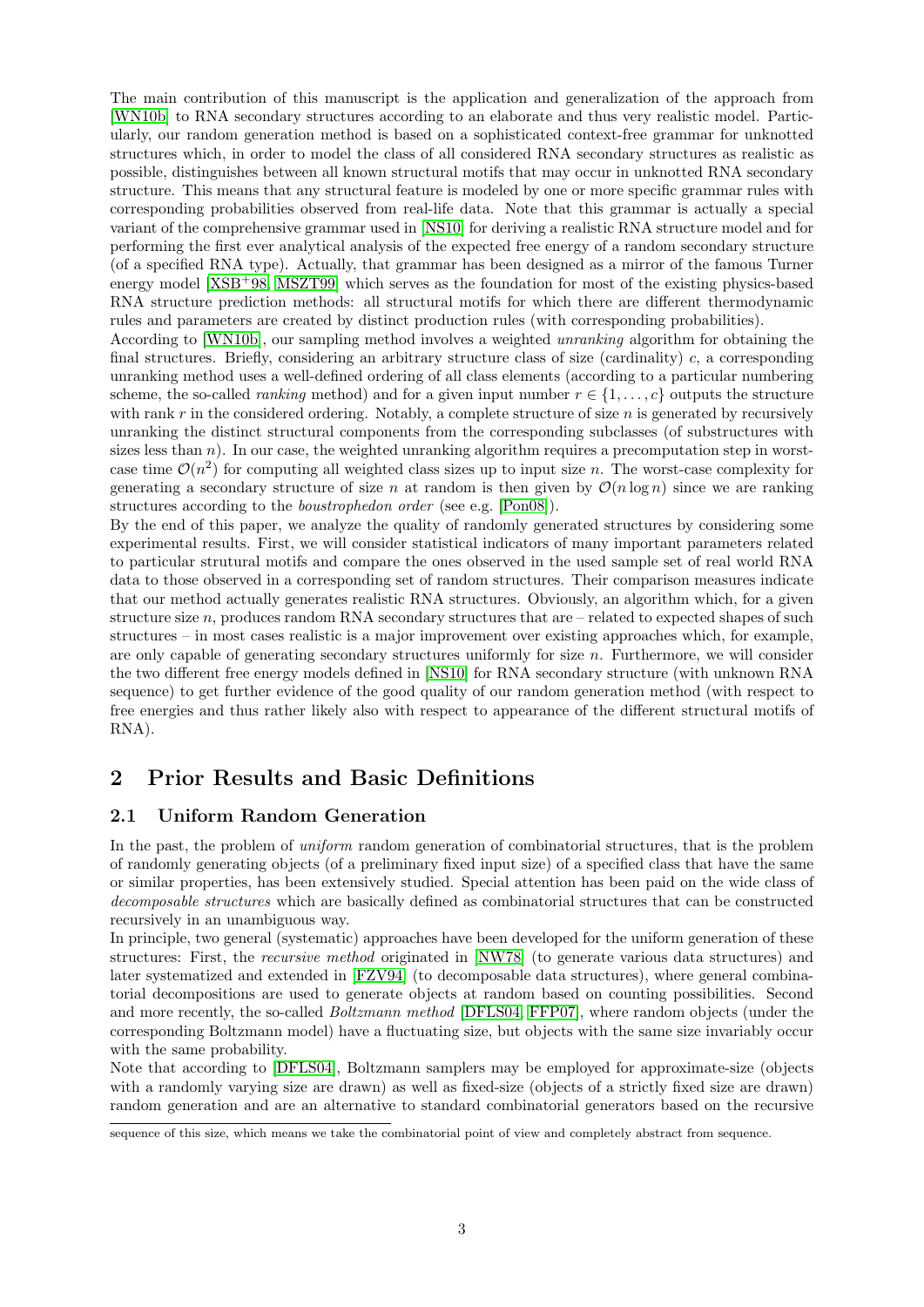method. However, fixed-size generation is considered the standard paradigm for the random generation of combinatorial structures.

### 2.2 (Admissible) Constructions and Specifications

According to [\[FZV94\]](#page-19-8), a decomposable structure is a structure that admits an equivalent combinatorial specification:

**Definition 2.1** ([\[FZV94\]](#page-19-8)). Let  $\mathcal{A} = (\mathcal{A}_1, \dots, \mathcal{A}_r)$  be an *r*-tuple of classes of combinatorial structures. A specification for A is a collection or r equations with the ith equation being of the form  $A_i =$  $\phi_i(\mathcal{A}_1,\ldots,\mathcal{A}_r)$ , where  $\phi_i$  denotes a term built of the  $\mathcal{A}_i$  using the *constructions* of disjoint union, cartesian product, sequence, set and cycle, as well as the initial (neutral and atomic) classes.

The needed formalities that will also be used in the sequel are given as follows:

**Definition 2.2** ([\[FS09\]](#page-19-10)). If A is a combinatorial class, then  $\mathcal{A}^n$  denotes the class of objects in A that have size (defined as number of atoms)  $n$ . Furthermore:

- Objects of size 0 are called *neutral objects* or tags and a class consisting of a single neutral object  $\epsilon$  is called a *neutral class*, which will be denoted by  $\mathcal{E}(\mathcal{E}_1, \mathcal{E}_2, \dots$  to distinguish multiple neutral classes containing the objects  $\epsilon_1, \epsilon_2, \ldots$ , respectively).
- Objects of size 1 are called *atomic objects* or *atoms* and a class consisting of a single atomic object is called an *atomic class*, which will be denoted by  $Z$  ( $Z_a, Z_b, \ldots$  to distinguish the classes containing the atoms  $a, b, \ldots$ , respectively).
- If  $A_1, \ldots, A_k$  are combinatorial classes and  $\epsilon_1, \ldots, \epsilon_k$  are neutral objects, the *combinatorial sum* or disjoint union is defined as  $A_1 + \ldots + A_k := (\mathcal{E}_1 \times A_1) \cup \ldots \cup (\mathcal{E}_k \times A_k)$ , where  $\cup$  denotes set theoretic union.
- If A and B are combinatorial classes, the *cartesian product* is defined as  $A \times B := \{(\alpha, \beta) \mid \alpha \in$ A and  $\beta \in \mathcal{B}$ , where  $size(\alpha, \beta) = size(\alpha) + size(\beta)$ .

Note that the constructions of disjoint union, cartesian product, sequence, set and cycle are all admissible:

**Definition 2.3** ([\[FS09\]](#page-19-10)). Let  $\phi$  be an m-ary construction that associates to a any collection of classes  $\mathcal{B}_1,\ldots,\mathcal{B}_m$  a new class  $\mathcal{A} := \phi[\mathcal{B}_1,\ldots,\mathcal{B}_m]$ . The construction  $\phi$  is *admissible* iff the counting sequence  $(a_n)$  of A only depends on the counting sequences  $(b_{1,n}), \ldots, (b_{m,n})$  of  $B_1, \ldots, B_m$ , where the counting sequence of a combinatorial class A is the sequence of integers  $(a_n)_{n>0}$  for  $a_n = \text{card}(\mathcal{A}^n)$ .

The framework of (admissible) specifications obviously resembles that of context-free grammars (CFGs) known from formal language theory<sup>[2](#page-3-0)</sup>. In order to translate a CFG into the framework of admissible constructions, it is sufficient to make each terminal symbol an atom and to assume each non-terminal A to represent a class A (the set of all words which can be derived from non-terminal A). However, for representing CFGs, only the admissible constructions disjoint union, cartesian product and sequence are needed: Words are constructed as cartesian products of atoms, sentential forms as cartesian products of atoms and the classes assigned to the corresponding non-terminal symbols. For instance, a production rule  $A \to aB$  translates into the symbolic equation  $A = a \times B$ . Different production rules with the same left-hand side give rise to the union of the corresponding cartesian products.

Nevertheless, it should be noted that [\[FZV94\]](#page-19-8) also shows how to reduce specifications to standard form, where the corresponding standard specifications constitute the basis of the recursive method for uniform random generation and extends the usual Chomsky normal form (CNF) for CFGs. Briefly, in standard specifications, all sums and products are binary and the constructions of sequences, sets and cyles are actually replaced with other constructions (for details see [\[FZV94\]](#page-19-8)).

The prime advantage of standard specifications is that they translate directly into procedures for computing the sizes of all combinatorial subclasses of the considered class  $\mathcal C$  of combinatorial objects. This means they can be used to count the number of structures of a given size that are generated from a given non-terminal symbol. Moreoever, standard specifications immediately translate into procedures for generating one such structure uniformly at random. The corresponding procedures (for class size calculations and structure generations) are actually required for (uniform) random generation of words of a given CFG by means of unranking.

<span id="page-3-0"></span><sup>2</sup>Note that we assume the reader has basic knowledge of the notions concerning context-free languages and grammars. An introduction can be found for instance in [\[Har78\]](#page-19-11).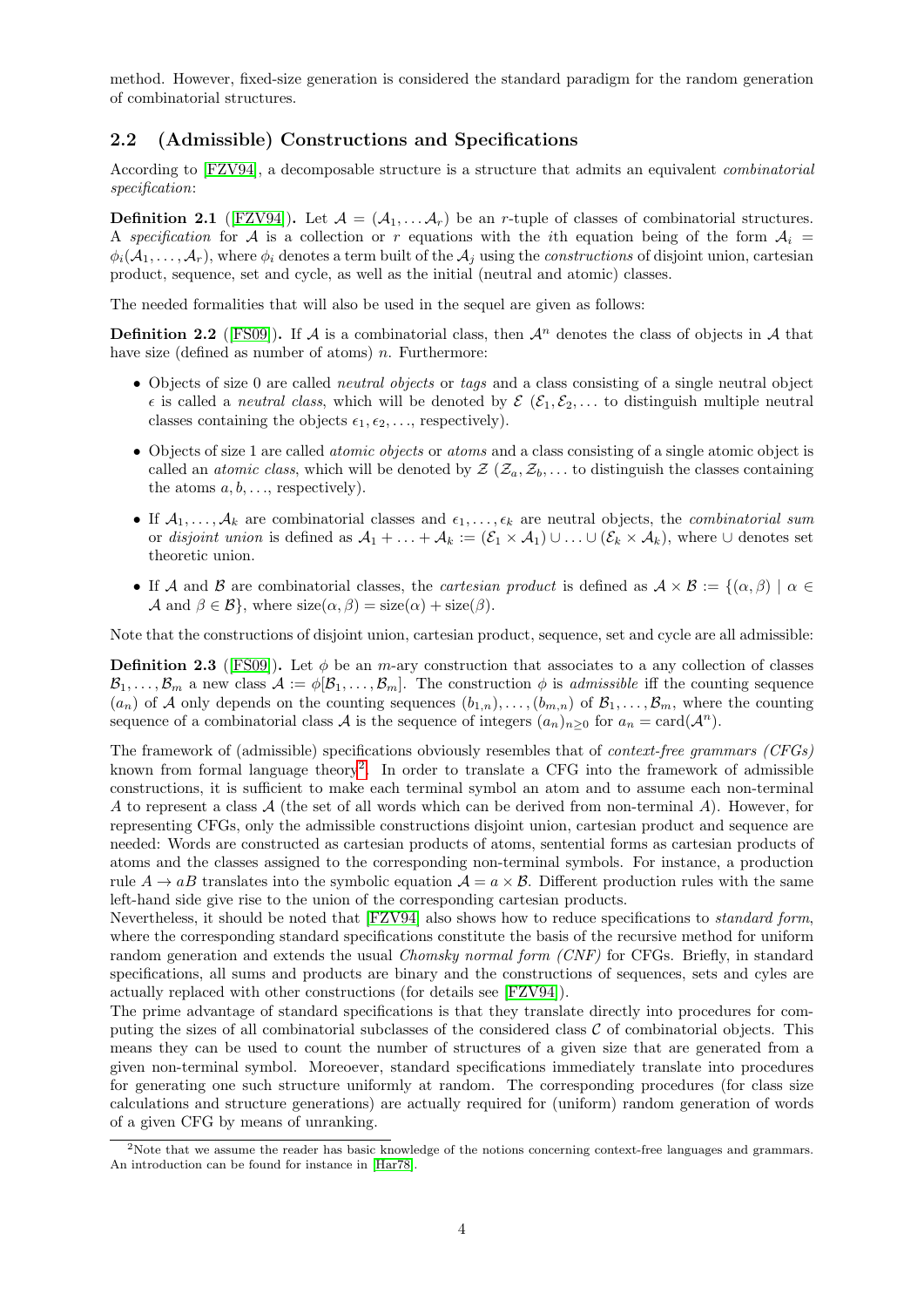Simply speaking, the unranking of decomposable structures (like for instance RNA secondary structures which can be uniquely decomposed into distinct structural components) works as follows: Each structure s in the combinatorial class  $S<sup>n</sup>$  of all feasible structures having size n is given a number (rank)  $i \in$  $\{0,\ldots,\text{card}(\mathcal{S}^n)-1\},$  defined by a particular ranking method. Based on this ordering of the considered structure class  $\mathcal{S}^n$ , the corresponding unranking algorithm for a given input number  $i \in \{0, \ldots, \text{card}(\mathcal{S}^n)$ 1} computes the single structure  $s \in \mathcal{S}^n$  having number i in the ranking scheme defined for class  $\mathcal{S}^n$ . Note that in this context of unranking particular elements from a considered structure class, the corresponding algorithms make heavy use of their decomposability, as the distinct structural components are unranked from the corresponding subclasses. In fact, the class sizes can be derived according to the following recursion:

$$
\text{size}(\mathcal{C}, n) := \begin{cases} 1 & \mathcal{C} \text{ is neutral and } n = 0, \\ 0 & \mathcal{C} \text{ is neutral and } n \neq 0, \\ 1 & \mathcal{C} \text{ is atomic and } n = 1, \\ 0 & \mathcal{C} \text{ is atomic and } n = 1, \\ \sum_{i=1}^{k} \text{size}(\mathcal{A}_i, n) & \mathcal{C} = \mathcal{A}_1 + \ldots + \mathcal{A}_k, \\ \sum_{j=0}^{n} \text{size}(\mathcal{A}, j) \cdot \text{size}(\mathcal{B}, n - j) & \mathcal{C} = \mathcal{A} \times \mathcal{B}. \end{cases}
$$

Note that when computing the sums for cartesian products, we can either consider the values for  $j$ in the sequential (also called *lexicographic*) order  $(1, 2, 3, \ldots, n)$  or in the so-called *boustrophedon* order  $(1, n, 2, n-1, \ldots, \lceil \frac{n}{2} \rceil)$ . In either case, given a fix number of considered combinatorial (sub)classes (or corresponding non-terminal symbols), the precomputation of all class size tables up to size  $n$  requires  $\mathcal{O}(n^2)$  operations on coefficients. One random generation step then needs  $\mathcal{O}(n^2)$  arithmetic operations when using the sequential method and  $\mathcal{O}(n \cdot \log(n))$  operations when using the boustrophedon method (for details we refer to [\[FZV94\]](#page-19-8)).

Obviously, using uniform unranking procedures to construct the ith structure of size n for a randomly drawn number  $i$ , any structure of size  $n$  is equiprobably generated. Consequently, in order to make sure that, for given size n and a sample set of random numbers i, the corresponding structures are in accordance with an appropriate probability distribution (as for instance observed from real-life RNA data), it is mandatory to use a corresponding non-uniform unranking method or an alternative nonuniform random generation approach.

### 2.3 Non-Uniform Random Generation

Coming back to the random testing problem from software engineering, we observe that generating objects of a given class of input data according to a uniform distribution is sufficient for testing the correctness of particular algorithms. However, if one intends to gather information about the "real-life behaviour" of the algorithm (e.g. with respect to runtime or space requirements), we need to perform simulations with input data that are as closely as possible related to corresponding application. This means to obtain suitable test data, we need to specify a distribution on the considered class that is similar to the one observed in real life and draw objects at random according to this (non-uniform) distribution. Deriving such a "realistic" distribution on a given class of objects can easily be done by modeling the class by an appropriate stochastic context-free grammar (SCFG). Details will follow in Section [2.4.](#page-5-0)

As regards RNA, it has been proven that both the combinatorial model (that is based on a uniform distribution such that all structures of a given size are equiprobable and that completely abstracts from the primary structure, see e.g. [\[SW78,](#page-20-8) [VC85,](#page-20-9) [Neb02a\]](#page-20-10)) and the Bernoulli-model (which is capable of incorporating information on the possible RNA sequences for a given secondary structure, see e.g. [\[HSS98,](#page-20-11) [Neb04b,](#page-20-12) [ZS84\]](#page-21-4)) for RNA secondary structures are rather unrealistic. However, modeling these structures by an appropriate SCFG yields a more realistic RNA model, where the probability distribution on all structures is determined from a database of real world RNA data (see e.g. [\[Neb02b,](#page-20-13) [Neb04a\]](#page-20-14)).

Based on this observation, the problem of non-uniform random generation of combinatorial structures has been recently addressed in [\[WN10b\]](#page-21-2). There, it is described how to get algorithms for the random generation of objects of a previously fixed size according to an arbitrary (non-uniform) distribution implied by a given SCFG. In principle, the construction scheme introduced in [\[WN10b\]](#page-21-2) extends on the recursive method for the (uniform) random generation [\[FZV94\]](#page-19-8) and adapted it to the problem of unranking of [\[Mol05\]](#page-20-15): the basic principle is that any (complex) combinatorial class can be decomposed into (or can be constructed from) simpler classes by using admissible constructions.

Essentially, in [\[WN10b\]](#page-21-2), a new admissible construction called weighting has been introduced in order to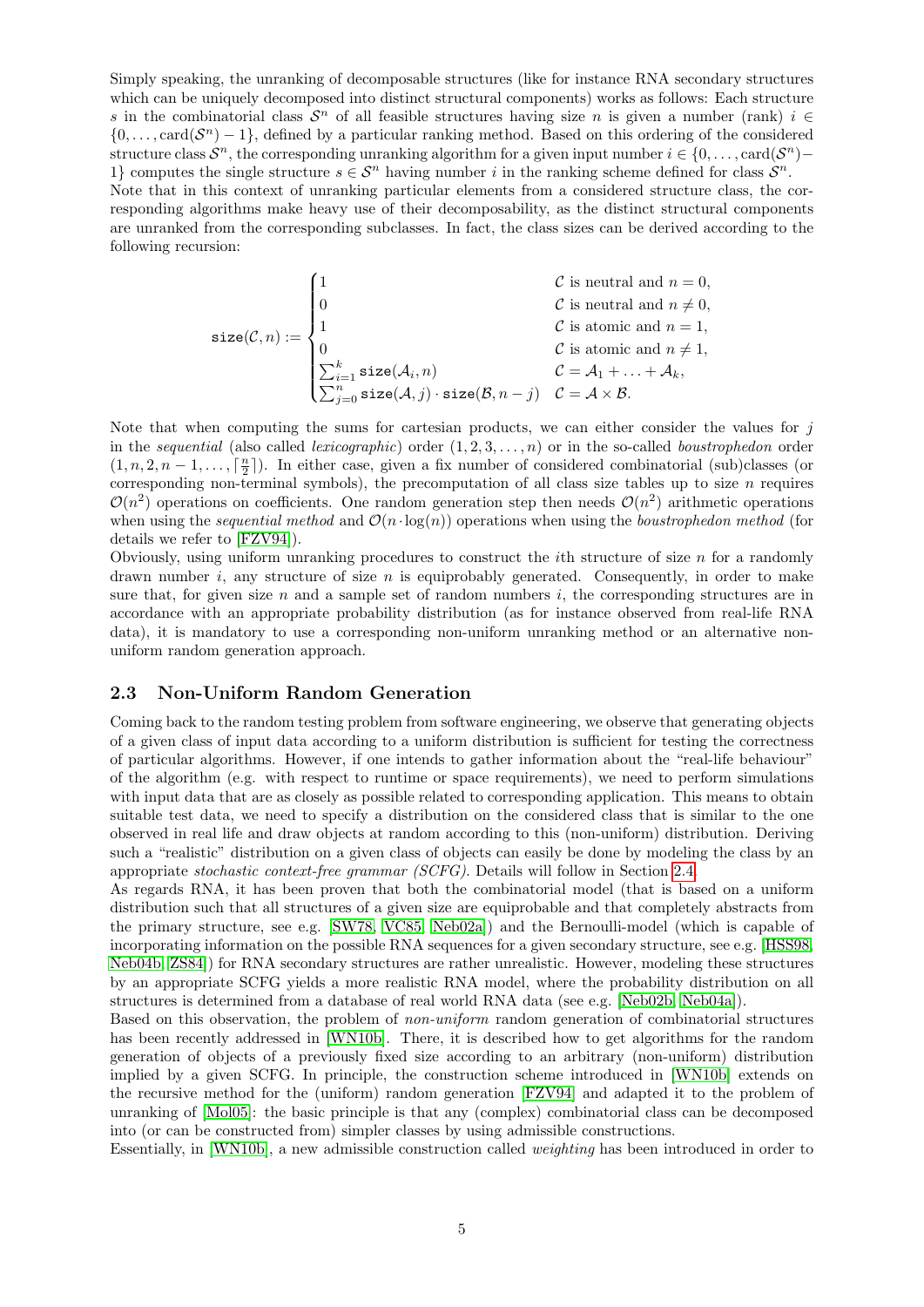make non-uniform random generation possible. By weighting, we understand the generation of distinguishable copies of objects. Formally:

**Definition 2.4.** If A is a combinatorial class and  $\lambda$  is an integer, the weighting of A by  $\lambda$  is defined as  $\lambda \mathcal{A} := \mathcal{A} + \ldots + A$ . We will call two objects from a combinatorial class *copies of the same object* iff they  $\lambda$  times

only differ in the tags added by weighting operations.

For example, if we weight the class  $\mathcal{A} = \{a\}$  by two, we assume the result to be the set  $\{a, a\}$ ; weighting  $\mathcal{B} = \{b\}$  by three generates  $\{b, b, b\}$ . Thus,  $2\mathcal{A} + 3\mathcal{B} = \{a, a, b, b, b\}$  and within this class, a has relative frequency  $\frac{2}{5}$ , while b has relative frequency  $\frac{3}{5}$ . Hence, this way it becomes possible to regard non-uniformly distributed classes.

As weighting a class can be replaced by a disjoint union,  $size(\lambda \mathcal{A}, n) = \lambda \cdot size(\mathcal{A}, n)$  and the complexity results from [\[Mol05\]](#page-20-15) also hold for weighted classes. Hence, the corresponding class size computations up to *n* need  $\mathcal{O}(n^2)$  time.

#### <span id="page-5-0"></span>2.4 Stochastic Context-Free Grammars

As already mentioned, *stochastic context-free grammars (SCFGs)* are a powerful tool for modeling combinatorial classes and the essence of the non-uniform random sampling approach that will be worked out in this article. Therefore, we will now give the needed background information.

#### 2.4.1 Basic Concepts

Briefly, SCFGs are an extension of traditional CFGs: usual CFGs are only capable of modeling the class of all generated structures and thus inevitably induce a uniform distribution on the objects, while SCFGs additionally produce a (non-uniform) probability distribution on the considered class of objects. In fact, an SCFG is derived by equipping the productions of a corresponding CFG with probabilities such that the induced distribution on the generated language models as closely as possible the distribution of the sample data. The needed formalities are given as follows:

**Definition 2.5** ([\[FH72\]](#page-19-12)). A weighted context-free grammar (WCFG) is a 5-tuple  $\mathcal{G} = (I, T, R, S, W)$ , where I (resp. T) is an alphabet (finite set) of intermediate (resp. terminal) symbols (I and T are disjoint),  $S \in I$  is a distinguished intermediate symbol called *axiom*,  $R \subset I \times (I \cup T)^*$  is a finite set of production rules and  $W: R \to \mathbb{R}^+$  is a mapping such that each rule  $f \in R$  is equipped with a weight  $w_f := W(f)$ . If  $\mathcal G$  is a WCFG, then  $\mathcal G$  is a stochastic context-free grammar (SCFG) iff the following additional restrictions hold:

- 1. For all  $f \in R$ , we have  $W(f) \in (0, 1]$ , which means the weights are probabilities.
- 2. The probabilities are chosen in such a way that for all  $A \in I$ , we have  $\sum_{f \in R, Q(f) = A} w_f = 1$ , where  $Q(f)$  denotes the *premise* of the production f, i.e. the first component A of a production rule  $(A, \alpha) \in R$ . In the sequel, we will write  $w_f : A \to \alpha$  instead of  $f = (A, \alpha) \in R$ ,  $w_f = w(f)$ .

However, at this point, we decided to not recall the basic concepts regarding SCFGs, as they are not really necessary for the understanding of this article. The interested reader is referred to the corresponding section in [\[NS10\]](#page-20-5). For a more fundamental introduction on stochastic context-free languages, see for example [\[HF71\]](#page-19-13). In fact, the only information needed in the sequel is that if structures are modeled by a consistent SCFG, then the probability distribution on the production rules of the SCFG implies a probability distribution on the words of the generated language and thus on the modeled structures. To ensure that a SCFG gets consistent, one can for example assign relative frequencies to the productions, which are computed by counting the production rules used in the leftmost derivations of a finite sample of words from the generated language. For unambiguous SCFGs, the relative frequencies can actually be counted efficiently, as for every word, there is only one leftmost derivation to consider.

#### 2.4.2 Modeling RNA Secondary Structure via SCFGs

Besides the popular planar graph representation of unknotted secondary structures, many other ways of formalizing RNA folding have been described in literature. One well-established example is the so called bar-bracket representation, where a secondary structure is modeled as a string over the alphabet  $\Sigma := \{(),],\}$ , with a bar | and a pair of corresponding brackets () representing an unpaired nucleotide and two paired bases in the molecule, respectively (see, e.g. [\[VC85\]](#page-20-9)). Obviously, both models abstract from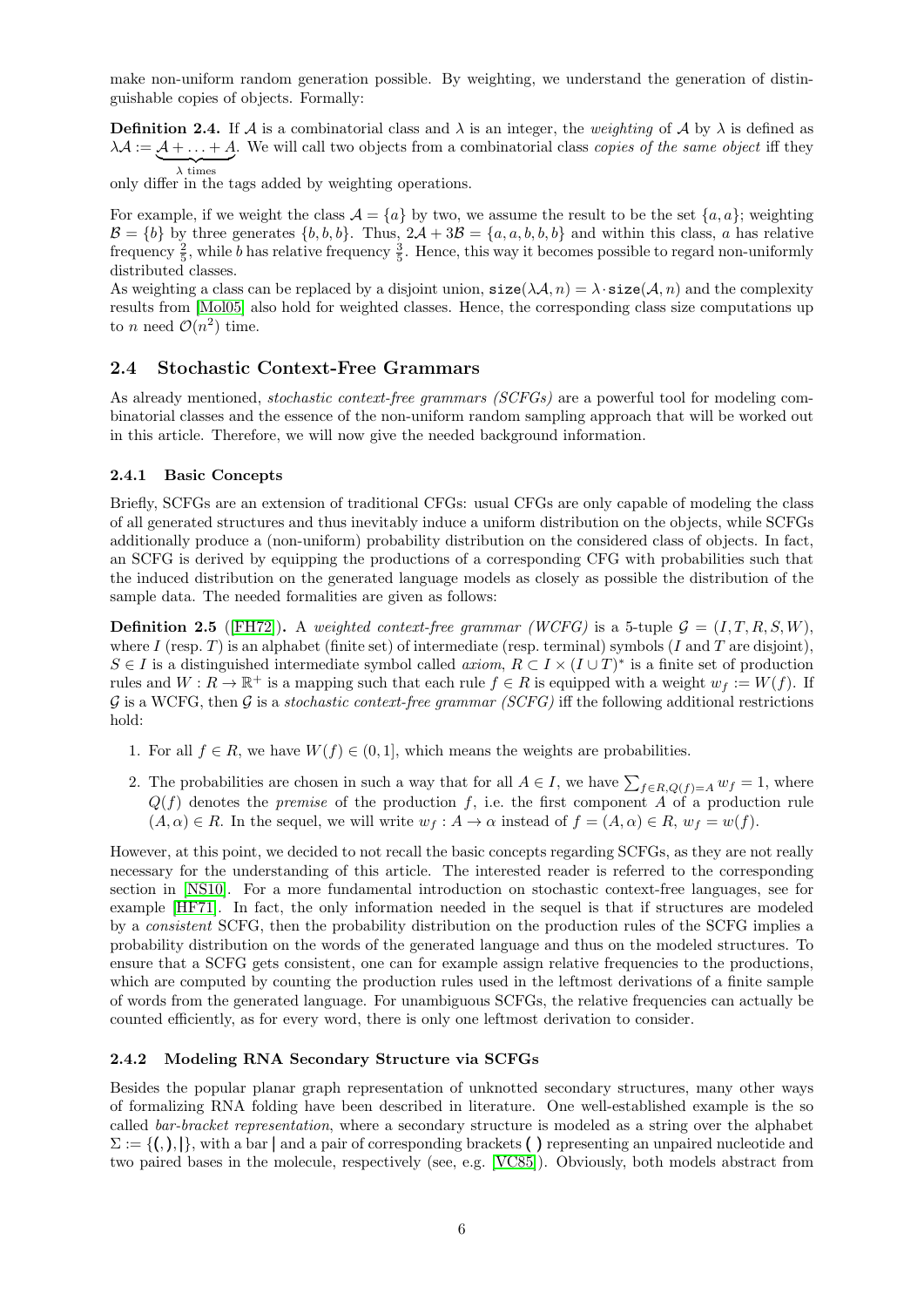primary structure, as they only consider the number of base pairs and unpaired bases and their positions. Moreoever, there exists a one-to-one correspondence between both representations, as illustrated by the following example:

<span id="page-6-0"></span>Example 2.1. The secondary structure shown in Figure [1](#page-1-0) has the following equivalent bar-bracket representation that can be decomposed into subwords corresponding to the basic structural motifs that are distinguished in state-of-the-art thermodynamic models:



Note that the reading order of secondary structures is from left to right, which is due to the chemical structure of the molecule.

Consequently, secondary structures without pseudoknots can be encoded as words of a context-free language and the class of all feasible structures can thus effectively be modeled via a corresponding CFG. Basically, that CFG can be constructed to describe a number of classical constraints (e.g. the presence of particular motifs in structures) and it can also express long-range interactions (e.g. base pairings). By extending it to a corresponding SCFG, we can also model the fact that specific motifs of RNA secondary structures are more likely to be folded at certain stages than others (and not all possible motifs are equiprobable at any folding stage).

In fact, it is known for a long time that SCFGs can be used to model RNA secondary structures (see e.g. [\[SBH](#page-20-16)<sup>+94]</sup>). Additionally, SCFGs have already been used successfully for the prediction of RNA secondary structure [\[KH99,](#page-20-3) [KH03\]](#page-20-4). Moreoever, they can be employed for identifying structural motifs as well as for deriving stochastic RNA models that are  $-$  with respect to the expected shapes  $-$  more realistic than other models [\[Neb04a\]](#page-20-14). Furthermore, note that an SCFG mirror of the famous Turner energy model has been used in [\[NS10\]](#page-20-5) to perform the first analytical analysis of the free energy of RNA secondary structures; this SCFG marks a cornerstone between stochastic and pyhsics-based approaches towards RNA structure prediction.

#### 2.4.3 Random Generation With SCFGs

SCFGs can easily be used for the random generation of combinatorial objects according to the probability distribution induced by a sample set, where the only problem is that they do not allow the user to fix the length of generated structures. In particular, given an SCFG  $G$  and the corresponding language (combinatorial class)  $\mathcal{L}(\mathcal{G})$ , a random word  $w \in \mathcal{L}(\mathcal{G})$  can be generated in the following way:

- Start with the sentential form S (where S denotes the axiom of the grammar  $\mathcal{G}$ ).
- While there are non-terminal symbols (in the currently considered sentential form), do the following:
	- 1) Let A denote the leftmost non-terminal symbol.
	- 2) Draw a random number  $r$  from the interval  $(0, 1]$ .
	- 3) Substitute symbol A by the right-hand side  $\alpha$  of the production  $A \rightarrow \alpha$  determined by the random number r.

This means consider all  $m \ge 1$  rules  $p_1 : A \to \alpha_1, \ldots, p_m : A \to \alpha_m$  having left-hand side A, where according to the definition of SCFGs,  $\sum_{i=1}^{m} p_i = 1$  must hold. Then, find  $k \ge 1$  with  $\sum_{i=1}^{k-1} p_i < r \leq \sum_{i=1}^k p_i$ , i.e. determine  $k \geq 1$  with  $r \in \left(\sum_{i=1}^{k-1} p_i, \sum_{i=1}^k p_i\right]$ . The production corresponding to the randomly drawn number  $r \in (0,1]$  is then given by  $\overline{A} \to \alpha_k$  and hence, in the currently considered sentential form, the non-terminal symbol A is substituted by  $\alpha_k$ .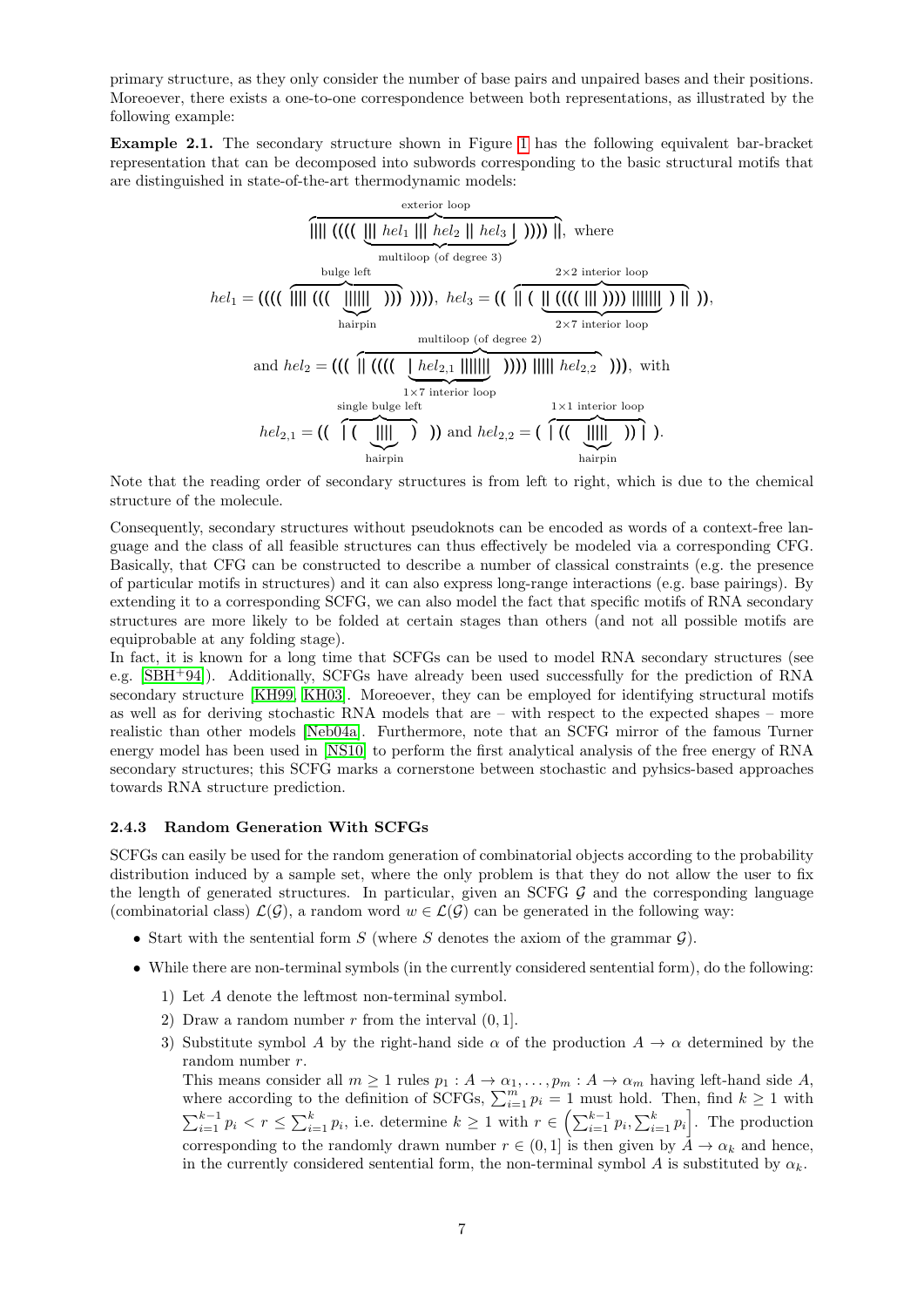• If there are no more non-terminal symbols, then the currently considered sentential form is equal to a word  $w \in \mathcal{L}(\mathcal{G})$ ; w has been randomly generated.

Note that the choice of the production made in 3) according to the previously drawn random number is appropriate, since it is conform to the probability distribution on the grammar rules.

**Example 2.2.** Consider the language generated by the SCFG with productions  $\frac{3}{4}$ :  $S \rightarrow \epsilon$  and  $\frac{1}{4}$ :  $S \to (S)$ . Thus, we start with the sentential form S, then consider the leftmost non-terminal symbol, which is given by S, and draw a random number  $r \in (0, 1]$ . If  $0 < r \leq 3/4$ , the production determined by r is  $S \to \epsilon$  and thus, we get the empty word and are finished. Otherwise,  $\frac{3}{4} < r < \frac{3}{4} + \frac{1}{4} = 1$ , which means we have to consider  $A \to (S)$  for the substitution in step 3) and thus obtain the sentential form (S). Afterwards, we must repeat the process, as there is still one non-terminal symbol left.

Unfortunately, there is one major problem that comes with this approach for the (non-uniform) random generation of combinatorial objects: The underlying (consistent) SCFG G implies a probability distribution on the whole language  $\mathcal{L}(G)$ , such that we generate a word of arbitrary size. In order to fix the size, we can proceed along the following lines:

- 1) We translate the grammar  $G$  into a new framework which allows to consider fixed sizes for the random generation, such that
- 2) the distribution implied on  $\mathcal{L}(\mathcal{G})$  conditioned on any fixed size n is kept within the new framework.

A well-known approach which allows for 1) is connected to the concept of admissible constructions used to describe a decomposable combinatorial class (see above). As the operations (like cartestian products, unions, and so on) used to construct the combinatorial objects are also used to define an order on them, it becomes possible to identify the ith object of a given size and the problem of generating objects uniformly at random reduces to the problem of unranking, that is the problem of constructing the object of order  $(rank)$  *i*, for *i* a random number (see e.g. [\[Lie98\]](#page-20-17)).

Remark. Some might think that with an appropriate SCFG (modeling a given class of objects) at hand, it is not really neccessary to use an unranking method that implies cumbersome formalities such as admissible constructions and decomposable classes if we want to generate random objects of a fixed size n. As a matter of principle, they are right – we could also use a *conditional sampling* method: If we need to generate a word of size n from non-terminal symbol A, where there are  $m \geq 1$  rules  $f_i = A \rightarrow \alpha_i$ ,  $1 \leq i \leq m$ , having left-hand side A, then we just need to choose the next production  $f_i$  according to

$$
\frac{\text{Prob}(A \to \alpha_i \Rightarrow^* x \mid \text{size}(x) = n)}{\text{Prob}(A \Rightarrow^* x \mid \text{size}(x) = n)},
$$

which is the posterior probability that we used production rule  $f_i$  under the condition that a word of size n is generated.

Similarly, if the production rule is of the type  $A \rightarrow BC$  (assuming the grammar is in Chomsky normal form (CNF), which does not pose a problem, as an unambiguous SCFG can be efficiently transformed into CNF [\[HF71\]](#page-19-13)), we can choose a way to split size n into sizes j and  $n - j$  for the lengths generated from non-terminal symbols  $B$  and  $C$ . This requires precomputing n length-dependent probabilities (i.e. all probabilities for generating a word of any length up to  $n$ ) for each non-terminal symbol, which might seem to be similar (with respect to complexity) to precomputing all class sizes up to  $n$  for all considered combintatorial (sub)classes as needs to be done for unranking.

However, there is one striking difference: length-dependent probabilities (which by the way yield a socalled length-dependent SCFG (LSCFG), see [\[WN10a\]](#page-21-5)), require a very rich training set. In fact, if the RNA data set used for determining the distribution induced by the grammar is not rich enough, then the corresponding stochastic RNA model is underestimated and its quality decreases. This is especially a problem when considering comprehensive CFGs that distinguish between many different structural motifs in order to get a realistic picture of the molecules' behaviour; such a grammar should however be preferred over simple lightweight grammars as basis for a non-uniform random generation method. Nevertheless, this problem does not surface when sticking to conventional probabilities and the corresponding traditional SCFG model. Actually, since we consider a huge CFG where all possible structural motifs are created by distinct productions, we generally obtain realistic probability distributions and RNA models (see [\[NS10\]](#page-20-5)). Bottom line is that hooking up to unranking of combintatorial classes offers a significant benefit compared to conditional sampling, namely a greater independence of the richness of the training data. For this reason, we decided to consider the unranking approach instead of conditional sampling, even though it requires a more cumbersome framework.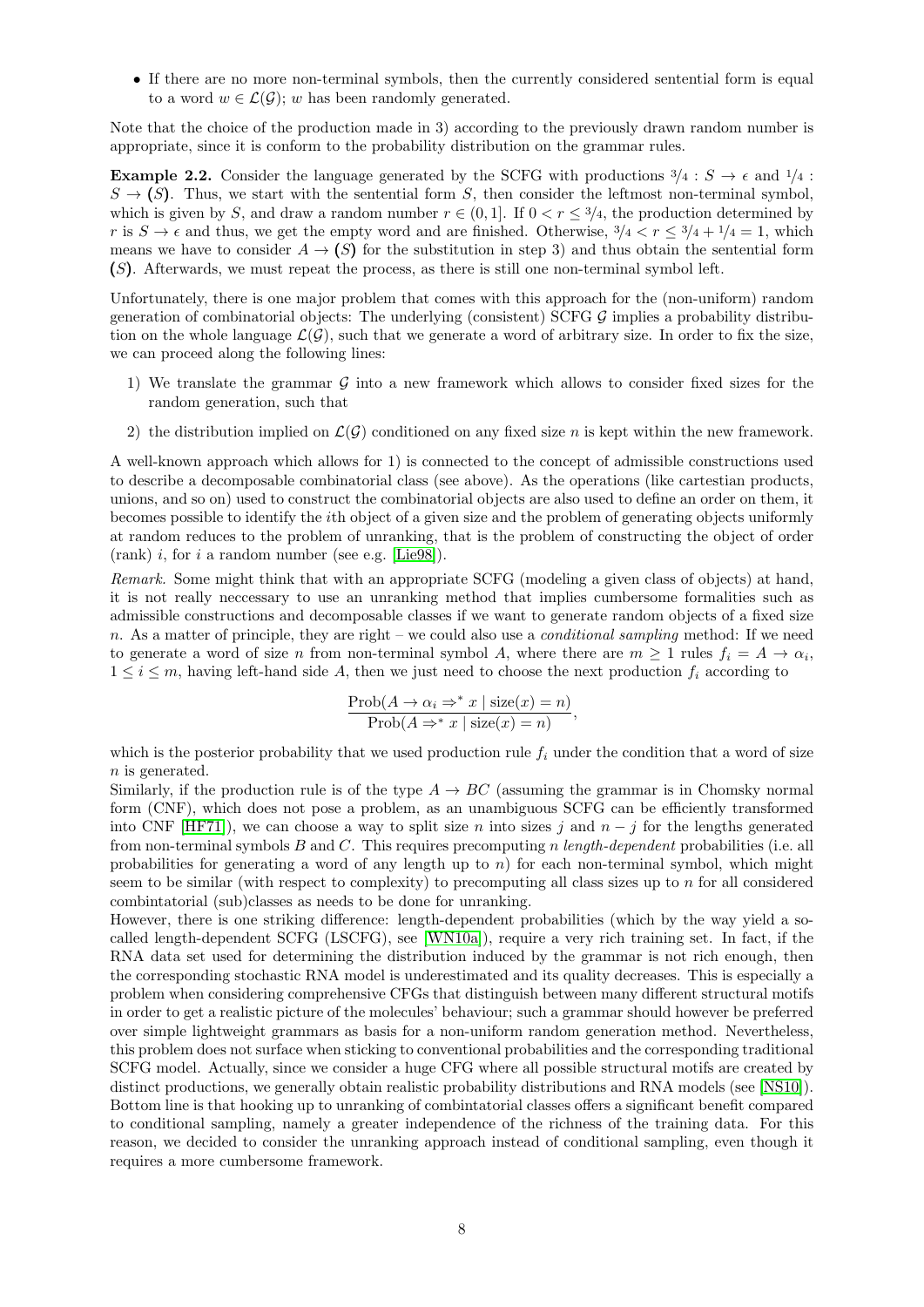### 2.5 Unranking of Combinatorial Objects

The problem of unranking can easily be solved along the composition of the objects at hand, i.e. the operations used for its construction, once we know the number of possible choices for each substructure. Assume for example we want to unrank objects from a class  $C = A + B$ . We will assume all elements of A to be of smaller order than those of B (this way we use the construction of the class to imply an ordering). Finding the *i*th element of  $C$ , i.e. unranking class  $C$ , now becomes possible by deciding whether  $i < \text{card}(\mathcal{A})$ . In this case, we recursively call the unranking procedure for A. Otherwise (i.e. if  $i \geq \text{card}(\mathcal{A})$ , we consider  $\mathcal{B}$ , searching for its  $(i - \text{card}(\mathcal{A}))$ th element.

Formally, we first need to specify an order on all objects of the considered combinatorial class that have the same size. This can be done in a recursive way according to the admissible specification of the class:

Definition 2.6 ([\[Mol05\]](#page-20-15)). Neutral and atomic classes contain only one element, such that there is only one possible ordering. Furthermore, let  $\langle c_n \rangle$  denote the ordering within the combinatorial class  $\mathcal{C}^n$ , then

• If  $C = A_1 + ... + A_k$  and  $\gamma, \gamma' \in \mathcal{C}^n$ , then  $\gamma <_{\mathcal{C}^n} \gamma'$  iff

$$
[\gamma \in (\mathcal{A}_i)^n
$$
 and  $\gamma' \in (\mathcal{A}_j)^n$  and  $i < j$  or  $[\gamma, \gamma' \in (\mathcal{A}_i)^n$  and  $\gamma <_{(\mathcal{A}_i)^n} \gamma'$ .

• If  $\mathcal{C} = \mathcal{A} \times \mathcal{B}$  and  $\gamma = (\alpha, \beta), \gamma' = (\alpha', \beta') \in \mathcal{C}^n$ , then  $\gamma <_{\mathcal{C}^n} \gamma'$  iff

 $[\text{size}(\alpha) < \text{size}(\alpha')]$  or  $[j = \text{size}(\alpha) = \text{size}(\alpha')$  and  $\alpha <_{(\mathcal{A})^j} \alpha'$  or  $[\alpha = \alpha'$  and  $\beta <_{(\mathcal{B})^{n-j}} \beta']$ 

when considering the lexicographic order  $(1, 2, 3, \ldots, n)$ , which is induced by the specification  $\mathcal{C}^n =$  $\mathcal{A}^{0}\times\mathcal{B}^{n}+\mathcal{A}^{1}\times\mathcal{B}^{n-1}+\mathcal{A}^{2}\times\mathcal{B}^{n-2}+\ldots+\mathcal{A}^{n}\times\mathcal{B}^{0}.$ 

• If  $\mathcal{C} = \mathcal{A} \times \mathcal{B}$  and  $\gamma = (\alpha, \beta), \gamma' = (\alpha', \beta') \in \mathcal{C}^n$ , then  $\gamma <_{\mathcal{C}^n} \gamma'$  iff

$$
[\min(\text{size}(\alpha), \text{size}(\beta)) < \min(\text{size}(\alpha'), \text{size}(\beta'))] \text{ or}
$$
\n
$$
[\min(\text{size}(\alpha), \text{size}(\beta)) = \min(\text{size}(\alpha'), \text{size}(\beta')) \text{ and } \text{size}(\alpha) < \text{size}(\alpha')] \text{ or}
$$
\n
$$
[j = \text{size}(\alpha) = \text{size}(\alpha') \text{ and } \alpha <_{(\mathcal{A})^j} \alpha' \text{ or } [\alpha = \alpha' \text{ and } \beta <_{(\mathcal{B})^{n-j}} \beta']
$$

when considering the boustrophedon order  $(1, n, 2, n-1, \ldots, \lceil \frac{n}{2} \rceil)$ , induced by the specification  $\mathcal{C}^n = \mathcal{A}^0 \times \mathcal{B}^n + \mathcal{A}^n \times \mathcal{B}^0 + \mathcal{A}^1 \times \mathcal{B}^{n-1} + \mathcal{A}^{n-1} \times \mathcal{B}^1 + \ldots$ 

Considering  $\langle c_n, \rangle$  the actual unranking algorithms are quite straightforward. Therefore, they will not be presented here and we refer to [\[MM01,](#page-20-18) [WN10b\]](#page-21-2) for details.

Recall that in [\[WN10b\]](#page-21-2), the basic approach towards non-uniform random generation is weighting of combinatorial classes, as this makes it possible that the classes are non-uniformly distributed. If those combinatorial classes are to correspond to a considered SCFG, we have to face the problem that the maximum likelihood (ML) training introduces rational weights for the production rules while weighting as an admissible construction needs integer arguments.

When translating rational probabilities into integral weights, we have to assure that the relative weight of each (unambiguously) generated word remains unchanged. This can be reached by scaling all productions by the same factor (common denominator of all probabilities), while ensuring that derivations are of equal length for words of the same size (ensured by using grammars in CNF). However, a much more elegant way is to scale each production according to its contribution to the length of the word generated, that is, productions lengthening the word by k will be scaled by  $c^k$ . Since we consider CFGs, the lengthening of a production of the form  $A \to \alpha$  is given by  $|\alpha| - 1$ . However, this rule leads to productions with a conclusion of length 1 not being reweighted, hence we have to assure that all those productions already have integral weights. Furthermore,  $\epsilon$ -productions need a special treatment. We don't want to discuss full details here and conclude by noticing that the *reweighting normal form (RNF)* keeps track of all possible issues:

**Definition 2.7** ([\[WN10b\]](#page-21-2)). If  $\mathcal{G} = (I, T, R, S, W)$  is a WCFG,  $\mathcal{G}$  is said to be in reweighting normal form  $(RNF)$  iff

- 1.  $\mathcal G$  is loop-free and  $\epsilon$ -free.
- 2. For all  $A \to \alpha \in R$  with  $A = S$ , we have  $|\alpha| \leq 1$ .
- 3. For all  $A \to \alpha \in R$  with  $A \neq S$ , we have  $|\alpha| > 1$  or  $W(A \to \alpha) \in \mathbb{N}$ .
- 4. For all  $A \in I$  there exists  $\alpha \in (I \cup T)^*$  such that  $A \to \alpha \in R$ .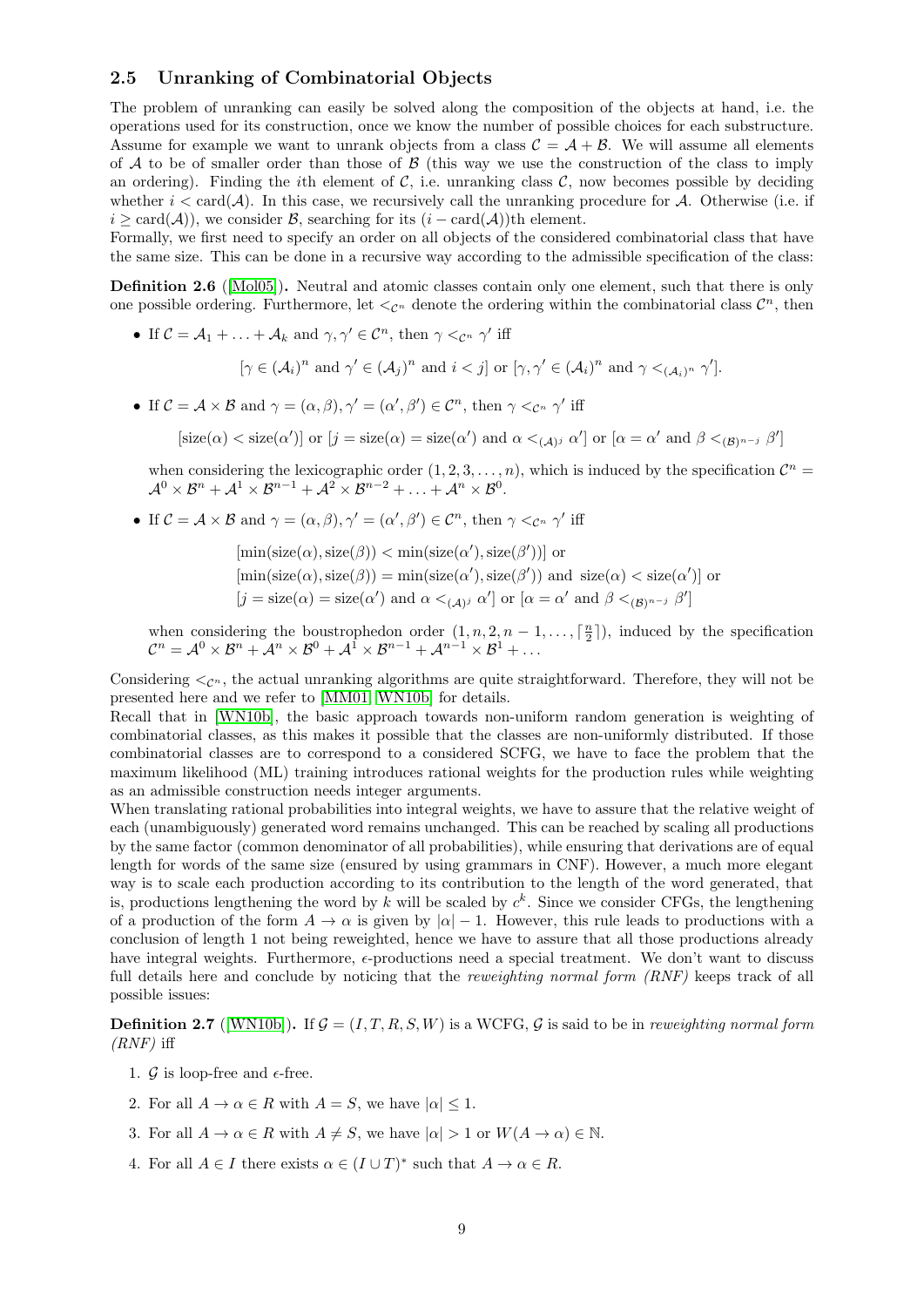Note that the last condition (that any intermediate symbol occurs as premise of at least one production) is not required for reweighting, but necessary for the translation of a grammar into an admissible specification.

**Definition 2.8** ([\[WN10b\]](#page-21-2)). A WCFG G is called *loop-free* iff there exists no nonempty derivation  $A \Rightarrow^+ A$ for  $A \in I$ . It is called  $\epsilon$ -free iff there exists no  $(A, \epsilon) \in R$  with  $A = S$  and there exists no  $(A, \alpha_1 S \alpha_2) \in R$ . where  $\epsilon$  denotes the empty word.

If G and G' are WCFGs, then G and G' are said to be *word-equivalent* iff  $\mathcal{L}(\mathcal{G}) = \mathcal{L}(\mathcal{G}')$  and for each word  $w \in \mathcal{L}(\mathcal{G})$ , we have  $W(w) = W'(w)$ .

In [\[WN10b\]](#page-21-2), it is shown how to transform an arbitrary WCFG to a word-equivalent, loop-free and  $\epsilon$ -free grammar, that grammar to one in RNF and the latter to the corresponding admissible specification. Formally:

**Theorem 2.1** ([\[HF71\]](#page-19-13)). If G is a SCFG, there exists a SCFG  $G'$  in Chomsky normal form (CNF) that is word-equivalent to  $G$ , and  $G'$  can be effectively constructed from  $G$ .

The construction given in [\[HF71\]](#page-19-13) assumes that  $G$  is  $\epsilon$ -free. It can however be extended to non- $\epsilon$ -free gram-mars by adding an additional step after the intermediate grammar G has been created (see e.g. [\[WN10b\]](#page-21-2)). Furthermore, it should be noted that an unambiguous grammar is inevitably loop-free.

**Theorem 2.2** ([\[WN10b\]](#page-21-2)). If G is a loop-free,  $\epsilon$ -free WCFG, there exists a WCFG  $\mathcal{G}'$  in RNF that is word-equivalent to  $\mathcal G$  and  $\mathcal G'$  can be effectively constructed from  $\mathcal G$ .

Altogether, starting with an arbitrary unambiguous SCFG  $\mathcal{G}_0$  that models the class of objects to be randomly generated, we have to proceed along the following lines:

- Transform  $\mathcal{G}_0$  to a corresponding  $\epsilon$ -free and loop-free SCFG  $\mathcal{G}_1$ .
- Transform  $\mathcal{G}_1$  into  $\mathcal{G}_2$  in RNF (where all production weights are rational).
- Reweight the production rules of  $G_2$  (such that all production weights are integral), yielding reweighted WCFG  $\mathcal{G}_3$ .
- Transform  $\mathcal{G}_3$  (with integral weights) into the corresponding admissible specification.
- This specification (with weighted classes) can be translated directly
	- into a recursion for the function size of all involved combinatorial (sub)classes (where class sizes are weighted) and
	- into generating algorithms for the specified (weighted) classes,

yielding the desired weighted unranking algorithm for generating random elements of  $\mathcal{L}(\mathcal{G}_0)$ .

A small example that shows how to proceed from SCFG to reweighted normal form and the corresponding weighted combinatorial classes which allow for non-uniform generation by means of unranking is discussed in Appendix [A.](#page-21-6)

# 3 Generating Random RNA Secondary Structures

We will now consider the previously discussed approach to construct a weighted unranking algorithm that generates random RNA secondary structures of a given size according to a realistic probability distribution.

As for this paper, the corresponding probability distribution will be induced by a set of sample (SSU and LSU r)RNA secondary structures from the databases [\[WRdP](#page-21-7)+01, [WdPWW02\]](#page-20-19), which will be referred to as biological database in the sequel. However, the presented algorithm can easily be used for any other distribution, which can be defined by a database of known RNA structures of a particular RNA type; our webservice implementation accessible at http://wwwagak.cs.uni-kl.de/NonUniRandGen is actually able to sample random secondary structures of any specified RNA type.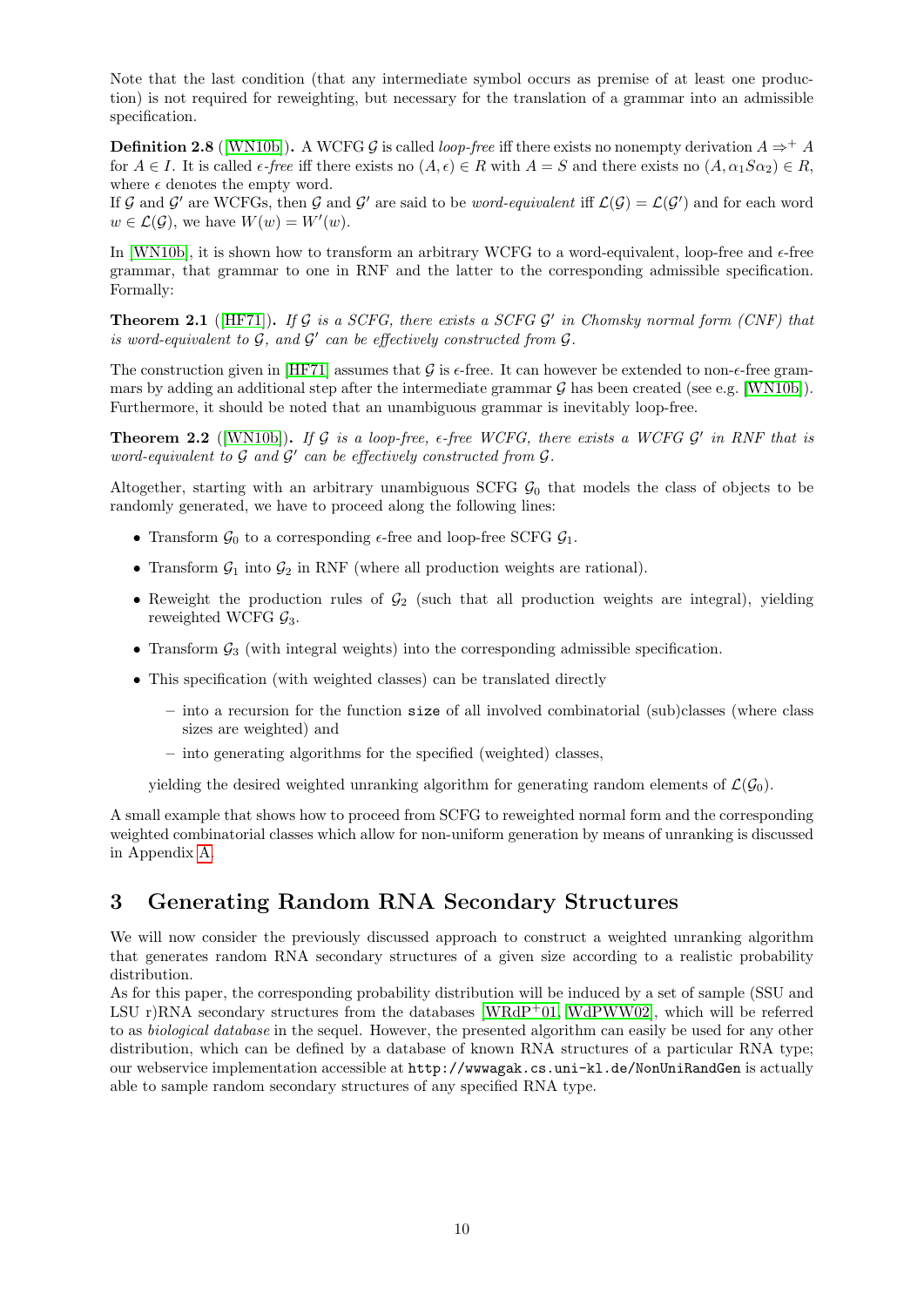### 3.1 Considered Combinatorial Class

According to the common definition of RNA secondary structure, we decided to consider the combinatorial class of all RNA secondary structures without pseudoknots that meet the stereochemical constraint of hairpin loops consisting of at least 3 unpaired nucleotides, formally:

<span id="page-10-3"></span>**Definition [3](#page-10-0).1** ([\[NS10\]](#page-20-5)). The language  $\mathcal{L}$  containing exactly all RNA secondary structures<sup>3</sup> is given by  $\mathcal{L} := \mathcal{L}_u \mathcal{L}_{lu}^+$ , where  $\mathcal{L}_{lu} := (\mathcal{L}_l) \mathcal{L}_u$ ,  $\mathcal{L}_u := \{ \}^*$  is the language of all bar-bracket representations of singlestranded regions and  $\mathcal{L}_l$  is the language of all bar-bracket representations of other possible substructures, i.e. is the smallest language satisfying the following conditions:

- 1.  $\{|\}^+ \setminus \{|\}|\} \subset \mathcal{L}_l$  (bar-bracket representations of *hairpin loops*).
- 2. If  $w \in \mathcal{L}_l$ , then  $(w) \in \mathcal{L}_l$  (bar-bracket representation of a *stacked pair*).
- 3. If  $w \in \mathcal{L}_l$ , then  $\{ \}^+(w) \subset \mathcal{L}_l$  and  $(w)\{ \}^+ \subset \mathcal{L}_l$  (bar-bracket representations of *bulge loops*).
- 4. If  $w \in \mathcal{L}_l$ , then  $\{|\}^+(w)\{|\}^+ \subset \mathcal{L}_l$  (bar-bracket representations of *interior loops*).
- 5. If  $w_1, \ldots, w_n \in \mathcal{L}_l$  and  $n \geq 2$ , then  $\mathcal{L}_u(w_1)\mathcal{L}_u(w_2)\cdots \mathcal{L}_u(w_n)\mathcal{L}_u \subset \mathcal{L}_l$  (bar-bracket representations of multibranched loops).

The desired weighted unranking algoritm thus generates, for a given size n and a given number  $i \in$  $\{0,\ldots,\text{card}(\mathcal{L}^n)-1\}$ , the *i*th secondary structure  $s \in \mathcal{L}^n$ , where  $\text{card}(\mathcal{L}^n) = \text{size}(\mathcal{L},n)$  is the number of elements in the weighted class  $\mathcal{L}^n$ .

## 3.2 Considered SCFG Model

First, we have to find a suitable SCFG that generates  $\mathcal L$  and models the distribution of the sample data as closely as possible. To reach this goal, it is important to appropriately specify the set of production rules in order to guarantee that all substructures that have to be distinguished are generated by different rules. This is due to the fact that by using only one production rule f to generate different substructures (e.g. any unpaired nucleotides independent of the type of loop they belong to), there is only one weight (the probability  $p_f$  of this production f) with which any of these substructures is generated, whereas the use of different rules  $f_1, \ldots, f_k$  to distinguish between these substructures implies that they may be generated with different probabilites  $p_{f_1}, \ldots, p_{f_k}$ , where  $p_{f_1} + \ldots + p_{f_k} = p_f$ . This way, we ensure that more common substructures are generated with higher probabilities than less common ones.

<span id="page-10-2"></span><span id="page-10-1"></span>**Example 3.1.** A (rather simple) unambiguous SCFG  $\mathcal{G}_s$  generating the language  $\mathcal{L}$  is given by:

$$
w_1: S_s \to CA,
$$
  
\n
$$
w_2: A \to (B)C, \quad w_3: A \to (B)CA,
$$
  
\n
$$
w_4: B \to |||C, \quad w_5: B \to CA,
$$
  
\n
$$
w_6: C \to \epsilon, \quad w_7: C \to |C.
$$

When changeing the production  $w_5 : B \to CA$  used to generate any possible k-loop for  $k \ge 2$  (any loop that is not a hairpin loop) with probability  $w_5$  into the two rules

$$
w_{5.1}: B \to C(B)C, \quad w_{5.2}: B \to C(B)CA,
$$

where  $w_{5,1}+w_{5,2}=w_5$ , it becomes possible to generate any possible 2-loop (i.e. a stacked pair, a bulge (on the left or on the right), or an interior loop) and all kinds of multiloops (i.e. any k-loop with  $k \geq 3$ ) with different probabilities, which could increase the accuracy of the SCFG model. By additionally replacing the first of these two new rules,  $w_{5,1} : B \to C(B)C$ , by the four productions

$$
w_{5,1,1}: B \to (B), w_{5,1,2}: B \to |C(B), w_{5,1,3}: B \to (B)C|, w_{5,1,4}: B \to |C(B)C|,
$$

where  $(w_{5,1,1} + \ldots + w_{5,1,4}) + w_{5,2} = w_{5,1} + w_{5,2} = w_5$ , we can distinguish between the different types of 2-loops more accurately, yielding a more realistic secondary structure model. In fact, in the case of significant differences of the new probabilities  $(w_{5,1,1}, \ldots, w_{5,1,4}$  and  $w_{5,2}$ ), we can expect a huge improvement in the model's accuracy.

<span id="page-10-0"></span><sup>3</sup>Note that according to this definition, completely unpaired structures are prohibited.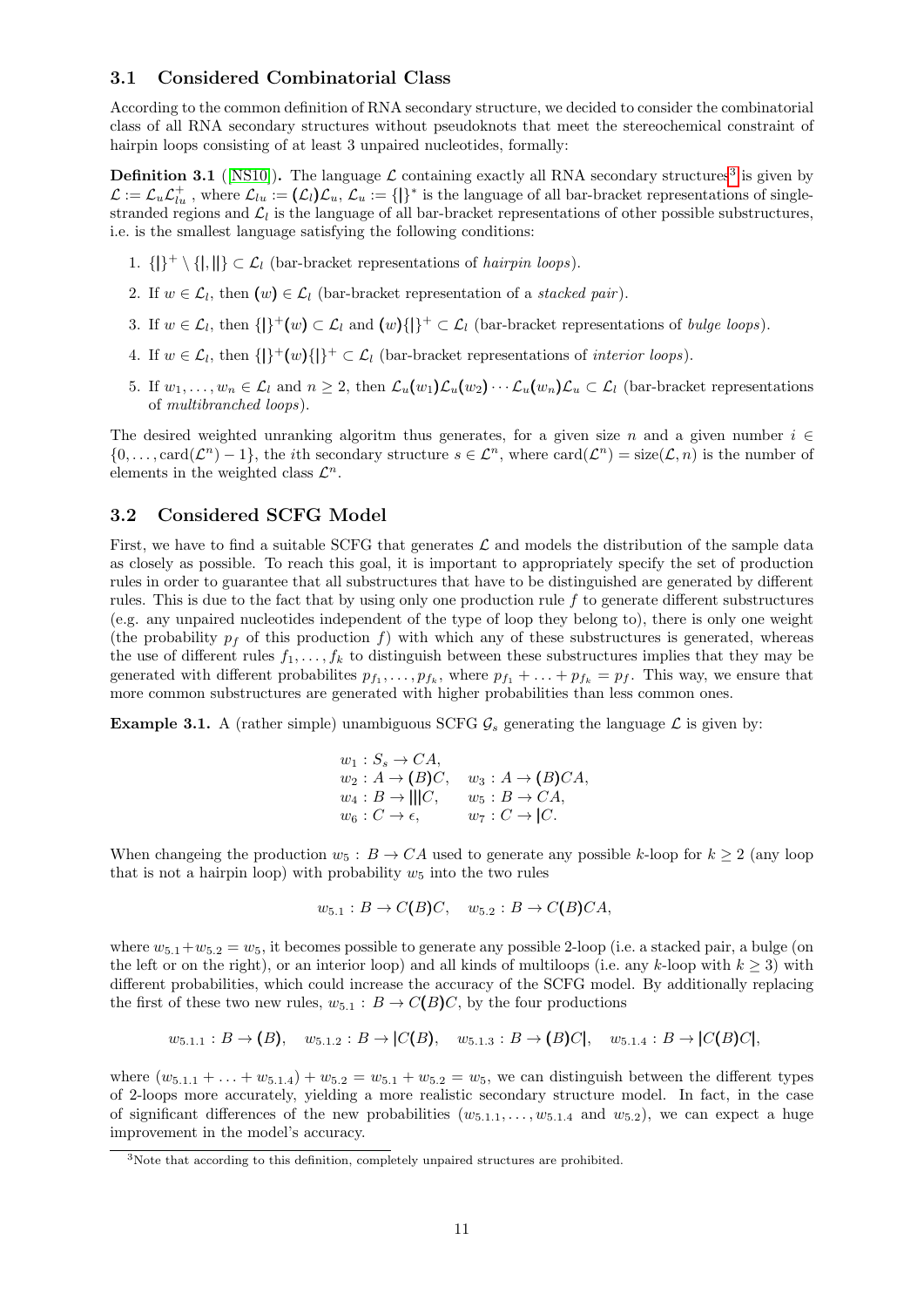According to the previously mentioned facts (and the corresponding illustrations by Example [3.1\)](#page-10-1), we decided that the basis for our weighted unranking algorithm should be the following  $\epsilon$ -free, loop-free and unambiguous SCFG<sup>[4](#page-11-0)</sup>, which has been derived from the sophisticated SCFG presented in [\[NS10\]](#page-20-5) that distinguishes between all known structural motifs that can be found in RNA secondary structure:

**Definition 3.2.** The unambiguous  $\epsilon$ -free SCFG  $\hat{\mathcal{G}}_{\text{sto}}$  generating exactly the language  $\mathcal{L}$  is given by  $\widehat{\mathcal{G}}_{\rm sto} = (I_{\widehat{\mathcal{G}}_{\rm sto}}, \Sigma_{\widehat{\mathcal{G}}_{\rm sto}}, R_{\widehat{\mathcal{G}}_{\rm sto}}, S')$ , where

$$
I_{\widehat{G}_{\text{strn}}} = \{S', E, S, T, C, A, L, G, D, B, F, H, P, Q, R, V, W, O, J, K, M, X, Y, Z, N, U\},\
$$

 $\Sigma_{\hat{G}_{\text{sto}}} = \{(),\}\$ and  $R_{\hat{G}_{\text{sto}}}$  contains exactly the following rules:

 $\widehat{p}_1 : S' \to E,$ <br>  $\widehat{p}_2 : F \to S$  $\widehat{p}_2 : E \to S, \quad \widehat{p}_3 : E \to SC,$ <br>  $\widehat{x}_1 : S \to A \quad \widehat{x}_2 : S \to TA$  $\widehat{p}_4 : S \to A, \quad \widehat{p}_5 : S \to TA,$ <br>  $\widehat{p}_5 : T \to F \quad \widehat{p}_5 : T \to C$  $\widehat{p}_6 : T \to E, \quad \widehat{p}_7 : T \to C,$  $\mathcal{L}$  $\overline{\mathcal{L}}$  $\int$ shape of exterior loop  $\widehat{p}_8 : C \to \mathsf{I}, \widehat{p}_9 : C \to C\mathsf{I}, \rightsquigarrow$  strands in exterior loop  $\widehat{p}_{10} : A \to (L)$ ,  $\rightsquigarrow$  initiate helix  $\widehat{p}_{11} : L \to A, \quad \widehat{p}_{12} : L \to M, \quad \leadsto$  initiate stacked pair or multiple loop  $\widehat{p}_{13} : L \to P$ ,  $\widehat{p}_{14} : L \to Q$ ,  $\widehat{p}_{15} : L \to R$ ,  $\rightsquigarrow$  initiate interior loop  $\widehat{p}_{16} : L \to F$ ,  $\widehat{p}_{17} : L \to G$ ,  $\rightsquigarrow$  initiate hairpin loop or bulge loop  $\widehat{p}_{18} : G \to A$ ,  $\widehat{p}_{19} : G \to AD$ ,  $\widehat{p}_{20} : G \to |A, \widehat{p}_{21} : G \to DA$ ,  $\rightsquigarrow$  shape of bulge loop  $\widehat{p}_{22} : D \to B,$ <br>  $\widehat{p}_{22} : B \to 0$  $\widehat{p}_{23} : B \to \vert, \quad \widehat{p}_{24} : B \to B \vert,$ <br>  $\widehat{\epsilon} \to F \to \mathsf{III}$   $\widehat{\epsilon} \to F \to \mathsf{III}$  strands in bulge loop  $\widehat{p}_{25} : F \to |||, \quad \widehat{p}_{26} : F \to |||, \quad \widehat{p}_{27} : F \to ||||H,$  $\widehat{p}_{28} : H \to \, \, |, \quad \widehat{p}_{29} : H \to H \, |,$  hairpin loop  $\widehat{p}_{30} : P \to |A|, \quad \widehat{p}_{31} : P \to |A|, \quad \widehat{p}_{32} : P \to ||A|, \quad \widehat{p}_{33} : P \to ||A||, \quad \leadsto \text{ small interior loops}$  $\widehat{p}_{34} : Q \to ||O||, \quad \widehat{p}_{35} : Q \to ||V|,$ <br>  $\widehat{p}_{35} : B \to |O|| \quad \widehat{p}_{35} : B \to ||W||$  $\widehat{p}_{36} : R \to |O||, \quad \widehat{p}_{37} : R \to |W|,$  $\widehat{p}_{38} : V \to JO,$ <br> $\widehat{p}_{33} : W \to JA$  $\widehat{p}_{39} : W \to JA,$ <br>  $\widehat{p}_{34} : \Omega \to AK$  $\widehat{p}_{40} : O \to AK,$  $\mathcal{L}$  $\overline{\mathcal{L}}$  $\int$ other interior loops  $\widehat{p}_{41} : J \to \vert, \quad \widehat{p}_{42} : J \to J \vert, \quad \text{strands in interior loop}$  $\widehat{p}_{43} : K \to \vert, \quad \widehat{p}_{44} : K \to K \vert,$  $\widehat{p}_{45} : M \to XY,$ <br>  $\widehat{n}_{12} : Y \to A$  $\widehat{p}_{46} : X \to A, \quad \widehat{p}_{47} : X \to UA,$ <br>  $\widehat{p}_{48} : Y \to Z$  $\widehat{p}_{48} : Y \to Z,$ <br>  $\widehat{n}_{12} : Z \to Y$  $\widehat{p}_{49} : Z \to X, \qquad \widehat{p}_{50} : Z \to XN,$ <br>  $\widehat{p}_{51} : N \to Z \qquad \widehat{p}_{52} : N \to U,$  $\widehat{p}_{51} : N \to Z, \quad \widehat{p}_{52} : N \to U,$  $\mathcal{L}$  $\overline{\mathcal{L}}$  $\int$ multiple loop

 $\widehat{p}_{53} : U \to \infty$ ,  $\widehat{p}_{54} : U \to U$ .  $\rightsquigarrow$  strands in multiple loop

Figures [2](#page-12-0) and [3](#page-12-1) illustrate by examples how (parts of) secondary structures are generated by this SCFG, where we used x to denote the full parse tree for  $I \Rightarrow^* x$  (i.e. for consecutive applications of an

arbitrary number of production rules that generate the subword  $x$  from the intermediate symobl  $I$ ) in oder to obtain a more compact tree representation. In fact, it is easy to see that the overall structure is always produced by starting with the axiom  $S'$ , while any particular substructure or structural motif that belongs to the combinatorial (sub)class  $\mathcal I$  is created from the corresponding intermediate symbol  $I$ . Note that  $\hat{\mathcal{G}}_{\rm sto}$  contains more production rules (and more different non-terminal symbols) than the SCFG considered in  $[NS10]$ , but this new grammar is  $\epsilon$ -free and additionally, the conclusion of every single production contains at most two non-terminal symbols, such that the resulting unranking algorithm has to consider less cases (i.e. less "else if ( )" cases). For details, see [\[WN10b\]](#page-21-2) and Section  $Sm-I^5$  $Sm-I^5$  $Sm-I^5$ .

Furthermore, it should be mentioned that we decided to assign relative frequencies to the production rules of  $\mathcal{G}_{\text{sto}}$ , since such probabilities can be computed efficiently for unambiguous SCFGs. Moreover,

<span id="page-11-0"></span><sup>&</sup>lt;sup>4</sup>Note that these are exactly the preliminary required conditions for the basis SCFG according to [\[WN10b\]](#page-21-2).

<span id="page-11-1"></span><sup>5</sup>All references starting with Sm are references to the supplementary material.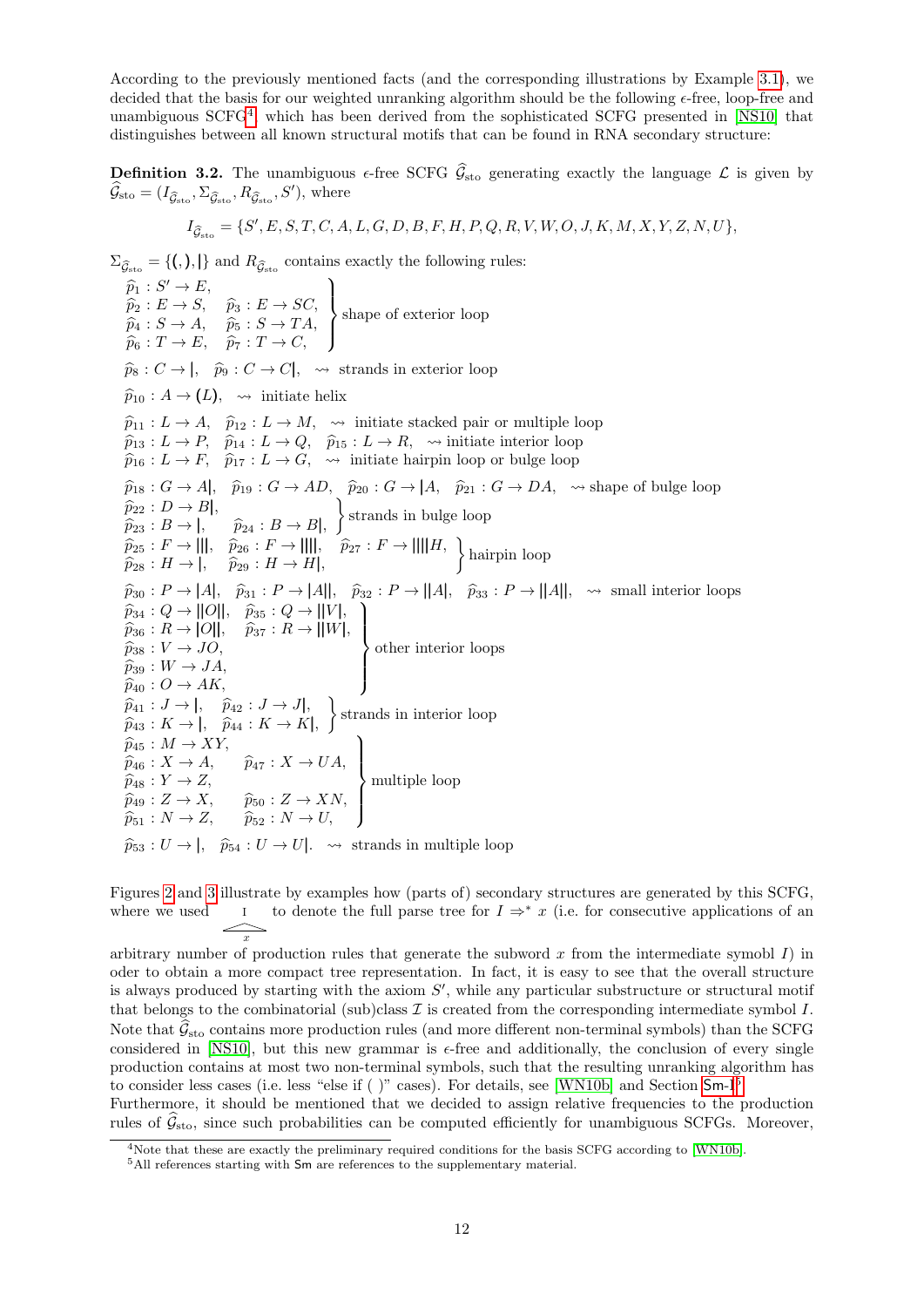

Figure 2: Unique parse tree for the bar-bracket word considered in Example [2.1](#page-6-0) that corresponds to the planar secondary structure from Figure [1.](#page-1-0)

<span id="page-12-0"></span>

<span id="page-12-1"></span>Figure 3: Particular subtrees of the tree presented in Figure [2.](#page-12-0)

by estimating the probabilities  $\hat{p}_i$ ,  $1 \leq i \leq 54$ , by their relative frequencies, the resulting grammar  $\hat{C}$  has the consistency property which means  $\hat{C}$  provides a probability distribution on the language  $\mathcal{G}_{\text{sto}}$  has the consistency property, which means  $\mathcal{G}_{\text{sto}}$  provides a probability distribution on the language  $\mathcal{L}(\mathcal{G}_{\text{sto}}) = \mathcal{L}$ . In particular, we have trained the probabilities (relative frequencies) of  $\mathcal{G}_{\text{sto}}$  from the structures  $s \in \mathcal{L}(\mathcal{G}_{\text{sto}})$  given in our biological database. The resulting probabilities are given in Table [1](#page-10-2)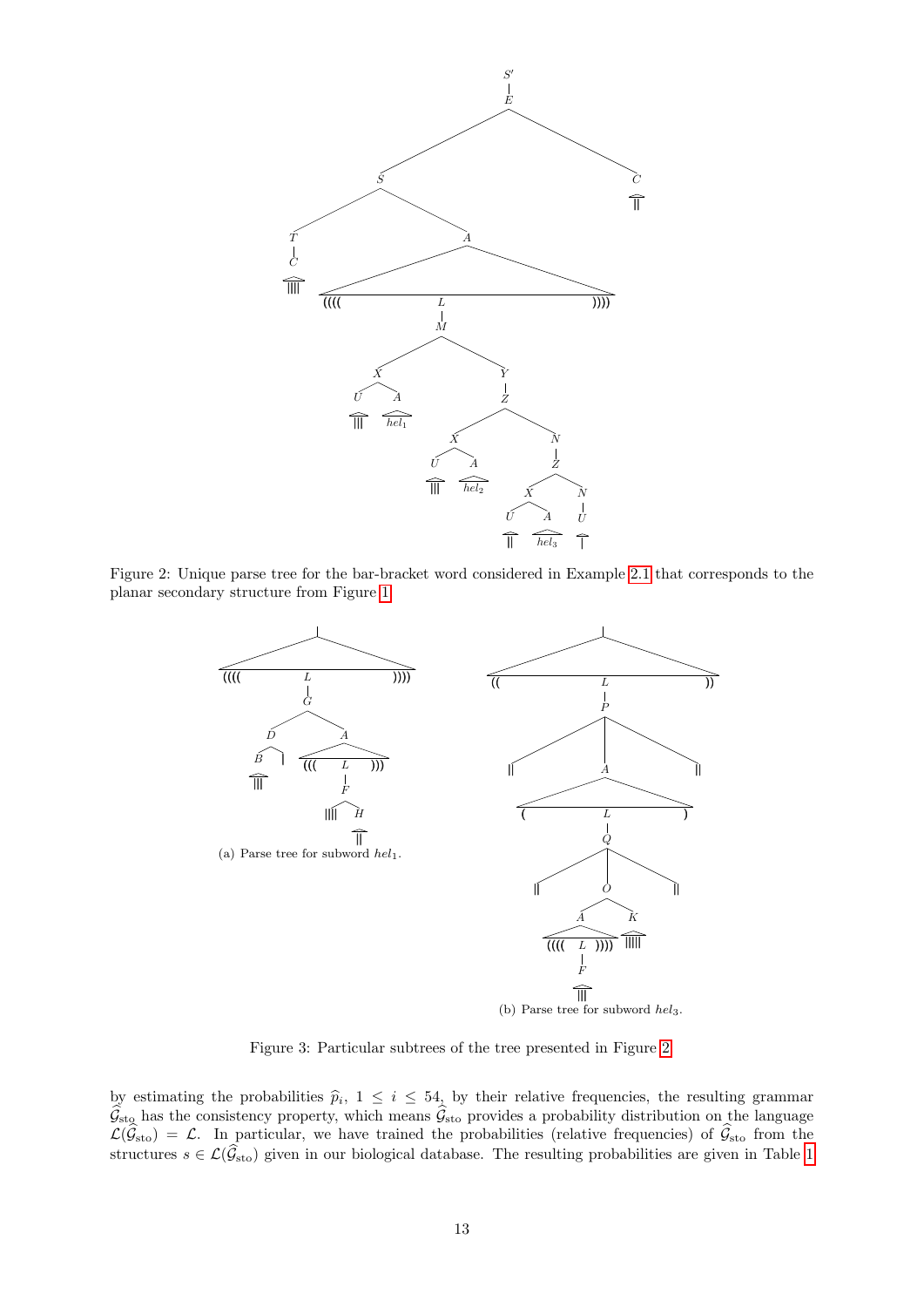of [Sm](#page-36-0)-II, and their floating point approximations, rounded to the third decimal place, are given in Table [2](#page-18-0) of [Sm](#page-36-0)-II.

## 3.3 Derivation of the Algorithm

The elaborate SCFG  $\hat{\mathcal{G}}_{\text{sto}}$  is appropriate for being used as the basis for the desired weighed unranking method: after having determined the RNF of this SCFG and the corresponding weighted combinatorial classes, we easily find a recursion for the size function (in the same ways as discussed in Example [A.1\)](#page-21-8). Then, we can use the resulting weighted class sizes for the straightforward construction of the desired unranking algorithm.

In fact, for the construction of the complete algorithm, we simply have to use Algorithms 1 to 4 (Unranking of neutral classes, atomic classes, disjoint unions and cartesian products, respectively) and Algorithm 6 (Unranking of weighted classes)<sup>[6](#page-13-0)</sup> given in [\[WN10b\]](#page-21-2) as subroutines. However, to improve the worst-case complexity of the resulting unranking procedure from  $\mathcal{O}(n^2)$  to  $\mathcal{O}(n \cdot \log(n))$  by using the boustrophedonic order instead of the sequential order, a simple change in Algorithm 4 (Unranking of cartesian products) is neccessary (see e.g. [\[Pon08\]](#page-20-1)).

A random RNA secondary structure of size n can easily be computed by drawing a random number  $i \in \{0, \ldots, \text{size}(\mathcal{L}, n) - 1\}$  and then unranking the *i*th structure of size *n*. The worst-case runtime complexity of this procedure is equal to that of unranking and is thus given by  $\mathcal{O}(n \cdot \log(n))$  when using the boustrophedonic order. By repeating this procedure  $m$  times, a set of  $m$  (not necessarily distinct) random RNA secondary structures of size n can be generated in time  $\mathcal{O}(m \cdot n \cdot \log(n))$ , where a preprocessing time of  $\mathcal{O}(n^2)$  is required for the computation of all (weighted) class sizes up to input length  $n$ .

A complete and detailed description of the derivation of our weighted unranking algorithm for (SSU and LSU r)RNA secondary structures can be found in Section [Sm](#page-21-6)-I, since it is too comprehensive to be presented here and the different steps for its generation correspond to those described in [\[WN10b\]](#page-21-2).

#### Availability of Software

It may be of interest to the reader that this non-uniform random generation algorithm for RNA secondary structures has been implemented as a webservice which is accessible to the scientific community under http://wwwagak.cs.uni-kl.de/NonUniRandGen. Since it is relevant for researchers to have methods available for generating random structures that are realisitic for a particular investigation, this webservice is also capable of allowing the user to specify the distribution from which the corresponding structures should be sampled (in the form of a set of secondary structure samples from which the parameters for our grammars are inferred).

# 4 Discussion

The purpose of this section is to analyze the quality of randomly generated structures by considering some experimental results.

### 4.1 Parameters for Structural Motifs

As a first step, we decided to consider several important parameters related to particular structural motifs of RNA secondary structure and compare the observed statistical values derived from a native sample (here our biological database, i.e. the set of real-life RNA data that we used for deriving the distribution and thus the weights for the unranking algorithm) to those derived from a corresponding random sample (i.e. a set of random structures generated by our algorithm). In order to obtain an appropriate random sample, we have generated exactly one random structure of size  $n$  for each native RNA structure of size  $n$  given in our database, such that for each occuring size  $n$ , the random sample and the native sample contain the same number of structures having this size.

The determined results are presented in Table [1.](#page-10-2) Comparing the specific values of all different parameters, we can guess that our algorithm produces random RNA secondary structures that are, related to the different structural motifs and thus related to the expected shape of such structures, in most cases realistic. Obviously, this is a major improvement over existing approaches for the random generation of secondary structures of a given input size  $n$  (where the corresponding specific RNA sequence is *not* 

<span id="page-13-0"></span> $6$ Note that the application of this algorithm for unranking of weighted classes is the only difference to similar uniform unranking methods.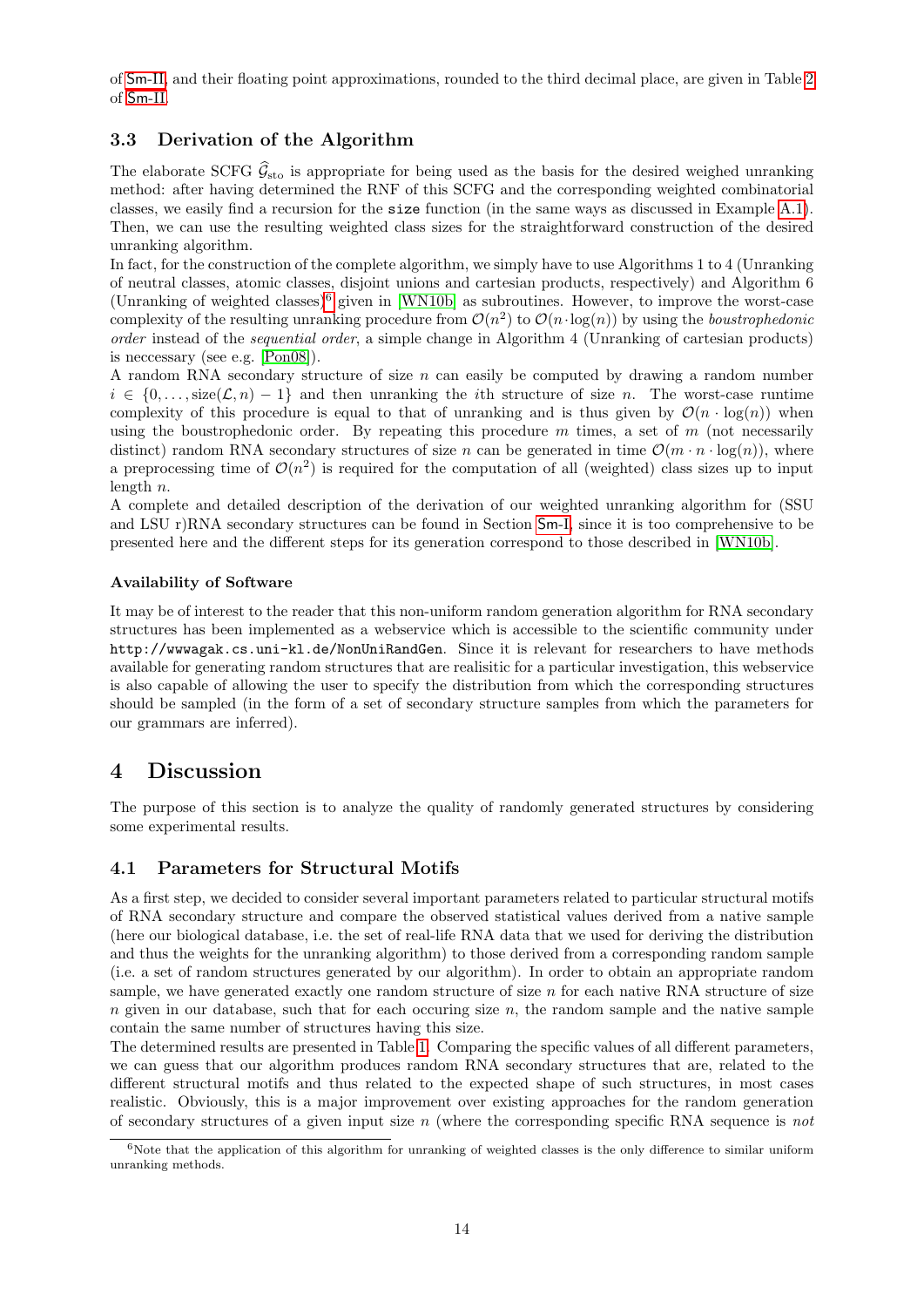| Parameter            | Expected Value |         | Variance   |               |
|----------------------|----------------|---------|------------|---------------|
|                      | Random         | Native  | Random     | <b>Native</b> |
| $num_{unp}$          | 848.179        | 839.956 | 98964.7    | 103426.       |
| $num_{bps}$          | 420.848        | 424.96  | 27785.3    | 31310.9       |
| $num_{urs}$          | 179.73         | 181.822 | 4959.96    | 5117.47       |
| $num_e$              | 1.             | 1.      | $\theta$ . | $\theta$ .    |
| $\text{num}_h$       | 36.6983        | 36.4818 | 196.935    | 185.596       |
| num <sub>s</sub>     | 321.18         | 324.26  | 16538.8    | 19343.4       |
| num <sub>b</sub>     | 20.6061        | 20.5782 | 87.1894    | 50.3103       |
| $num_i$              | 26.1442        | 26.538  | 125.66     | 194.769       |
| $num_m$              | 16.2197        | 17.1018 | 57.8874    | 41.0261       |
| $num_{hel}$          | 99.6683        | 100.7   | 1549.24    | 1492.84       |
| $\text{unp}_e$       | 106.014        | 79.8382 | 4039.69    | 3897.61       |
| $\text{unp}_h$       | 6.93534        | 6.93188 | 18.4264    | 77.464        |
| $\text{unp}_s$       |                |         |            |               |
| $\text{ump}_h$       | 1.9948         | 1.99596 | 3.10283    | 6.87868       |
| $\text{ump}_i$       | 7.14617        | 7.08869 | 16.5725    | 31.1197       |
| $\text{unp}_m$       | 16.0122        | 16.2577 | 87.4906    | 195.497       |
| $\mathrm{unp}_{hel}$ |                |         |            |               |
| $_{\text{bps}_e}$    | 9.41479        | 6.94105 | 29.1956    | 6.30949       |
| bps <sub>h</sub>     |                |         |            |               |
| $\mathrm{bps}_s$     | 1.             | 1.      | $\theta$ . | $\theta$ .    |
| $bps_b$              | 1.             | 1.      | 0.         | $\theta$ .    |
| $bps_i$              | 1.             | 1.      | 0.         | 0.            |
| $bps_m$              | 2.68212        | 2.72734 | 1.12921    | 1.21643       |
| $bps_{hel}$          | 4.22249        | 4.22006 | 13.6266    | 5.52299       |

Table 1: Specific values (expectation and variation) of important parameters related to particular strutural motifs of RNA secondary structure, derived from a native sample (our biological database) and from a random sample, respectively.  $\text{num}_x$  denotes the number of occurrences of motif x in one secondary structure and  $\text{unp}_x$  ( $\text{bps}_x$ ) denotes the number of accessible unpaired bases (base pairs) in one substructure of type x. unp, bps, urs denote unpaired bases, base pairs and unpaired regions, whereas  $e, h, s, b, i, m, hel$  denote exterior loop, hairpin loop, stacked pair, bulge loop, interior loop, multiloop and helix, respectively.

known, but only its length  $n$ ), as those (sequence-independent) methods are only capable of generating structures uniformly at random for input size  $n$ . Furthermore, with the SCFG model used here, we have an new model for RNA secondary structures at hand which realistically reflects the structure of an RNA molecule and its basic strucural motifs.

### 4.2 Related Free Energies

For further investigation on the accuracy of our random generator, we take on a completely different point of view and consider thermodynamics. The reason behind this idea is that if an RNA secondary structure model induced by a SCFG shows a realistic behaviour (expectation and variance) with respect to minimum free energy, then it is rather likely that our grammar also shows a realistic picture for all the different structural motifs of a molecule's folding (as the free energy of a molecule's structure is defined as the sum of the energy contributions of all its substructures).

Since we do not know the corresponding RNA sequences for the randomly generated structures, we can not use one of the common sequence-dependent thermodynamic models for RNAs. Therefore, we decided to consider both the *static* and *dynamic* free energy models<sup>[7](#page-14-0)</sup> defined in [\[NS10\]](#page-20-5) for RNA secondary structures with unknown sequence. These models are based on the well-known Turner energy model  $[XSB<sup>+</sup>98$  $[XSB<sup>+</sup>98$ , [MSZT99\]](#page-20-6) and model parameters have been derived from the same biological database (of SSU and LSU

<span id="page-14-0"></span><sup>&</sup>lt;sup>7</sup>In the static model, averaged free energy contributions for the distinguished structural motifs are considered which can easily be derived from the training data (by sequence counting). These averaged values actually represent the free energy contributions that have to be added for the respective whole substructures. For the dynamic model, corresponding average values for length-dependent free energy contributions (that depend on the number of unpaired or paired bases within particular substructures) are added for each component (unpaired base or base pair) in the respective motifs, such that in contrast to the static model, substructures of different lengths are assigned different free energy values.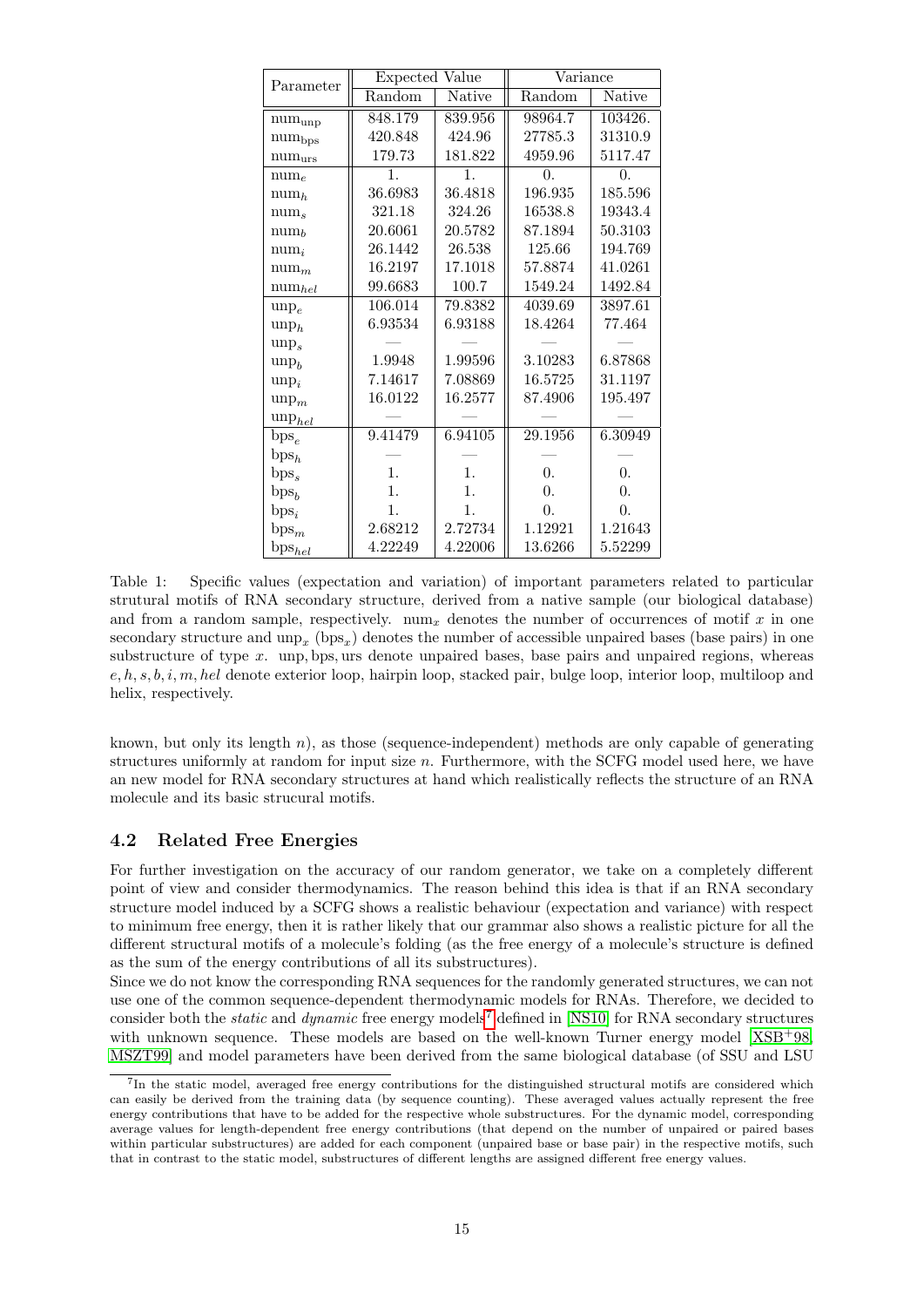rRNAs) that we consider in this article. In fact, both models have turned out to show a realistic behaviour and can therefore be used to judge the quality of random structures generated by our algorithm.

#### 4.2.1 Unquantified Results

Similar to [\[NS10\]](#page-20-5), we denote the free energy of a given secondary structure  $s \in \mathcal{L}$  according to the static and dynamic model by  $g_{stat}(s)$  and  $g_{dyn}(s)$ , respectively. Moreover, the expected free energy and corresponding variance that have been analytically derived in that paper for any  $n > 0$  are denoted by  $\mu_{energy,n} := \mathbb{E}\left[energy(s) | size(s) = n\right]$  and  $\sigma_{energy,n}^2 := \mathbb{V}\left[energy(s) | size(s) = n\right]$ , respectively, where energy  $\in \{g_{stat}, g_{dyn}\}.$  The corresponding confidence interval for  $n > 0$  and  $k > 1$ , which contains at least  $(100 - \frac{100}{k^2})$  percent of the energies in  $\{energy(s) | s \in \mathcal{L}^n\}$  is denoted by  $I_{energy,n}(k) := (\mu_{energy,n} - \mu_k)$  $k\sigma_{energy,n}, \mu_{energy,n} + k\sigma_{energy,n}$ ). As these analytical energy results from [\[NS10\]](#page-20-5) and our unranking algorithm have been derived from the same database of real-life RNA data and by modeling the same class  $\mathcal L$  of structues via very similar SCFGs, it seems adequate to use them for comparisons with the energies of our randomly generated structures.

Before we start with our comparisons, note that for any sample set  $S$  of secondary structures, we can calculate the corresponding energy points  $EP(S, energy) := \{(\text{size}(s), energy(s)) \mid s \in S\},\$ energy  $\in \{g_{stat}, g_{dyn}\}.$  Obviously, we can also compute the corresponding "average energy points"  $AvEP(\mathcal{S},\textit{energy}) := \left\{ (n,\mu_n := \frac{1}{\text{card}(\mathcal{S}^n)} \sum_{s \in \mathcal{S}^n} \textit{energy}(s)) \mid \mathcal{S}^n \neq \emptyset \right\}$  and the corresponding "energy variance points"  $VarEP(S, energy) := \left\{ (n, \sigma_n^2 := \frac{1}{card(S^n)} \sum_{s \in S^n} (\mu_n - energy(s))^2 \mid S^n \neq \emptyset \right\}$ , respectively. In the sequel, we will denote a random sample generated by our algorithm by  $R$  and a native sample (biological database) by  $\mathcal N$ .



<span id="page-15-0"></span>Figure 4: Plots of the confidence intervals  $I_{g_{stat,n}}(k)$  for the static energy model (blue), for  $k \in \mathbb{Z}$  $\{\sqrt{2}, 2, \sqrt{10}, \sqrt{20}\}$  (top left to bottom right), together with the corresponding energy points  $EP(\mathcal{R}, g_{stat})$ for the random sample (cyan) and  $EP(\mathcal{N}, q_{stat})$  for the native sample (green).

In order to obtain an appropriate random sample for our energy comparisons, we derived a large set of random structures by generating 1000 RNA secondary structures for each of the sizes  $n \in$  $\{500, 1000, 1500, \ldots, 5000, 5500\}$  with our weighted unranking algorithm. To compare the energies of our randomly generated structures to the corresponding confidence interval(s), we decided to consider our randomly generated structures to the corresponding connuence intervalles), we decided to consider any  $k \in \{\sqrt{2}, 2, \sqrt{10}, \sqrt{20}\}$ , meaning the probability that the free energy of a random RNA secondary structure of size n lies within the corresponding interval is greater than  $0.5, 0.75, 0.9,$  and  $0.95$ , respectively.

Figure [4](#page-15-0) shows a plot of the corresponding four confidence intervals (analytically derived, related to our biological data) along with the energy points for our random sample and for our native database, respectively, under the assumption of the static energy model. The corresponding plots for the dynamic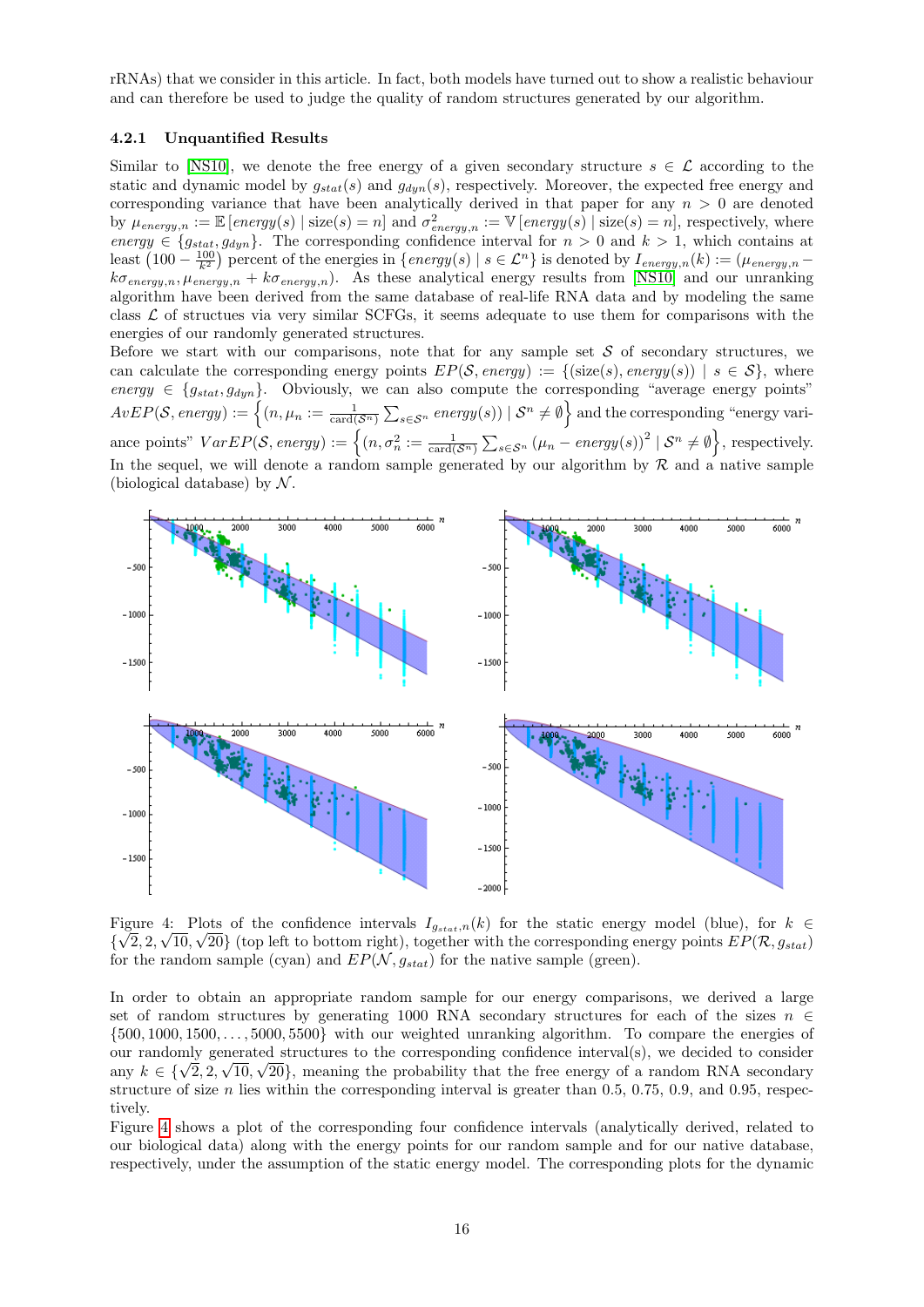

<span id="page-16-0"></span>Figure 5: Plots of the confidence intervals  $I_{g_{dyn},n}(k)$  for the dynamic energy model (purple), for  $k \in \mathbb{Z}$  $\{\sqrt{2}, 2, \sqrt{10}, \sqrt{20}\}$  (top left to bottom right), together with the corresponding energy points  $EP(\mathcal{R}, g_{dyn})$ for the random sample (magenta) and  $EP(\mathcal{N}, g_{dyn})$  for the native sample (yellow).



<span id="page-16-1"></span>Figure 6: Plots of the expected free energy  $\mu_{g_{stat},n}$  (blue) and  $\mu_{g_{dyn},n}$  (purple) of a random RNA secondary structure of size n, together with the "average energy points"  $AvEP(\mathcal{R}, g_{stat})$  (cyan) and  $AvEP(\mathcal{R}, g_{dyn})$ (magenta) for the random sample.



<span id="page-16-2"></span>Figure 7: Plots of the variance of the expected free energy  $\sigma_{g_{stat},n}^2$  (blue) and  $\sigma_{g_{dyn},n}^2$  (purple) of a random RNA secondary structure of size n, together with the "energy variance points"  $VarEP(\mathcal{R}, g_{stat})$  (cyan) and  $VarEP(\mathcal{R}, g_{dyn})$  (magenta) for the random sample.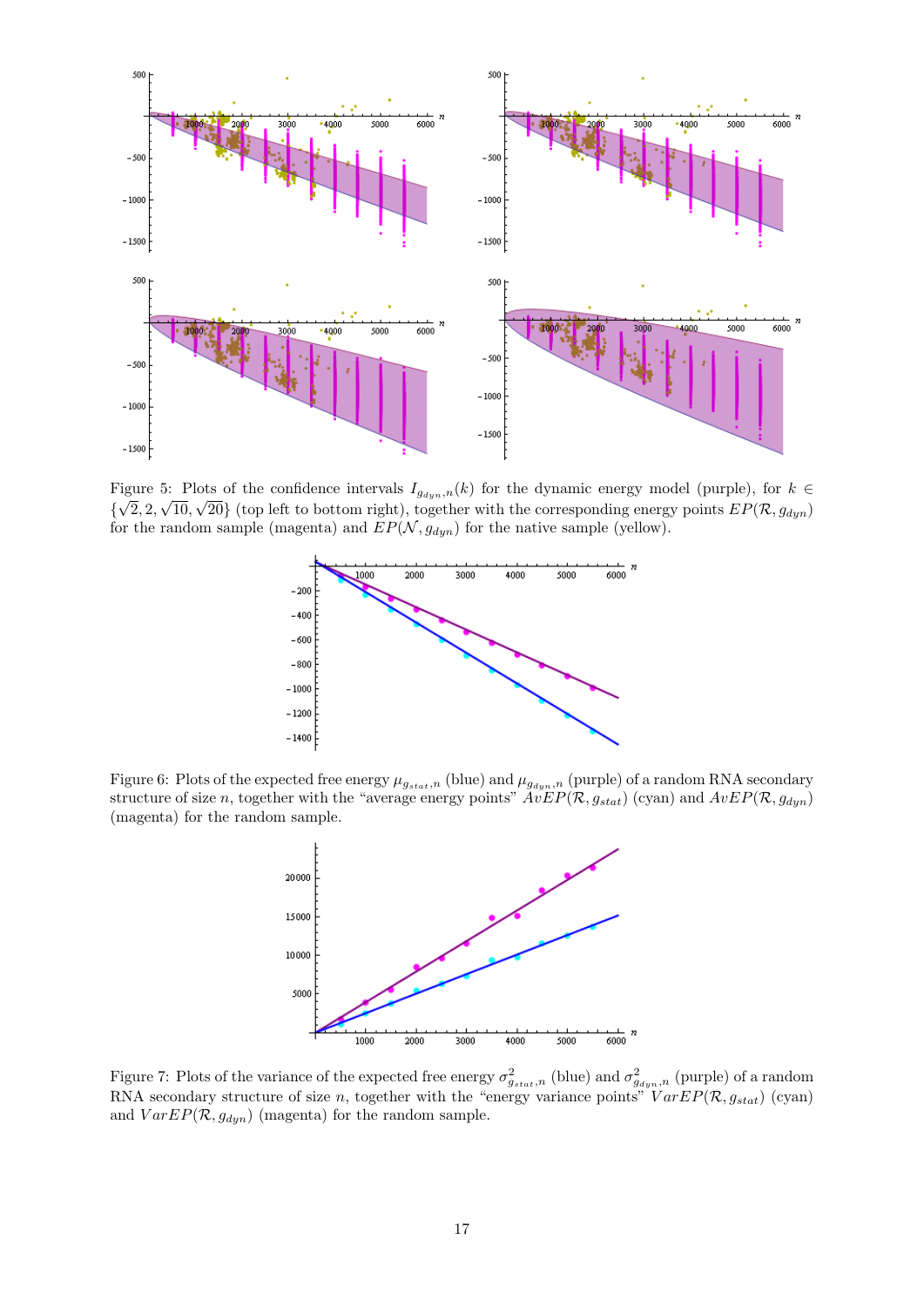energy model are shown in Figure [5.](#page-16-0) Looking at both figures, we immediately see that the energies for our set of randomly generated RNA secondary structures seem to fit to the ones for the considered RNA database and also to the corresponding analytically obtained energy results from [\[NS10\]](#page-20-5). This observation becomes even more clear by considering Figures [6](#page-16-1) and [7.](#page-16-2) There, we compare the previously introduced "average energy points" and "energy variance points" to the analytically determined expected free energy and corresponding variance from [\[NS10\]](#page-20-5), respectively.

#### 4.2.2 Quantified Results

The previously considered energy comparisons have been presented only by unquantified plots. This may not be very satisfying, since it is obvious that the free energy would decrease with structure size and aside from this, it could have been expected that for large randomly generated sets of structures of a given size, the average energy and corresponding variance fit the analytically obtained energy results derived under the assumption of a basically equivalent SCFG model for secondary structures. Therefore, there is a need to consider some sort of quantification and additionally present corresponding quantified comparison results.

What really matters is the degree to which the energy ranges of the random structures agree, in distribution, with our biological database. This means we have to find out if the energies related to a random sample (generated by our unranking method) and those related to a native sample (given by the structures in our biological database) come from a common distribution. Consequently, we have to consider the energies of a random sample and those of a native one as two independent sets of values and determine the extend to which their distributions coincide, or in other words to test for significant differences between these two sets.

For this reason, we decided to apply one of the most common (non-parametric) significance tests known from statistics, the so-called *Mann-Whitney U-test* [\[MW47\]](#page-20-20), which is widely used as statistical hypothesis test for assessing whether two independent samples of observations (with arbitrary sample sizes) come from the same distribution. It is also known as the Wilcoxon rank-sum test [\[Wil45\]](#page-21-9) which however can only be applied for equal sample sizes.

Formally, this test is used to check whether the *null hypothesis*  $N_0$  – which states that the two independent samples X and Y are identically distributed (i.e.  $F(X) = F(Y)$ ) – can be accepted or else, has to be rejected. More specifically, the result of such a test, the so-called  $p-value$ , is a probability answering the following question: If the two samples really have the same distribution, what is the probability that the observed difference is due to chance alone? In other words, were the deviations (differences between the two samples) the result of chance, or were they due to other factors and how much deviation can occur before one must conclude that something other than chance causes the differences? The p-value is called statistically significant if it is unlikely that the differences occurred by chance alone, according to a preliminary chosen threshold probability, the *significance level*  $\alpha$  (common choices are e.g.  $\alpha \in \{0.10, 0.05, 0.01\}$ . If  $p \geq \alpha$ , the deviation is small enough that chance alone accounts for it; this is within the range of acceptable deviation. If  $p < \alpha$ , we must conclude that some factor other than chance causes the deviation to be so great, this will lead us to decide that the two sets come from different distributions.

For our analysis, we again decided to generate the same numbers of random structures for any size as are given for this size in our biological database, such that random and native sample contain the same numbers of structures for any occuring size (and hence the sample sizes are equal). Moreoever, note that the unquantified results presented in Figures [4](#page-15-0) and [5](#page-16-0) might yield the assumption that for any structure size, some energy values of randomly generated structures are scattered too widely around the corresponding expected value, such that those randomly drawn secondary structures can not be considered realistic (neither with respect to thermodynamics nor with respect to structural composition and expected shape). In an attempt to disprove that assumption, we decided to perform a series of Wilcoxon tests by considering a number of different random samples. These samples are created by obeying a specified energy-based rejection scheme: Do not add a randomly generated structure of a given size to the sample if its free energy (according to the static or dynamic model or according to both models) lies outside the corresponding confidence interval(s). Formally, for any preliminary chosen value  $k > 1$ , a generated structure  $s \in \mathcal{L}^n$  is added to the random sample iff

$$
[g_{stat} \in I_{g_{stat},n}(k) \text{ (variant "static")}] \text{ or } [g_{dyn} \in I_{g_{dyn},n}(k) \text{ (variant "dynamic")}] \text{ or}
$$

$$
[g_{stat} \in I_{g_{stat},n}(k) \text{ and } g_{dyn} \in I_{g_{dyn},n}(k) \text{ (variant "both")}];
$$

otherwise it is rejected. This means we accept only a specified deviation of the energy energy(s) of the random structure s from the corresponding expected free energy  $\mu_{energy,n}$  and reject structures whose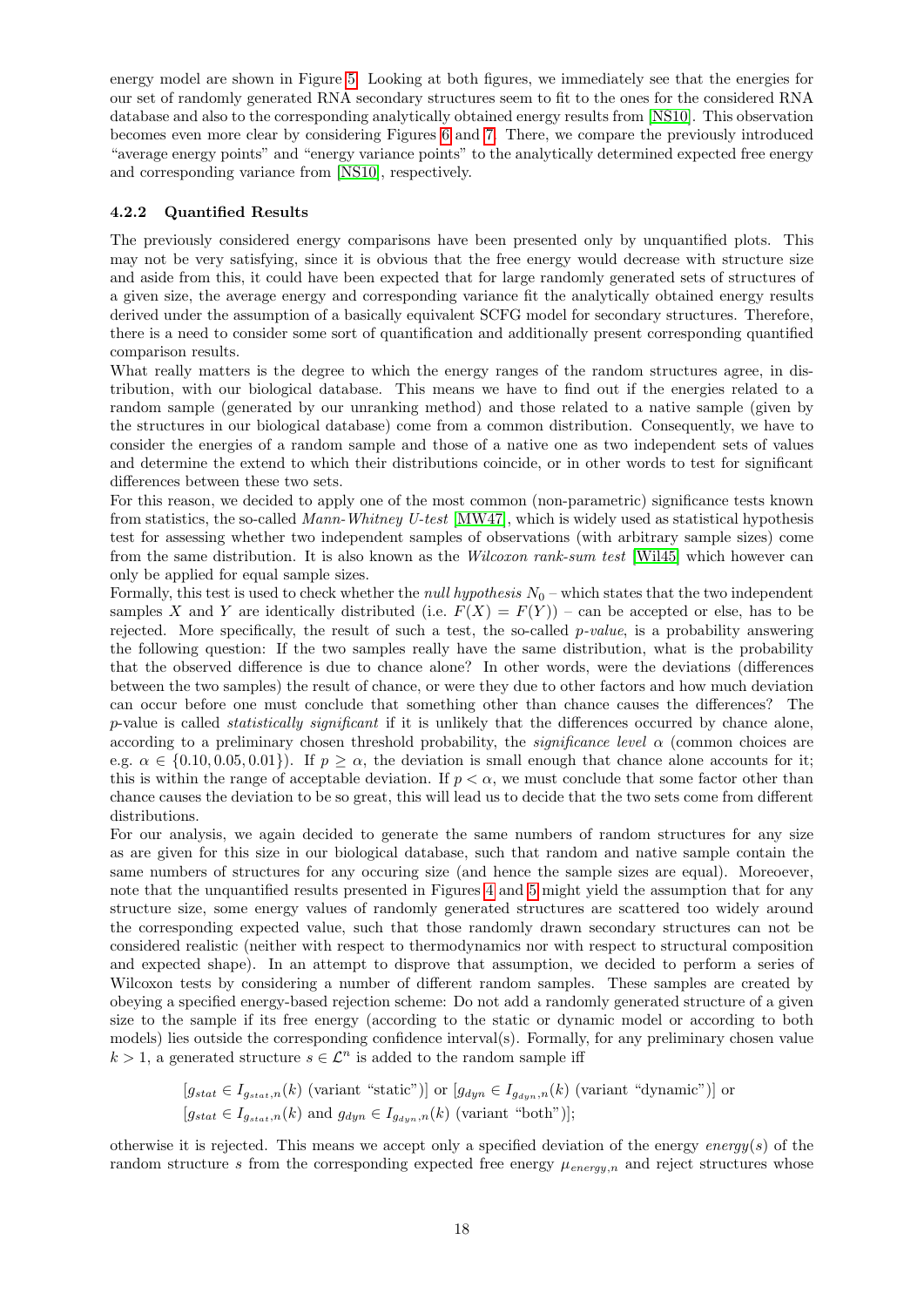| Chosen                                        | Percent        | Models      | Model    | Model    | Resulting                       |
|-----------------------------------------------|----------------|-------------|----------|----------|---------------------------------|
| Value                                         | Within         | Used        | for      | for      | Wilcoxon                        |
| of                                            | Corr.          | for         | Native   | Random   | $p$ -Value                      |
| $\boldsymbol{k}$                              | Interval       | Rejection   | Energies | Energies | $\left( \text{approx.} \right)$ |
|                                               |                | Dynamic     | Dynamic  | Dynamic  | 0.0008438                       |
| $\frac{10}{3\sqrt{11}} \approx 1.00504$       | $\mathbf{1}$   | Static      | Static   | Static   | $1.872 \cdot 10^{-9}$           |
|                                               |                | <b>Both</b> | Dynamic  | Dynamic  | 0.000507                        |
|                                               |                | <b>Both</b> | Static   | Static   | $1.851 \cdot 10^{-10}$          |
|                                               |                | Dynamic     | Dynamic  | Dynamic  | 0.001567                        |
| $\frac{2\sqrt{5}}{\sqrt{19}} \approx 1.02598$ | $\overline{5}$ | Static      | Static   | Static   | $1.454 \cdot 10^{-10}$          |
|                                               |                | <b>Both</b> | Dynamic  | Dynamic  | 0.0002654                       |
|                                               |                | <b>Both</b> | Static   | Static   | $1.009 \cdot 10^{-9}$           |
|                                               | 10             | Dynamic     | Dynamic  | Dynamic  | 0.001374                        |
| $\frac{\sqrt{10}}{3} \approx 1.05409$         |                | Static      | Static   | Static   | $3.526 \cdot 10^{-9}$           |
|                                               |                | Both        | Dynamic  | Dynamic  | 0.0004116                       |
|                                               |                | <b>Both</b> | Static   | Static   | $9.018 \cdot 10^{-10}$          |
|                                               | 25             | Dynamic     | Dynamic  | Dynamic  | 0.003618                        |
|                                               |                | Static      | Static   | Static   | $2.530 \cdot 10^{-7}$           |
| $\frac{2}{\sqrt{3}} \approx 1.15470$          |                | <b>Both</b> | Dynamic  | Dynamic  | 0.001228                        |
|                                               |                | <b>Both</b> | Static   | Static   | $1.162 \cdot 10^{-7}$           |
|                                               | 50             | Dynamic     | Dynamic  | Dynamic  | 0.02394                         |
| $\sqrt{2} \approx 1.41421$                    |                | Static      | Static   | Static   | $1.278 \cdot 10^{-6}$           |
|                                               |                | <b>Both</b> | Dynamic  | Dynamic  | 0.001389                        |
|                                               |                | <b>Both</b> | Static   | Static   | $1.515 \cdot 10^{-7}$           |
| $\overline{2}$                                |                | Dynamic     | Dynamic  | Dynamic  | 0.1184                          |
|                                               | 75             | Static      | Static   | Static   | 0.001034                        |
|                                               |                | <b>Both</b> | Dynamic  | Dynamic  | 0.0495                          |
|                                               |                | <b>Both</b> | Static   | Static   | 0.0009445                       |
|                                               | 100            |             | Dynamic  | Dynamic  | 0.4007                          |
| $\infty$                                      |                |             | Static   | Static   | 0.08961                         |

<span id="page-18-0"></span>Table 2: Significance results for statistical hypothesis testing, computed by the Wilcoxon rank-sum method.

energy differs too much from the expected value. Note that for  $k = \infty$  (confidence interval  $I_{\text{energy},n}(k)$ ) contains 100 percent of the energies energy(s) of all  $s \in \mathcal{L}^n$ ), no structures are rejected. Hence, in this case, the corresponding random sample corresponds to the usual (unrestricted) output of our algorithm. The Wilcoxon test results for our native sample together with any of a number of random sample sets generated in the previously described restricted manner, respectively, can be found in Table [2.](#page-18-0) As we can see, the best results are achieved for the unrestricted sample sets, where all free energies of randomly generated structures were allowed during the sample creation process. Moreover, these two results (for the unrestricted case  $k = \infty$ ) are not statistically significant when considering the common significance level  $\alpha = 0.05$ , that is in both cases, we can assume that the energies of the random structures and those of the biological data follow a common distribution. These observations indicate that our weighted unranking algorithm produces random RNA secondary structures that are – related to the free energy of such structures (in expectation and variation) – in expectation realistic.

Besides that, it is obvious that the computed  $p$ -values are much better for the dynamic energy model than for the static one. This underlines the suggestion made in [\[NS10\]](#page-20-5) that, although both energy models have been proven to be realisitic, due to the more realistic variation of free energies connected to varying loop length, the dynamic model should be used for possible applications. Since at least for the dynamic model, the random data fit very nicely with the native data, we can conclude that structures generated by our non-uniform random generation algorithm behave realistic with respect to free energies and – as the energy of the overall structure is assumed to be equal to the sum of the substructure energies – rather likely also with respect to appearance of the different structural motifs of RNA molecules.

### 4.3 Conclusion

Altogether, we can finally conclude that the non-uniform random generation method proposed in this article produces appropriate output and may thus be used (for research issues as well as for practi-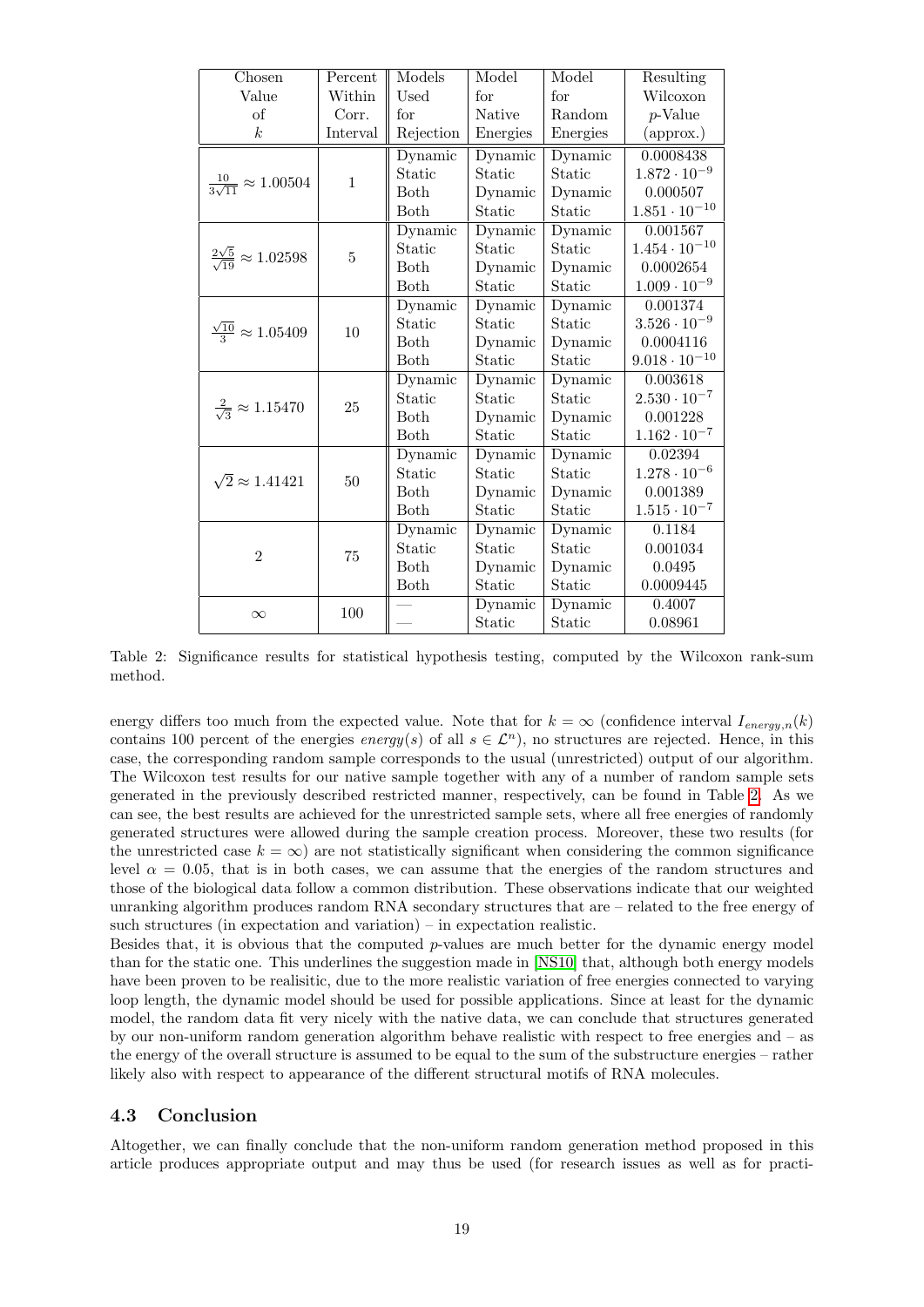cal applications) to generate random RNA secondary structures. In fact, for any arbitrary type of (pseudoknot-free) RNA, a corresponding random sampler can be derived in the presented way. Actually, our webservice can be used for generating random secondary structures of any specified type of RNA. It just requires a database of known structures for the respective RNA type as input.

Note that in this work, we abstract from sequence and consider only the structure size as input for our algorithm. Thus, an interesting problem for future research would be to find a way to extend the presented realistic SCFG model to additionally deal with RNA sequence. In fact, this work and especially the considered elaborate SCFG could mark some sort of stepping stone towards new stochastic RNA secondary structure prediction methods realized by statistical random sampling.

# Acknowledgements

The authors wish to thank two anonymous reviewers for their careful and helpful remarks and suggestions made for a previous version of this article.

# References

<span id="page-19-13"></span><span id="page-19-12"></span><span id="page-19-11"></span><span id="page-19-10"></span><span id="page-19-9"></span><span id="page-19-8"></span><span id="page-19-7"></span><span id="page-19-6"></span><span id="page-19-5"></span><span id="page-19-4"></span><span id="page-19-3"></span><span id="page-19-2"></span><span id="page-19-1"></span><span id="page-19-0"></span>

| $[AdCC+08]$     | Julien Allali, Yves d'Aubenton Carafa, Cédric Chauve, Alain Denise, Christine Drevet,<br>Pascal Ferraro, Daniel Gautheret, Claire Herrbach, Fabrice Leclerc, Antoine de Monte,<br>Aida Ouangraoua, Marie-France Sagot, Cédric Saule, Michel Termier, Claude Thermes,<br>and Hélène Touzet. Benchmarking RNA secondary structures comparison algorithms. In<br>Actes des Journées Ouvertes de Biologie, Informatique et Mathématiques - JOBIM'08,<br>pages 67–68, 2008. |
|-----------------|------------------------------------------------------------------------------------------------------------------------------------------------------------------------------------------------------------------------------------------------------------------------------------------------------------------------------------------------------------------------------------------------------------------------------------------------------------------------|
| [AE85]          | S. F. Altschul and B. W. Erickson. Significance of nucleotide sequence alignments: a<br>method for random sequence permutation that preserves dinucleotide and codon usage.<br>Mol. Biol. Evol., 2(6):256–538, 1985.                                                                                                                                                                                                                                                   |
| [DE04]          | Robin D. Dowell and Sean R. Eddy. Evaluation of several lightweight stochastic context-<br>free grammars for RNA secondary structure prediction. <i>BMC Bioinformatics</i> , 5:71, 2004.                                                                                                                                                                                                                                                                               |
| [DFLS04]        | Philippe Duchon, Philippe Flajolet, Guy Louchard, and Gilles Schaeffer. Boltzmann sam-<br>plers for the random generation of combinatorial structures. In <i>Combinatorics</i> , <i>Probability</i> ,<br>and Computing, volume 13, pages 577–625, 2004. Special issue on Analysis of Algorithms.                                                                                                                                                                       |
| [DL03]          | Ye Ding and Charles E. Lawrence. A statistical sampling algorithm for RNA secondary<br>structure prediction. Nucleic Acids Research, 31(24):7280-7301, 2003.                                                                                                                                                                                                                                                                                                           |
| [DPT03]         | A. Denise, Y. Ponty, and M. Termier. Random generation of structured genomic sequences.<br>In Proceedings of RECOMB 2003, page 3 pages (poster), 2003.                                                                                                                                                                                                                                                                                                                 |
| [FFP07]         | Philippe Flajolet, Eric Fusy, and Carine Pivoteau. Boltzmann sampling of unlabelled<br>structures. In Proceedings of ANALCO'07 (Analytic Combinatorics and Algorithms) Con-<br>ference, pages 201-211. SIAM Press, January 2007.                                                                                                                                                                                                                                       |
| [FH72]          | K. S. Fu and T. Huang. Stochastic grammars and languages. <i>International Journal of</i><br>Computer and Information Sciences, 1(2):135-170, 1972.                                                                                                                                                                                                                                                                                                                    |
| [Fit83]         | W. M. Fitch. Random sequences. <i>Journal of Molecular Biology</i> , 163:171–176, 1983.                                                                                                                                                                                                                                                                                                                                                                                |
| [FS09]          | Philippe Flajolet and Robert Sedgewick. Analytic Combinatorics. Cambridge University<br>Press, January 2009.                                                                                                                                                                                                                                                                                                                                                           |
| $[{\rm FZV94}]$ | Philippe Flajolet, Paul Zimmermann, and Bernard Van Cutsem. A calculus for the random<br>generation of combinatorial structures. <i>Theoretical Computer Science</i> , 132(2):1–35, 1994.                                                                                                                                                                                                                                                                              |
| [Har78]         | Michael A. Harrison. Introduction to Formal Language Theory. Addison-Wesley, 1978.                                                                                                                                                                                                                                                                                                                                                                                     |
| [HF71]          | T. Huang and K. S. Fu. On stochastic context-free languages. Information Sciences,<br>$3:201-224, 1971.$                                                                                                                                                                                                                                                                                                                                                               |
| [Hof03]         | Ivo L. Hofacker. The vienna RNA secondary structure server. Nucleic Acids Research,<br>$31(13):3429-3431, 2003.$                                                                                                                                                                                                                                                                                                                                                       |
|                 |                                                                                                                                                                                                                                                                                                                                                                                                                                                                        |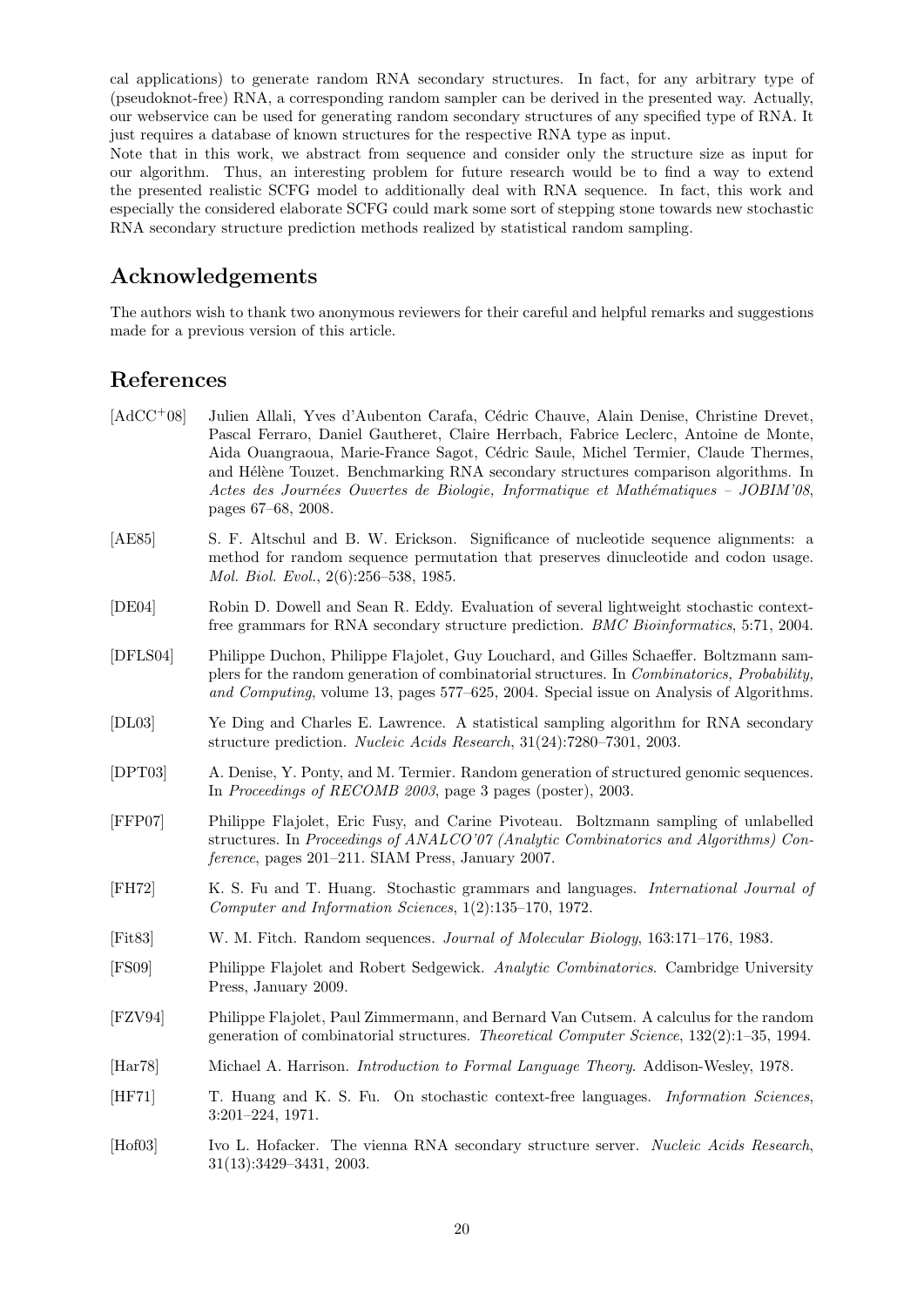- <span id="page-20-11"></span>[HSS98] Ivo L. Hofacker, Peter Schuster, and Peter F. Stadler. Combinatorics of RNA secondary structures. Discrete Applied Mathematics, 88:207–237, 1998.
- <span id="page-20-3"></span>[KH99] B. Knudsen and J. Hein. RNA secondary structure prediction using stochastic context-free grammars and evolutionary history. Bioinformatics, 15(6):446–454, 1999.
- <span id="page-20-4"></span>[KH03] B. Knudsen and J. Hein. Pfold: RNA secondary structure prediction using stochastic context-free grammars. Nucleic Acids Research, 31(13):3423–3428, 2003.
- <span id="page-20-17"></span>[Lie98] Jens Liebehenschel. Ranking and unranking of lexicographically ordered words: an averagecase analysis. J. Autom. Lang. Comb., 2(4):227–268, 1998.
- <span id="page-20-18"></span>[MM01] Conrado Martínez and Xavier Molinero. A generic approach for the unranking of labeled combinatorial classes. Random Struct. Algorithms, 19(3-4):472–497, 2001.
- <span id="page-20-15"></span>[Mol05] Xavier Molinero. Ordered Generation of Classes of Combinatorial Structures. PhD thesis, Universitat Politècnica de Catalunya, 2005.
- <span id="page-20-6"></span>[MSZT99] D. H. Mathews, J. Sabina, M. Zuker, and D. H. Turner. Expanded sequence dependence of thermodynamic parameters improves prediction of RNA secondary structure. J. Mol. Biol., 288:911–940, 1999.
- <span id="page-20-20"></span>[MW47] Henry Mann and Donald Whitney. On a test of whether one of two random variables is stochastically larger than the other. Annals of Mathematical Statistics, 18:50–60, 1947.
- <span id="page-20-10"></span>[Neb02a] Markus E. Nebel. Combinatorial properties of RNA secondary structures. Journal of Computational Biology, 9(3):541–574, 2002.
- <span id="page-20-13"></span>[Neb02b] Markus E. Nebel. On a statistical filter for RNA secondary structures. Technical report, Frankfurter Informatik-Berichte, 5 2002.
- <span id="page-20-14"></span>[Neb04a] Markus E. Nebel. Identifying good predictions of RNA secondary structure. Proceedings of the Pacific Symposium on Biocomputing, pages 423–434, 2004.
- <span id="page-20-12"></span>[Neb04b] Markus E. Nebel. Investigation of the Bernoulli-model of RNA secondary structures. Bulletin of Mathematical Biology, 66:925–964, 2004.
- <span id="page-20-5"></span>[NS10] Markus E. Nebel and Anika Scheid. Analysis of the free energy in a stochastic rna secondary structure model. IEEE/ACM Transactions on Computational Biology and Bioinformatics, November 2010.
- <span id="page-20-7"></span>[NW78] Albert Nijenhuis and Herbert S. Wilf. Combinatorial Algorithms. Academic Press, second edition, 1978.
- <span id="page-20-1"></span>[Pon08] Yann Ponty. Efficient sampling of RNA secondary structures from the boltzmann ensemble of low-energy: the boustrophedon method. Journal of Mathematical Biology, 56:107–127, 2008.
- <span id="page-20-16"></span>[SBH+94] Y. Sakakibara, M. Brown, R. Hughey, I. S. Mian, K. Sjölander, R. C. Underwood, and D. Haussler. Stochastic context-free grammars for tRNA modeling. Nucleic Acids Research, 22:5112–5120, 1994.
- <span id="page-20-8"></span>[SW78] P. R. Stein and M. S. Waterman. On some new sequences generalizing the catalan and motzkin numbers. Discrete Mathematics, 26:216–272, 1978.
- <span id="page-20-9"></span>[VC85] G. Viennot and M. Vauchaussade De Chaumont. Enumeration of RNA secondary structures by complexity. Mathematics in medicine and biology, Lecture Notes in Biomathematics, 57:360–365, 1985.
- <span id="page-20-0"></span>[Wat78] M. S. Waterman. Secondary structure of single-stranded nucleic acids. Advances in Mathematics Supplementary Studies, 1:167–212, 1978.
- <span id="page-20-19"></span>[WdPWW02] Jan Wuyts, Yves Van de Peer, Tina Winkelmans, and Rupert De Wachter. The european database on small subunit ribosomal RNA. Nucleic Acids Research, 30(1):183–185, 2002.
- <span id="page-20-2"></span>[WFHS99] S. Wuchty, W. Fontana, I. Hofacker, and P. Schuster. Complete suboptimal folding of RNA and the stability of secondary structures. Biopolymers, 49:145–165, 1999.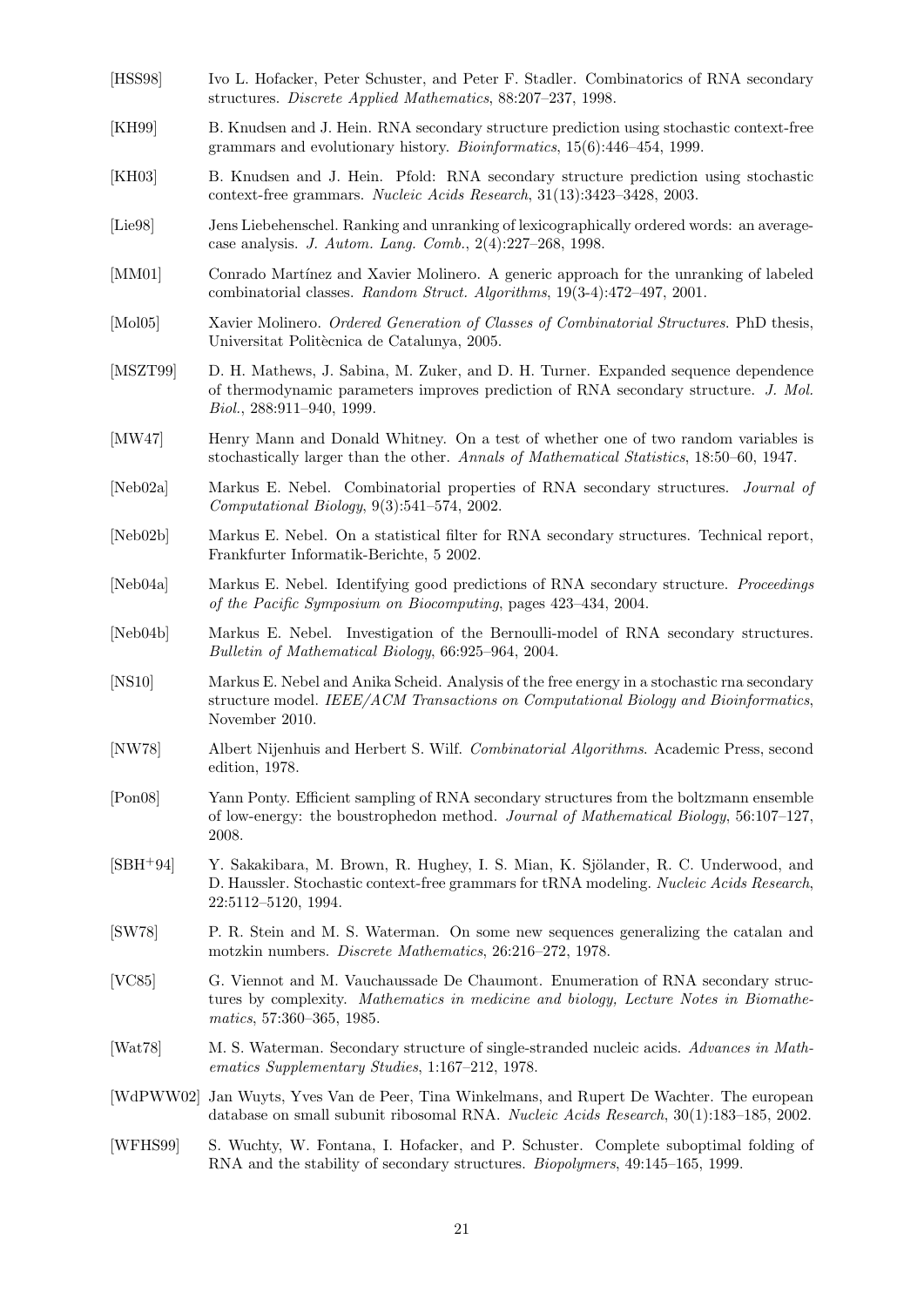<span id="page-21-9"></span><span id="page-21-7"></span><span id="page-21-5"></span><span id="page-21-3"></span><span id="page-21-2"></span>

| [Wil45]     | Frank Wilcoxon. Individual comparisons by ranking methods. <i>Biometrics Bulletin</i> , 1:80–<br>83, 1945.                                                                                                                                                                                 |
|-------------|--------------------------------------------------------------------------------------------------------------------------------------------------------------------------------------------------------------------------------------------------------------------------------------------|
| [WN10a]     | Frank Weinberg and Markus E. Nebel. Extending stochastic context-free grammars for an<br>application in bioinformatics. In 4th International Conference on Language and Automata<br>Theory and Applications (LATA2010), 2010.                                                              |
| [WN10b]     | Frank Weinberg and Markus E. Nebel. Non uniform generation of combinatorial objects.<br>Technical report, Technische Universität Kaiserslautern, 7 2010.                                                                                                                                   |
| $[WRdP+01]$ | Jan Wuyts, Peter De Rijk, Yves Van de Peer, Tina Winkelmans, and Rupert De Wachter.<br>The european large subunit ribosomal RNA database. <i>Nucleic Acids Research</i> , 29(1):175–<br>177, 2001.                                                                                         |
| $[XSB+98]$  | T. Xia, J. SantaLucia Jr., M. E. Burkard, R. Kierzek, S. J. Schroeder, X. Jiao, C. Cox, and<br>D. H. Turner. Thermodynamic parameters for an expanded nearest-neighbor model for<br>formation of RNA duplexes with watson-crick base pairs. <i>Biochemistry</i> , 37:14719-14735,<br>1998. |
| [ZS84]      | M. Zuker and D. Sankoff. RNA secondary structures and their prediction. Bull. Mathe-<br>matical Biology, 46:591-621, 1984.                                                                                                                                                                 |
| [Zuk89]     | M. Zuker. On finding all suboptimal foldings of an RNA molecule. <i>Science</i> , 244:48–52,<br>1989.                                                                                                                                                                                      |
| [Zuk03]     | M. Zuker. Mfold web server for nucleic acid folding and hybridization prediction. Nucleic                                                                                                                                                                                                  |

# <span id="page-21-6"></span><span id="page-21-1"></span><span id="page-21-0"></span>A How to Construct a Weighted Unranking Algorithm from a Given SCFG

The purpose of this section is to give a rather small example for applying the construction scheme propsed in [\[WN10b\]](#page-21-2) to proceed from an arbitrary SCFG to reweighted normal form (RNF) and then to the corresponding weighted combinatorial classes which allow for non-uniform generation by means of unranking.

<span id="page-21-10"></span><span id="page-21-8"></span>**Example A.1.** Let us consider the SCFG  $\mathcal{G}_d$ , which contains the following rules:

<span id="page-21-4"></span>Acids Res., 31(13):3406–3415, 2003.

$$
w_1: S \to B,
$$
  
\n
$$
w_2: B \to (B), \quad w_3: B \to [C,
$$
  
\n
$$
w_4: C \to \epsilon, \qquad w_5: C \to [C.
$$

<span id="page-21-11"></span>To apply the approach presented in [\[WN10b\]](#page-21-2) to transform a given SCFG to RNF, the grammar needs to be  $\epsilon$ -free and loop-free. Thus, we first have to transform grammar  $\mathcal{G}_d$  into the following one:

$$
\begin{array}{ll}\n\widehat{w}_1: S \to B, \\
\widehat{w}_2: B \to (B), & \widehat{w}_3: B \to C, \\
\widehat{w}_4: C \to \big), & \widehat{w}_5: C \to \big|C.\n\end{array}
$$

The transformation of  $\mathcal{G}_d$  into RNF now works as follows: First, we have to gather all possible chains  $A \to A_1 \to A_2 \to \ldots \to \alpha$ , where  $A \neq S$  and  $|\alpha| = 1$ . These chains are  $B \to C$ ,  $B \to C \to |\text{ and } C \to |\text{;}$ the rules  $B \to C$  and  $C \to \mathcal{C}$  are then removed. Second, we have to replace each of these chains by a specific new rule. In fact, we have to add  $B^{C,\epsilon} \to C$ ,  $B^{|\mathcal{C}|} \to \mathcal{C}$  and  $C^{|\mathcal{C}|} \to \mathcal{C}$  to the new set of productions. Consequently, our new rule set is now given by

$$
\begin{aligned}\n\widehat{w}_1: S &\to B, \\
\widehat{w}_2: B &\to (B), \\
\widehat{w}_5: C &\to |C, \\
1: B^{C,\epsilon} &\to C, \quad 1: B^{|\mathcal{C}|} \to |, \quad 1: C^{|\mathcal{A}|} \to |.\n\end{aligned}
$$

Third, for each occurence of a non-terminal symbol A in the conclusion of a production and each previously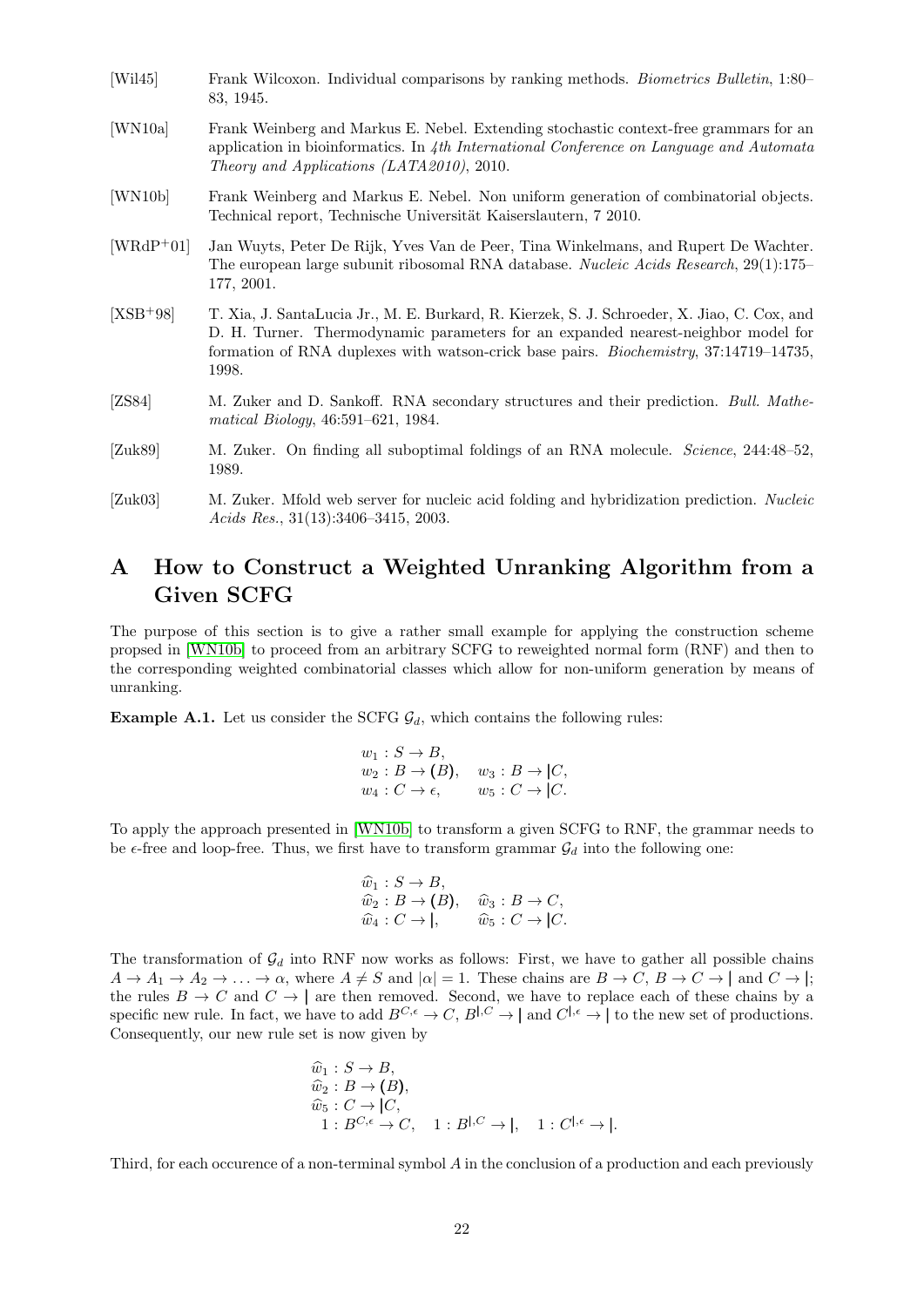added new rule  $A^{\alpha, A_1 A_2 ...} \to \alpha$  corresponding to a chain  $A \to A_1 \to A_2 \to ... \to \alpha$ , add a specific new rule. This way, we obtain the following production set:

$$
\begin{aligned}\n\widehat{w}_1: S &\rightarrow B, & \widehat{w}_1 \cdot \widehat{w}_3: S &\rightarrow B^{C,\epsilon}, & \widehat{w}_1 \cdot \widehat{w}_3 \cdot \widehat{w}_4: S &\rightarrow B^{|C|}, \\
\widehat{w}_2: B &\rightarrow (B), & \widehat{w}_2 \cdot \widehat{w}_3: B &\rightarrow (B^{C,\epsilon}), & \widehat{w}_2 \cdot \widehat{w}_3 \cdot \widehat{w}_4: B &\rightarrow (B^{|C|}, \\
\widehat{w}_5: C &\rightarrow |C, & \widehat{w}_5 \cdot \widehat{w}_4: C &\rightarrow |C^{|,\epsilon}, \\
1: B^{C,\epsilon} &\rightarrow C, & 1: B^{|,C|} &\rightarrow |, & 1: C^{|,\epsilon|} &\rightarrow |\n\end{aligned}
$$

Fourth, each intermediate symbol that no longer occurs as premise in any of the productions has to be removed and fifth, each production of the form  $S \to \alpha$ , where S is the axiom and  $|\alpha| > 1$  has to be changed in a specific way. However, since in our case, there is obviously nothing left to do, the transformation of  $\mathcal{G}_d$  into RNF is finished.

For  $\mathcal{G}_d$  (in RNF), where all production weights are rational, we can determine the common denominator s of the weights of productions with premise  $S$ , as well as the common denominator c of the weights of the remaining productions (i.e., of the productions with premise  $B$  or  $C$ ). Then, the reweighting of the production rules of (the RNF of)  $\mathcal{G}_d$  is done by multiplying the weights of productions with source S by s, and the weights of the other productions  $A \to \alpha$ , where  $A \neq S$ , by the factor  $c^{|\alpha|-1}$ . After that, we obtain the following reweighted grammar  $\mathcal{G}'_d$ :

$$
w'_1: S \to B, \t w'_2: S \to B^{C,\epsilon}, \t w'_3: S \to B^{|,C},
$$
  
\n
$$
w'_4: B \to (B), \t w'_5: B \to (B^{C,\epsilon}), \t w'_6: B \to (B^{|,C}),
$$
  
\n
$$
w'_7: C \to [C, \t w'_8: C \to [C^{|, \epsilon},]
$$
  
\n
$$
1: B^{C,\epsilon} \to C, \t 1: B^{|,C} \to |, \t 1: C^{|, \epsilon} \to |,
$$

where each  $w'_i$ ,  $1 \leq i \leq 8$ , is integral.

The (now weighted) grammar can easily be translated into a corresponding admissible specification, which includes the weighting of all involved combinatorial (sub)classes, as described earlier. For the reweighted grammar  $\mathcal{G}'_d$ , this specification is given by the following equations:

$$
S_1 = B, \t S_2 = B^{C,\epsilon}, \t S_3 = B^{I,C},
$$
  
\n
$$
B_1 = \mathcal{Z}_(\times \mathcal{B} \times \mathcal{Z}), \t B_2 = \mathcal{Z}_(\times \mathcal{B}^{C,\epsilon} \times \mathcal{Z}), \t B_3 = \mathcal{Z}_(\times \mathcal{B}^{I,C} \times \mathcal{Z}),
$$
  
\n
$$
C_1 = \mathcal{Z}_1 \times \mathcal{C}, \t C_2 = \mathcal{Z}_1 \times \mathcal{C}^{I,\epsilon},
$$
  
\n
$$
\mathcal{B}^{C,\epsilon} = \mathcal{C}, \t B^{I,C} = \mathcal{Z}_1, \t C^{I,\epsilon} = \mathcal{Z}_1,
$$
  
\n
$$
\mathcal{S} = w'_1 \cdot \mathcal{S}_1 + w'_2 \cdot \mathcal{S}_2 + w'_3 \cdot \mathcal{S}_3,
$$
  
\n
$$
\mathcal{B} = w'_4 \cdot \mathcal{B}_1 + w'_5 \cdot \mathcal{B}_2 + w'_6 \cdot \mathcal{B}_3,
$$
  
\n
$$
\mathcal{C} = w'_7 \cdot \mathcal{C}_1 + w'_8 \cdot \mathcal{C}_2,
$$

which can be simplified in the following way:

$$
\mathcal{B}_1 = \mathcal{Z}_1 \times \mathcal{B} \times \mathcal{Z}_1, \quad \mathcal{B}_2 = \mathcal{Z}_1 \times \mathcal{C} \times \mathcal{Z}_1, \quad \mathcal{B}_3 = \mathcal{Z}_1 \times \mathcal{Z}_1 \times \mathcal{Z}_2,
$$
\n
$$
\mathcal{C}_1 = \mathcal{Z}_1 \times \mathcal{C}, \quad \mathcal{C}_2 = \mathcal{Z}_1 \times \mathcal{Z}_1,
$$
\n
$$
\mathcal{S} = w'_1 \cdot \mathcal{B} + w'_2 \cdot \mathcal{C} + w'_3 \cdot \mathcal{Z}_1,
$$
\n
$$
\mathcal{B} = w'_4 \cdot \mathcal{B}_1 + w'_5 \cdot \mathcal{B}_2 + w'_6 \cdot \mathcal{B}_3,
$$
\n
$$
\mathcal{C} = w'_7 \cdot \mathcal{C}_1 + w'_8 \cdot \mathcal{C}_2.
$$

As described earlier, this specification (with weighted classes) derived from reweighted grammar  $\mathcal{G}'_d$ transforms immediately into a recursion for the function size of all needed combinatorial classes. For  $\mathcal{G}'_d$ ,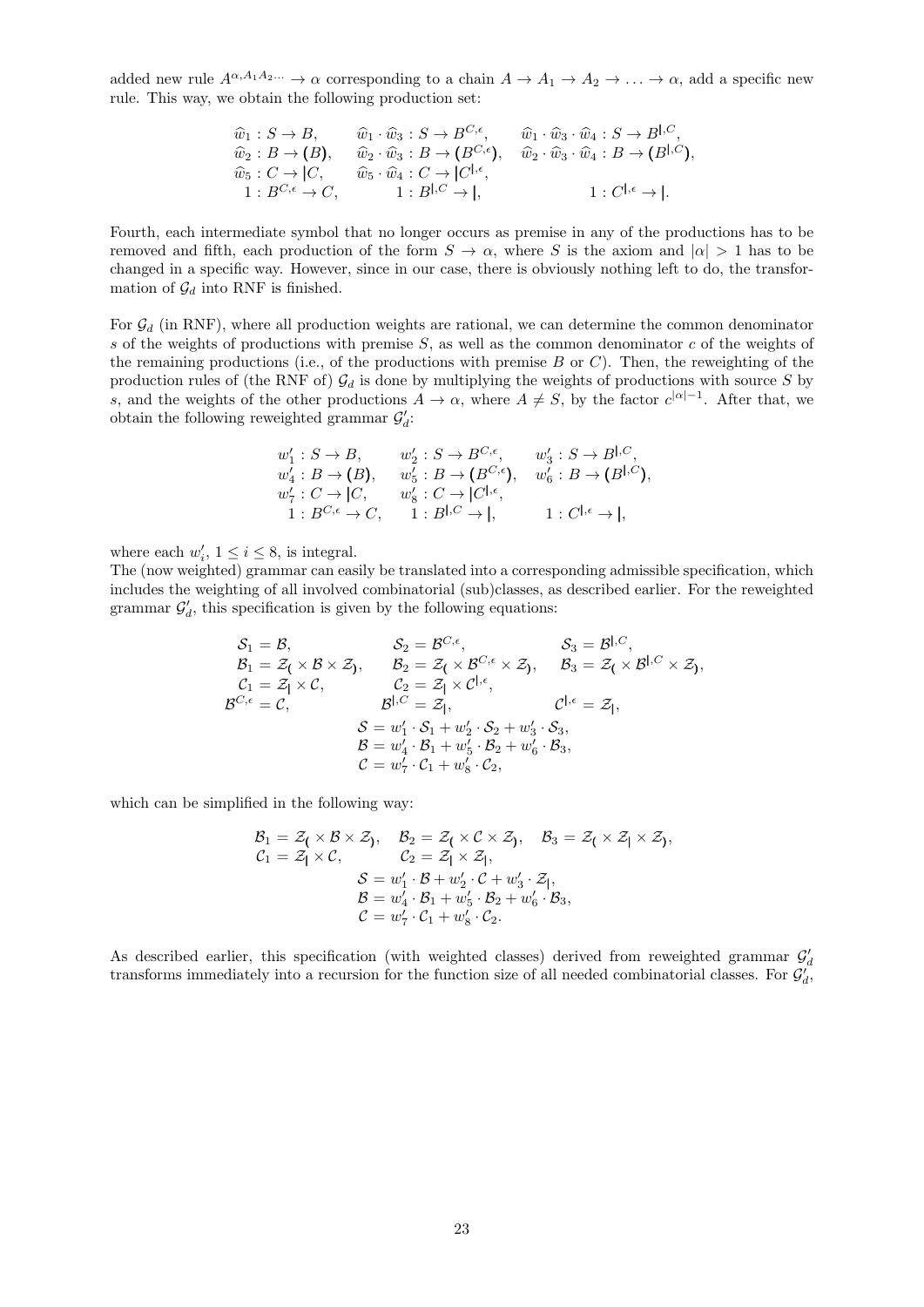the recursion for the function size has the following form:

$$
\text{size}(\mathcal{I}, n) := \begin{cases} \text{size}(\mathcal{B}, n-2) & \mathcal{I} = \mathcal{B}_1, \\ \text{size}(\mathcal{C}, n-2) & \mathcal{I} = \mathcal{B}_2, \\ 1 & \mathcal{I} = \mathcal{B}_3 \text{ and } n = 3, \\ \text{size}(\mathcal{C}, n-1) & \mathcal{I} = \mathcal{C}_1, \\ 1 & \mathcal{I} = \mathcal{C}_2 \text{ and } n = 2, \\ w'_1 \cdot \text{size}(\mathcal{B}, n) + w'_2 \cdot \text{size}(\mathcal{C}, n) + w'_3 \cdot 1 & \mathcal{I} = \mathcal{S} \text{ and } n = 1, \\ w'_1 \cdot \text{size}(\mathcal{B}, n) + w'_2 \cdot \text{size}(\mathcal{C}, n) + w'_3 \cdot 0 & \mathcal{I} = \mathcal{S} \text{ and } n = 1, \\ w'_4 \cdot \text{size}(\mathcal{B}_1, n) + w'_5 \cdot \text{size}(\mathcal{B}_2, n) + w'_6 \cdot \text{size}(\mathcal{B}_3, n) & \mathcal{I} = \mathcal{B}, \\ w'_7 \cdot \text{size}(\mathcal{C}_1, n) + w'_8 \cdot \text{size}(\mathcal{C}_2, n) & \mathcal{I} = \mathcal{C}, \\ 0 & \text{else.} \end{cases}
$$

This recursive size function (with weighted class sizes) can now be used for the straightforward construction of a corresponding algorithm for the non-uniform generation of elemets of  $\mathcal{L}(\mathcal{G}_d)$  by means of unranking, as proposed in [\[WN10b\]](#page-21-2).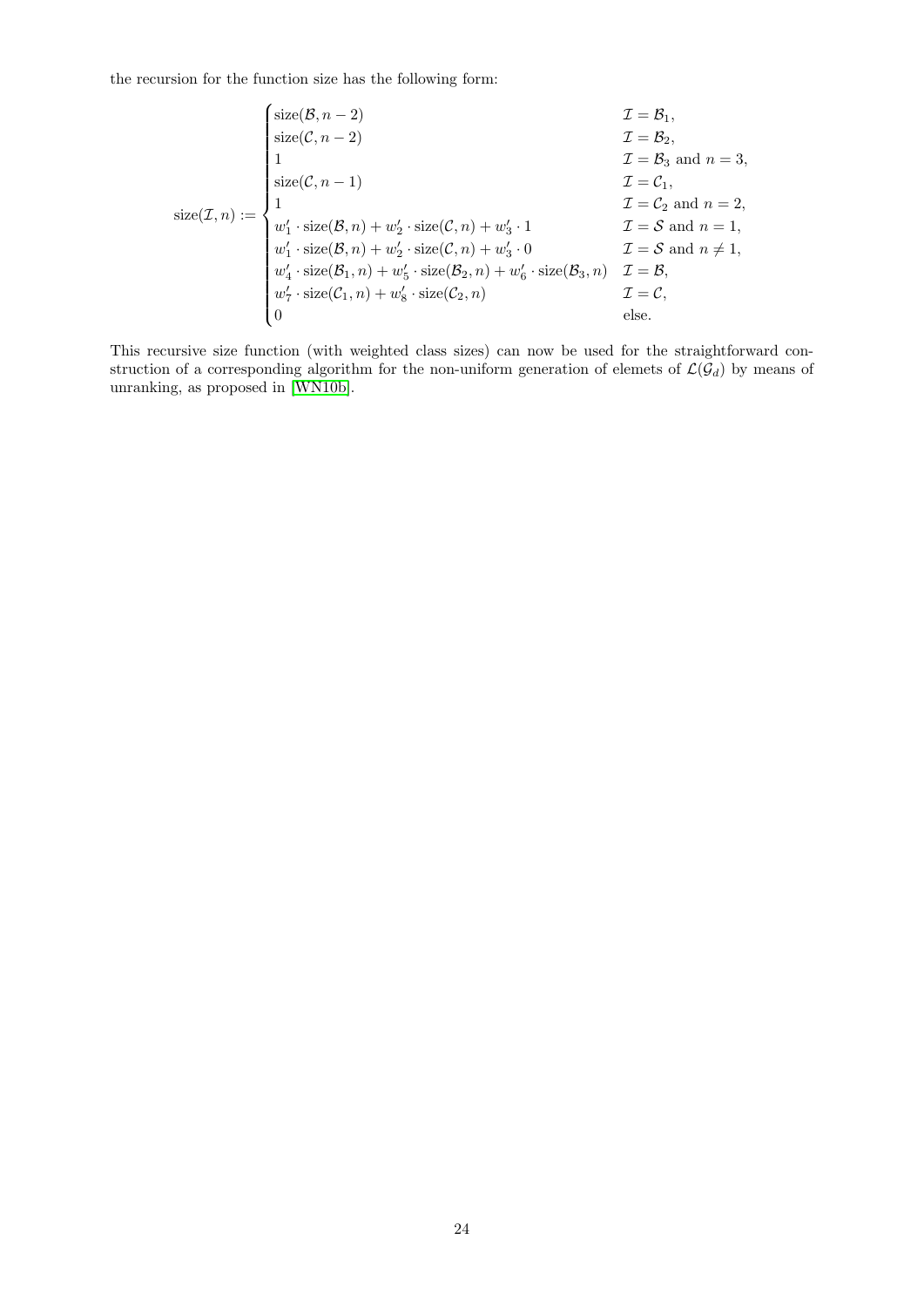# Sm-I Derivation of the Algorithm

In this section, we give a complete and detailled description of the derivation of our weighted unranking algorithm for RNA secondary structures. The different steps are made according to the approach described in [\[WN10b\]](#page-21-2) to get an unranking algorithm that generates random RNA secondary structures of a given size n according to the distribution on all these structures.

## $Sm-I.1$  Considered (unambiguous,  $\epsilon$ -free and loop-free) SCFG

First, note that in [\[NS10\]](#page-20-5), to obtain the stochastic model for RNA secondary structures derived from realworld RNA data, the following unambiguous SCFG which unambiguously generates exactly the language  $\mathcal L$  given in Definition [3.1](#page-10-3) has been used:

**Definition Sm-I.1.** The unambiguous SCFG  $\mathcal{G}_{\text{sto}}$  generating exactly the language  $\mathcal{L}$  is given by  $\mathcal{G}_{\text{sto}}$  $(I_{\mathcal{G}_{\text{sto}}}, \Sigma_{\mathcal{G}_{\text{sto}}}, R_{\mathcal{G}_{\text{sto}}}, S)$ , where

$$
I_{\mathcal{G}_{\text{sto}}} = \{S, T, C, A, L, G, B, F, H, P, Q, R, J, K, M, N, U\},\
$$

 $\Sigma_{\mathcal{G}_{\text{sto}}} = \{(),\}\$ and  $R_{\mathcal{G}_{\text{sto}}}$  contains exactly the following rules:

$$
p_{1}: S \rightarrow TAC, \n p_{2}: T \rightarrow TAC, \n p_{3}: T \rightarrow C, \n p_{4}: C \rightarrow C|, \n p_{5}: C \rightarrow \epsilon, \n p_{6}: A \rightarrow (L), \n p_{7}: L \rightarrow (L), \n p_{8}: L \rightarrow M, \n p_{9}: L \rightarrow P, \n p_{10}: L \rightarrow Q, \n p_{11}: L \rightarrow R, \n p_{12}: L \rightarrow F, \n p_{13}: L \rightarrow G, \n p_{14}: G \rightarrow (L)|, \n p_{15}: G \rightarrow (L)B||, \n p_{16}: G \rightarrow |(L), \n p_{17}: G \rightarrow ||B(L), \n p_{18}: B \rightarrow B|, \n p_{19}: B \rightarrow \epsilon, \n p_{20}: F \rightarrow ||, \n p_{21}: F \rightarrow ||||, \n p_{22}: F \rightarrow ||||H, \n p_{23}: P \rightarrow |(L)|, \n p_{24}: H \rightarrow \epsilon, \n p_{25}: P \rightarrow |(L)K||, \n p_{30}: Q \rightarrow |||J(L)K||, \n p_{31}: R \rightarrow |(L)K||, \n p_{32}: R \rightarrow |||J(L)|, \n p_{33}: J \rightarrow J|, \n p_{34}: J \rightarrow \epsilon, \n p_{35}: K \rightarrow K|, \n p_{36}: K \rightarrow \epsilon, \n p_{37}: M \rightarrow U(L)U(L)N, \n p_{38}: N \rightarrow U(L)N, \n p_{41}: U \rightarrow \epsilon.
$$

In this grammar, different intermediate symbols have been used to distinguish between different substructures. In fact, the reason why this grammar has so many production rules is that the grammar must be able to distinguish between all the different classes of substructures for which there are different free energy rules according to Turner's thermodynamic model considered in [\[NS10\]](#page-20-5).

However, as  $\epsilon$ -freeness and loop-freeness are required preliminarily, we have to consider another unambiguous SCFG generating the same language  $\mathcal{L}$ , where we have to guarantee that the same substructures are distinguished as are distinguished in  $\mathcal{G}_{\text{sto}}$ .

Using the usual way of transforming a non- $\epsilon$ -free grammar into an  $\epsilon$ -free one, the following definition can immediately be obtained from the previous one:

**Definition Sm-I.2.** The unambigous and  $\epsilon$ -free SCFG  $\mathcal{G}'_{\text{sto}}$  generating exactly the language  $\mathcal{L}$  is given by  $\mathcal{G}'_{\text{sto}} = (I_{\mathcal{G}'_{\text{sto}}}, \Sigma_{\mathcal{G}'_{\text{sto}}}, R_{\mathcal{G}'_{\text{sto}}}, S')$ , where

$$
I_{\mathcal{G}_{\text{sto}}'} = \{S', S, T, C, A, L, G, B, F, H, P, Q, R, J, K, M, N, U\},
$$

 $\Sigma_{\mathcal{G}_{\text{sto}}'} = \{(),\}\$  and  $R_{\mathcal{G}_{\text{sto}}'}$  contains exactly the following rules:

 $p'_0: S' \to S,$  $p_1'$  $p'_2 : S \to AC$ ,  $p'_3 : S \to TA$ ,  $p'_4 : S \to TAC$ ,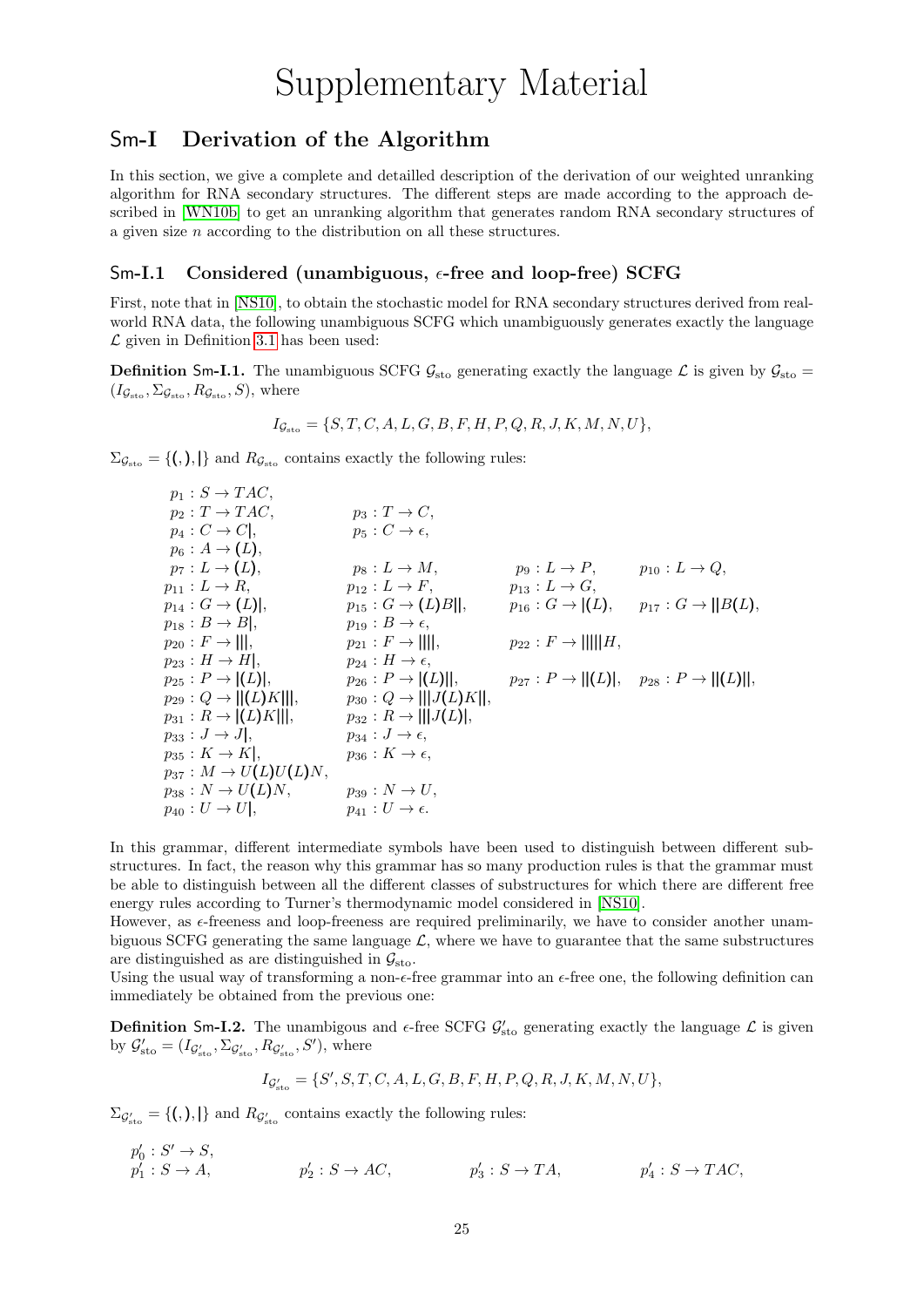$$
p'_{5}: T \rightarrow A, \t p'_{6}: T \rightarrow AC, \t p'_{7}: T \rightarrow TA, \t p'_{8}: T \rightarrow TAC, \np'_{9}: T \rightarrow C, \np'_{10}: C \rightarrow |, \t p'_{11}: C \rightarrow C|, \np'_{11}: L \rightarrow M, \t p'_{15}: L \rightarrow P, \t p'_{16}: L \rightarrow Q, \np'_{17}: L \rightarrow R, \t p'_{18}: L \rightarrow F, \t p'_{19}: L \rightarrow G, \np'_{20}: G \rightarrow (L)|, \t p'_{21}: G \rightarrow (L)||, \t p'_{22}: G \rightarrow (L)B||, \np'_{23}: G \rightarrow |(L), \t p'_{24}: G \rightarrow ||(L), \t p'_{25}: G \rightarrow ||B(L), \np'_{26}: B \rightarrow |, \t p'_{27}: B \rightarrow B|, \np'_{28}: F \rightarrow |||, \t p'_{29}: F \rightarrow |||, \t p'_{30}: F \rightarrow ||| ||, \t p'_{31}: F \rightarrow ||| |H, \np'_{32}: H \rightarrow |, \t p'_{33}: H \rightarrow H|, \np'_{34}: P \rightarrow |(L)||, \t p'_{35}: P \rightarrow |(L)||, \t p'_{36}: P \rightarrow ||(L)|, \np'_{34}: P \rightarrow ||(L)| ||, \t p'_{35}: P \rightarrow ||(L)| K|| |, \t p'_{40}: Q \rightarrow ||| (L)| ||, \np'_{41}: Q \rightarrow ||| [U |K| ||, \t p'_{43}: Q \rightarrow ||| [I (L)K||, \np'_{42}: Q \rightarrow ||| [L |K| ||, \t p'_{44}: R \rightarrow |(L)| ||, \np'_{44}: R \rightarrow |(L)| ||, \t p'_{45}: R \rightarrow |(L)K||, \np'_{46}: R \rightarrow ||(L)|, \t p'_{46}: R \rightarrow ||| (L)|, \np'_{47}: R \rightarrow ||J(L)|, \np'_{48}: J \rightarrow |, \t p'_{49}: J \rightarrow J|, \np'_{50}: K \rightarrow |, \t p'_{51}: K \rightarrow K|, \np'_{52}: M \rightarrow (L)U(L), \t p'_{53}: M \rightarrow U(L)U, \t p'_{55}: M \rightarrow (L)U(L),
$$

Unfortunately, the set of productions of  $\mathcal{G}'_{\text{sto}}$  contains productions with up to 5 non-terminal symbols in the conclusion. This is not acceptable for our purpose, for the following reason: the desired unranking algorithm makes use of the size of combinatorial classes whose representations somehow are derived from CFGs with particular integer weights on their productions. If we constructed this WCFG by starting with the grammar  $G'_{\rm sto}$ , then this would yield a huge number of production rules. Consequently, the translation would imply a huge specification of the combinatorial classes and the corresponding function to compute their sizes and thus the corresponding unranking algorithm would have to distinguish between an unnecessarily and most importantly unacceptably large number of cases.

Nevertheless, the size of the production set of the weighted grammar underlying the desired unranking algorithm can be significantly reduced by starting with a modification of grammar  $\mathcal{G}'_{\text{sto}}$  which has only production rules with minimum possible numbers of non-terminal symbols in the conclusion. In fact, by transforming  $\mathcal{G}'_{\text{sto}}$  appropriately considering this observation, we obtained the SCFG  $\widehat{\mathcal{G}}_{\text{sto}}$ :

**Definition Sm-I.3.** The unambiguous  $\epsilon$ -free SCFG  $\hat{G}_{\text{sto}}$  generating exactly the language  $\mathcal{L}$  is given by  $\widehat{\mathcal{G}}_{\text{sto}} = (I_{\widehat{\mathcal{G}}_{\text{sto}}}, \Sigma_{\widehat{\mathcal{G}}_{\text{sto}}}, R_{\widehat{\mathcal{G}}_{\text{sto}}}, S')$ , where

$$
I_{\widehat{\mathcal{G}}_{\mathrm{sto}}} = \{S',E,S,T,C,A,L,G,D,B,F,H,P,Q,R,V,W,O,J,K,M,X,Y,Z,N,U\},
$$

 $\Sigma_{\hat{G}_{\text{sto}}} = \{(),\}\$ and  $R_{\hat{G}_{\text{sto}}}$  contains exactly the following rules:

$$
\hat{p}_1: S' \to E, \n\hat{p}_2: E \to S, \n\hat{p}_3: E \to SC, \n\hat{p}_4: S \to A, \n\hat{p}_5: S \to TA, \n\hat{p}_6: T \to E, \n\hat{p}_7: T \to C, \n\hat{p}_8: C \to |, \n\hat{p}_9: C \to C|, \n\hat{p}_{10}: A \to (L), \n\hat{p}_{11}: L \to A, \n\hat{p}_{12}: L \to M, \n\hat{p}_{13}: L \to P, \n\hat{p}_{14}: L \to Q, \n\hat{p}_{15}: L \to R, \n\hat{p}_{16}: L \to F, \n\hat{p}_{17}: L \to G, \n\hat{p}_{18}: G \to A|, \n\hat{p}_{19}: G \to AD, \n\hat{p}_{20}: G \to |A, \n\hat{p}_{21}: G \to DA, \n\hat{p}_{22}: D \to B|, \n\hat{p}_{23}: B \to |, \n\hat{p}_{24}: B \to B|, \n\hat{p}_{25}: F \to |||, \n\hat{p}_{26}: F \to |||, \n\hat{p}_{28}: H \to |, \n\hat{p}_{29}: H \to H|, \n\hat{p}_{30}: P \to |A|, \n\hat{p}_{31}: P \to |A||, \n\hat{p}_{32}: P \to ||A|, \n\hat{p}_{33}: Q \to ||V|, \n\hat{p}_{36}: R \to |O||, \n\hat{p}_{37}: R \to ||W|, \n\hat{p}_{38}: V \to JO,
$$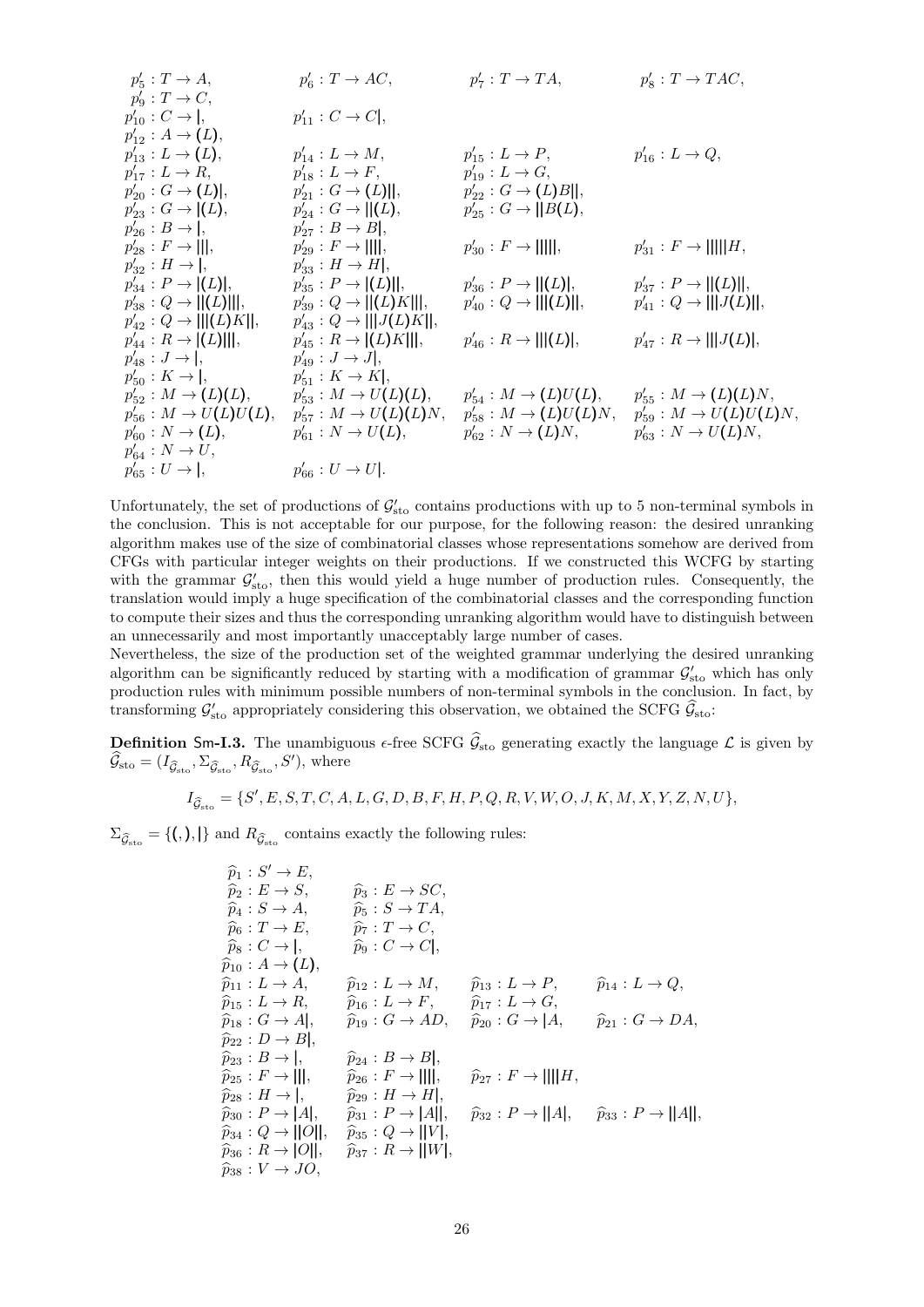$\widehat{p}_{39} : W \to JA$ ,  $\widehat{\widehat{p}}_{40} : O \to AK,$ <br>  $\widehat{\widehat{p}}_{41} : J \to \mathsf{I},$  $\widehat{p}_{41} : J \to \vert, \qquad \widehat{p}_{42} : J \to J \vert,$ <br>  $\widehat{p}_{43} : K \to \vert, \qquad \widehat{p}_{44} : K \to K$  $\widehat{p}_{43} : K \to \vert, \qquad \widehat{p}_{44} : K \to K \vert,$  $\widehat{p}_{45} : M \to XY,$ <br>  $\widehat{p}_{46} : X \to A,$  $\widehat{p}_{47} : X \to UA$  $\hat{p}_{48}$  :  $Y \to Z$ ,<br>  $\hat{p}_{49}$  :  $Z \to X$ ,  $\widehat{p}_{49} : Z \to X,$   $\widehat{p}_{50} : Z \to XN,$ <br>  $\widehat{p}_{51} : N \to Z,$   $\widehat{p}_{52} : N \to U,$  $\widehat{p}_{51} : N \to Z,$   $\widehat{p}_{52} : N \to U,$ <br>  $\widehat{p}_{53} : U \to |,$   $\widehat{p}_{54} : U \to U|.$  $\widehat{p}_{54} : U \to U$ .

# Sm-I.2 Transforming our SCFG into RNF

Now, we can construct the desired weighted grammar that will be underlying our unranking algorithm: In the first step, we gather all possible chains of productions that do not lengthen the sentential form. In fact, we have to consider all rules  $A \to \alpha$ ,  $A \neq S'$ , with  $|\alpha| = 1$ , to obtain all such chains<sup>[8](#page-26-0)</sup>. Hence, we have to consider the following set  $R_{rnf}^1$  of 22 production rules:

$$
\begin{array}{ll}\n\widehat{p}_2:E \to S, \\
\widehat{p}_4:S \to A, \\
\widehat{p}_6:T \to E, \quad \widehat{p}_7:T \to C, \\
\widehat{p}_8:C \to |, \\
\widehat{p}_{11}:L \to A, \quad \widehat{p}_{12}:L \to M, \quad \widehat{p}_{13}:L \to P, \quad \widehat{p}_{14}:L \to Q, \\
\widehat{p}_{15}:L \to R, \quad \widehat{p}_{16}:L \to F, \quad \widehat{p}_{17}:L \to G, \\
\widehat{p}_{23}:B \to |, \\
\widehat{p}_{28}:H \to |, \\
\widehat{p}_{41}:J \to |, \\
\widehat{p}_{43}:K \to |, \\
\widehat{p}_{48}:Y \to Z, \\
\widehat{p}_{49}:Z \to X, \\
\widehat{p}_{51}:N \to Z, \quad \widehat{p}_{52}:N \to U, \\
\widehat{p}_{53}:U \to |.\n\end{array}
$$

Thus, the following 32 chains are gathered in step 1:

| $E \Rightarrow S$ .                             | $targets[E] = \{(S, \lambda_{E,S} := \widehat{p}_2, \epsilon),\}$                     |
|-------------------------------------------------|---------------------------------------------------------------------------------------|
| $E \Rightarrow S \Rightarrow A$ ,               | $(A, \lambda_{E,A} := \widehat{p}_2 \cdot \widehat{p}_4, S),$                         |
| $S \Rightarrow A$ .                             | $targets[S] = \{(A, \lambda_{S,A} := \widehat{p}_4, \epsilon)\},\$                    |
| $T \Rightarrow E$ ,                             | $targets[T] = \{(E, \lambda_{T,E} := \widehat{p}_6, \epsilon),\}$                     |
| $T \Rightarrow C$ ,                             | $(C, \lambda_{T,C} := \widehat{p}_7, \epsilon),$                                      |
| $T \Rightarrow C \Rightarrow$ ,                 | $( , \lambda_{T, \mathsf{I}}  := \widehat{p}_7 \cdot \widehat{p}_8, C),$              |
| $T \Rightarrow E \Rightarrow S$ ,               | $(S, \lambda_{T,S} := \widehat{p}_6 \cdot \widehat{p}_2, E) \},$                      |
| $T \Rightarrow E \Rightarrow S \Rightarrow A$ , | $(A, \lambda_{T,A} := \widehat{p}_6 \cdot \widehat{p}_2 \cdot \widehat{p}_4, ES) \},$ |
| $C \Rightarrow  $                               | $targets[C] = \{( , \lambda_{C, \cdot}  := \widehat{p}_8, \epsilon)\},\$              |
| $L \Rightarrow A$ .                             | $targets[L] = \{(A, \lambda_{L,A} := \widehat{p}_{11}, \epsilon),\}$                  |
| $L \Rightarrow M$ ,                             | $(M, \lambda_{L,M} := \widehat{p}_{12}, \epsilon),$                                   |
| $L \Rightarrow P$ ,                             | $(P, \lambda_{L,P} := \widehat{p}_{13}, \epsilon),$                                   |
| $L \Rightarrow Q,$                              | $(Q, \lambda_{L,Q} := \widehat{p}_{14}, \epsilon),$                                   |
| $L \Rightarrow R$ .                             | $(R, \lambda_{L,R} := \widehat{p}_{15}, \epsilon),$                                   |
| $L \Rightarrow F$ .                             | $(F, \lambda_{L,F} := \widehat{p}_{16}, \epsilon),$                                   |
| $L \Rightarrow G$ ,                             | $(G, \lambda_{L,G} := \widehat{p}_{17}, \epsilon) \},$                                |
| $B \Rightarrow$ ,                               | $targets[B] = \{(), \lambda_{B,1} := \widehat{p}_{23}, \epsilon)\},\$                 |

<span id="page-26-0"></span> $8\mathrm{Note}$  that these rules will be removed after step 1.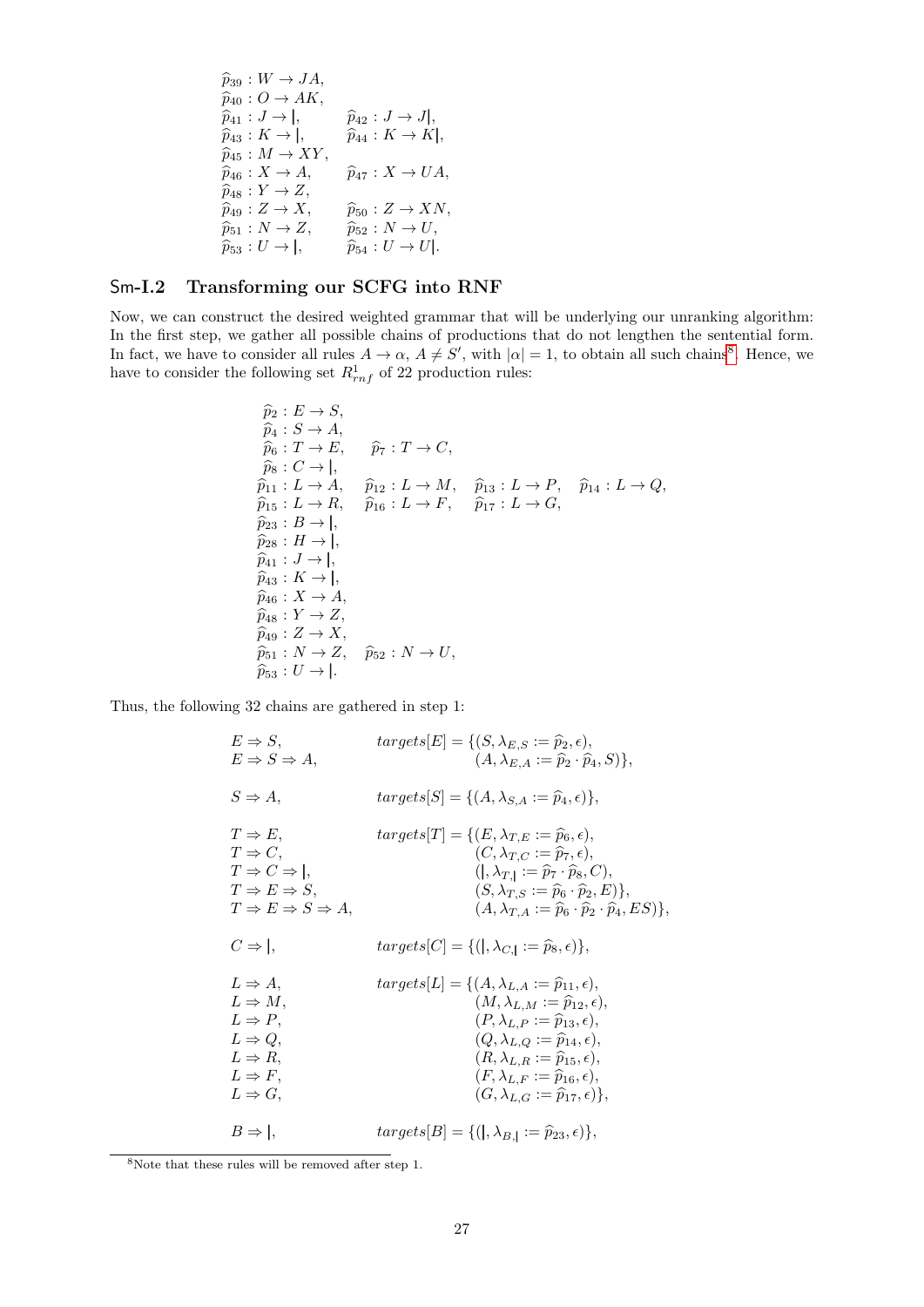$$
H \Rightarrow |, \quad targets[H] = \{(|, \lambda_{H,}| := \hat{p}_{28}, \epsilon)\},
$$
\n
$$
J \Rightarrow |, \quad targets[J] = \{(|, \lambda_{H,}| := \hat{p}_{41}, \epsilon)\},
$$
\n
$$
K \Rightarrow |, \quad targets[K] = \{(|, \lambda_{K,}| := \hat{p}_{43}, \epsilon)\},
$$
\n
$$
X \Rightarrow A, \quad targets[X] = \{(A, \lambda_{K, A} := \hat{p}_{46}, \epsilon)\},
$$
\n
$$
Y \Rightarrow Z, \quad targets[Y] = \{(Z, \lambda_{Y,Z} := \hat{p}_{48}, \epsilon),
$$
\n
$$
Y \Rightarrow Z \Rightarrow X, \quad (X, \lambda_{Y,X} := \hat{p}_{48} \cdot \hat{p}_{49}, Z),
$$
\n
$$
Y \Rightarrow Z \Rightarrow X \Rightarrow A, \quad (A, \lambda_{Y,A} := \hat{p}_{48} \cdot \hat{p}_{49} \cdot \hat{p}_{46}, ZX)\},
$$
\n
$$
Z \Rightarrow X, \quad targets[Z] = \{(X, \lambda_{Z,X} := \hat{p}_{49}, \epsilon),
$$
\n
$$
X \Rightarrow Z, \quad targets[N] = \{(Z, \lambda_{N,Z} := \hat{p}_{49}, \epsilon),
$$
\n
$$
N \Rightarrow Z, \quad targets[N] = \{(Z, \lambda_{N,Z} := \hat{p}_{51}, \epsilon),
$$
\n
$$
N \Rightarrow U, \quad (U, \lambda_{N,U} := \hat{p}_{52}, \epsilon),
$$
\n
$$
N \Rightarrow U \Rightarrow |, \quad (X, \lambda_{N,X} := \hat{p}_{51} \cdot \hat{p}_{49}, Z),
$$
\n
$$
N \Rightarrow Z \Rightarrow X, \quad (X, \lambda_{N,X} := \hat{p}_{51} \cdot \hat{p}_{49}, Z),
$$
\n
$$
N \Rightarrow Z \Rightarrow X, \quad (X, \lambda_{N,X} := \hat{p}_{51} \cdot \hat{p}_{49}, Z),
$$
\n
$$
U \Rightarrow |, \quad targets[U] = \{(|, \lambda_{U,}| := \hat{p}_{53}, \epsilon)\}.
$$

Furthermore, the 22 production rules contained in  $R_{rnf}^1$  are now removed. This results in the following set  $R^1_{\widehat{\mathcal{G}}_{\text{sto}}} := R_{\widehat{\mathcal{G}}_{\text{sto}}} \setminus R^1_{rnf}$  of 32 rules:

$$
\hat{p}_1 : S' \to E,\n\hat{p}_3 : E \to SC,\n\hat{p}_5 : S \to TA,\n\hat{p}_9 : C \to C|,\n\hat{p}_{10} : A \to (L),\n\hat{p}_{18} : G \to A|, \quad \hat{p}_{19} : G \to AD, \quad \hat{p}_{20} : G \to |A, \quad \hat{p}_{21} : G \to DA,\n\hat{p}_{22} : D \to B|,\n\hat{p}_{24} : B \to B|,\n\hat{p}_{25} : F \to |||, \quad \hat{p}_{26} : F \to ||||, \quad \hat{p}_{27} : F \to |||H,\n\hat{p}_{29} : H \to H|,\n\hat{p}_{30} : P \to |A|, \quad \hat{p}_{31} : P \to |A||, \quad \hat{p}_{32} : P \to ||A|, \quad \hat{p}_{33} : P \to ||A||,\n\hat{p}_{34} : Q \to ||O||, \quad \hat{p}_{35} : Q \to ||V|,\n\hat{p}_{36} : R \to |O||, \quad \hat{p}_{37} : R \to ||W|,\n\hat{p}_{38} : V \to JO,\n\hat{p}_{39} : W \to JA,\n\hat{p}_{40} : O \to AK,\n\hat{p}_{42} : J \to J|,\n\hat{p}_{44} : K \to K|,\n\hat{p}_{45} : M \to XY,\n\hat{p}_{50} : Z \to XN,\n\hat{p}_{54} : U \to U|.
$$

Additionally, in step 2, for each chain a new intermediate symbol and a new production are introduced. Thus, according to the 32 chains gathered in step 1, we here obtain the following set  $R_{rnf}^2$  of 32 new production rules:

$$
1: E^{S,\epsilon} \to S, \qquad 1: E^{A,S} \to A,
$$
  
\n
$$
1: S^{A,\epsilon} \to A,
$$
  
\n
$$
1: T^{E,\epsilon} \to E, \qquad 1: T^{C,\epsilon} \to C, \qquad 1: T^{1,C} \to |,
$$
  
\n
$$
1: S^{S,E} \to S, \qquad 1: T^{A,ES} \to A,
$$
  
\n
$$
1: C^{|\epsilon} \to |,
$$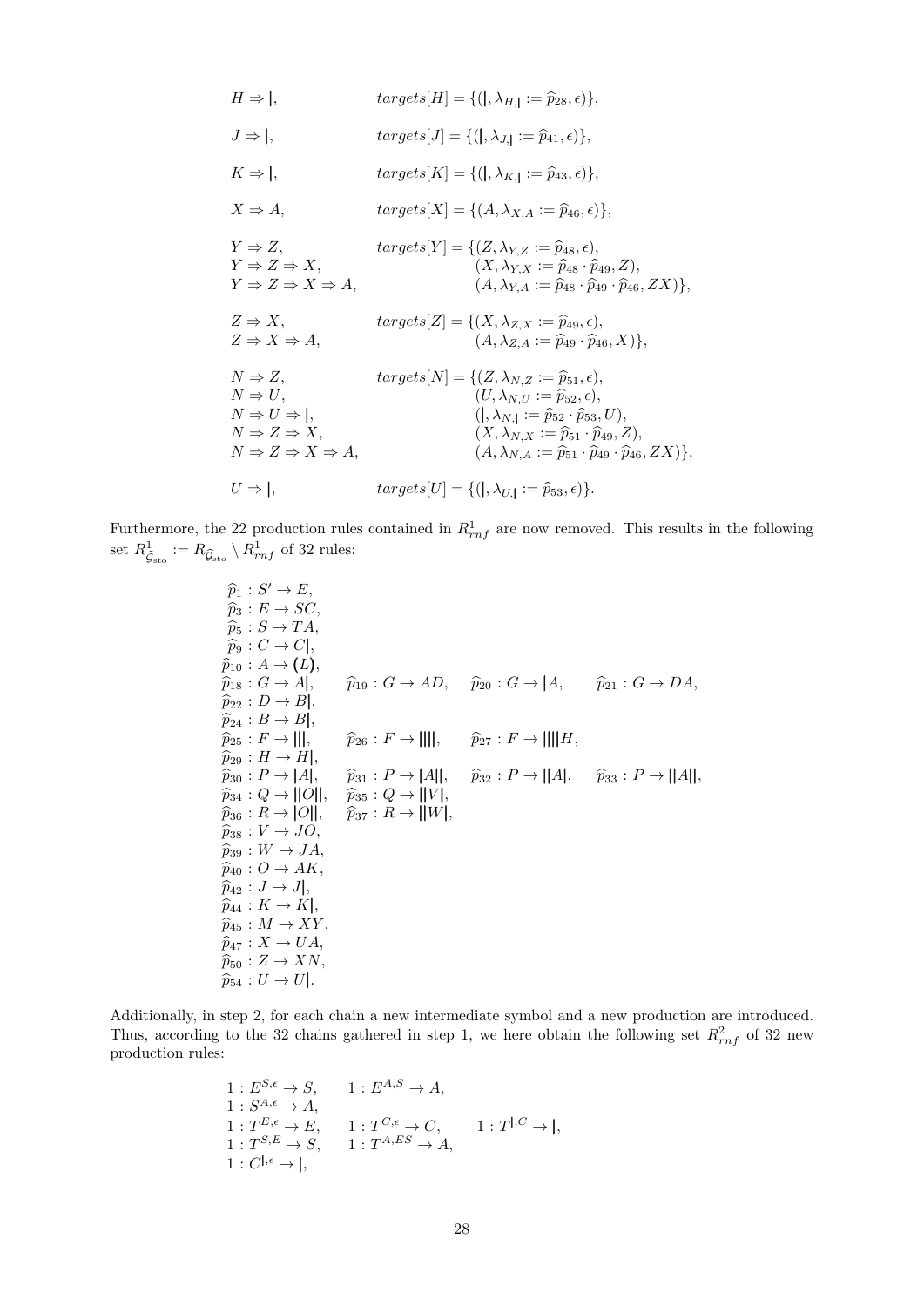$$
1: L^{A,\epsilon} \to A, \t 1: L^{M,\epsilon} \to M, \t 1: L^{P,\epsilon} \to P, \t 1: L^{Q,\epsilon} \to Q,
$$
  
\n
$$
1: B^{I,\epsilon} \to R, \t 1: L^{F,\epsilon} \to F, \t 1: L^{G,\epsilon} \to G,
$$
  
\n
$$
1: B^{I,\epsilon} \to I,
$$
  
\n
$$
1: J^{I,\epsilon} \to I,
$$
  
\n
$$
1: K^{I,\epsilon} \to I,
$$
  
\n
$$
1: X^{A,\epsilon} \to A,
$$
  
\n
$$
1: Y^{Z,\epsilon} \to Z, \t 1: Y^{X,Z} \to X, \t 1: Y^{A,ZX} \to A,
$$
  
\n
$$
1: Z^{X,\epsilon} \to X,
$$
  
\n
$$
1: Z^{A,X} \to A,
$$
  
\n
$$
1: N^{Z,\epsilon} \to Z, \t 1: N^{U,\epsilon} \to U, \t 1: N^{I,U} \to I,
$$
  
\n
$$
1: N^{X,Z} \to X, \t 1: N^{A,ZX} \to A,
$$
  
\n
$$
1: U^{I,\epsilon} \to I.
$$

In step 3, for each occurrence of a non-terminal symbol in the conclusion of a production and each chain starting with this non-terminal symbol, we have to add a new production with the corresponding new intermediate symbol instead of the considered one. Thus, in step 3, the remaining 32 production rules from  $R_{\hat{G}_{\text{sto}}}^1 = R_{\hat{G}_{\text{sto}}} \setminus R_{rnf}^1$  are transformed (according to  $R_{rnf}^2$ ) into the following set  $R_{\hat{G}_{\text{sto}}}^2$  of 79 new rules:

$$
\hat{p}_{1} : S' \rightarrow E, \n\hat{p}_{2} : E \rightarrow SC^{1, c}, \n\hat{p}_{3} : E \rightarrow SC^{1, c}, \n\hat{p}_{3} : E \rightarrow SC^{1, c}, \n\hat{p}_{3} : E \rightarrow SC^{1, c}, \n\hat{p}_{3} : S' \rightarrow T^{C, c}, \n\hat{p}_{3} : \Delta_{S,1} : E \rightarrow S^{A, c}C, \n\hat{p}_{3} : \Delta_{S,2} : E \rightarrow S^{A, c}C, \n\hat{p}_{3} : \Delta_{S,3} : E \rightarrow S^{A, c}C, \n\hat{p}_{3} : \Delta_{S,4} : E \rightarrow S^{A, c}C^{1, c}, \n\hat{p}_{3} : \Delta_{S,4} : E \rightarrow S^{A, c}C^{1, c}, \n\hat{p}_{3} : \Delta_{T, E} : S \rightarrow T^{E, c}, \n\hat{p}_{3} : \Delta_{T, E} : S \rightarrow T^{E, c}, \n\hat{p}_{3} : \Delta_{T, E} : S \rightarrow T^{A, E}A, \n\hat{p}_{3} : C \rightarrow C|, \n\hat{p}_{3} : \Delta_{T,1} : S \rightarrow T^{A, E}A, \n\hat{p}_{3} : C \rightarrow C|, \n\hat{p}_{3} : \Delta_{T,1} : S \rightarrow T^{A, E}A, \n\hat{p}_{3} : G \rightarrow C|, \n\hat{p}_{3} : \Delta_{T,1} : C \rightarrow C^{A, c}|, \n\hat{p}_{3} : G \rightarrow A|, \n\hat{p}_{3} : G \rightarrow A|, \n\hat{p}_{3} : G \rightarrow A|, \n\hat{p}_{3} : G \rightarrow A|, \n\hat{p}_{3} : G \rightarrow A|, \n\hat{p}_{3} : G \rightarrow A|, \n\hat{p}_{3} : G \rightarrow A|, \n\hat{p}_{3} : G \rightarrow B|, \n\hat{p}_{3} : C \rightarrow B|, \n\hat{p}_{3} : C \rightarrow B|, \n\hat{p}_{3} : C \rightarrow B|, \n\hat{p}_{3} : C \rightarrow B|, \n\hat{p}_{3} : C \rightarrow B|, \n\hat{p}_{3} : C \rightarrow B|, \n\hat{p}_{3} : C \rightarrow B|, \n\hat{p}_{3} : C \rightarrow B|, \n\hat{p}_{3} : C \rightarrow B|, \n\hat{p}_{3
$$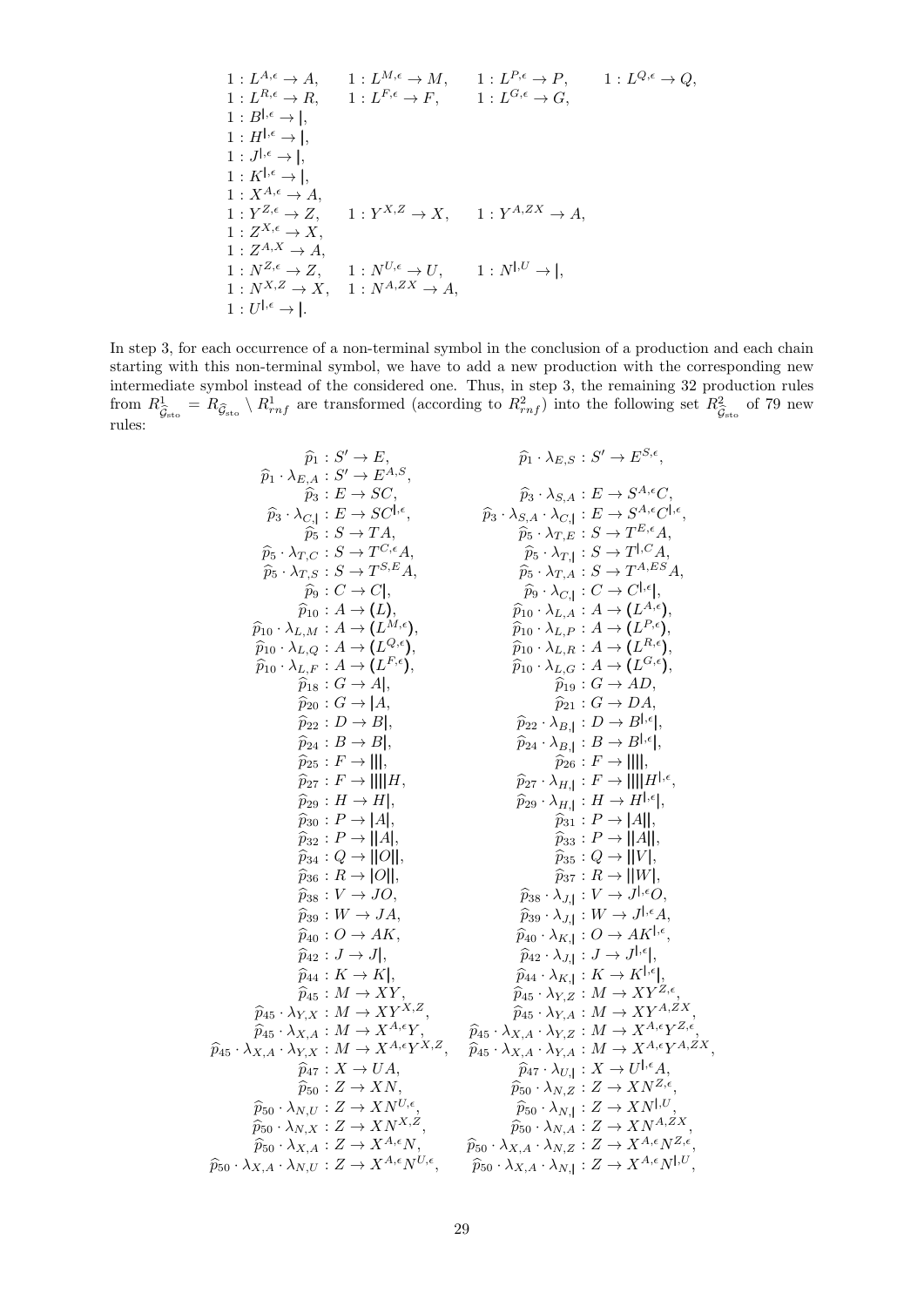$$
\widehat{p}_{50} \cdot \lambda_{X,A} \cdot \lambda_{N,X} : Z \to X^{A,\epsilon} N^{X,Z}, \quad \widehat{p}_{50} \cdot \lambda_{X,A} \cdot \lambda_{N,A} : Z \to X^{A,\epsilon} N^{A,ZX}, \n\widehat{p}_{54} : U \to U|, \quad \widehat{p}_{54} \cdot \lambda_{U,|} : U \to U^{|,\epsilon|}.
$$

In step 4, we must delete all intermediate symbols that no longer occur as premise. Obviously, intermediate symbols no longer occurring as premise of a production are

$$
T, L, N, Y.
$$

We easily observe that the productions that contain at least one of these 4 intermediate symbols in the conclusion and thus have to be removed are exactly the following ones:

$$
\begin{array}{ll}\n\widehat{p}_5: S \to TA, \\
\widehat{p}_{10}: A \to (L), \\
\widehat{p}_{45}: M \to XY, \quad \widehat{p}_{45} \cdot \lambda_{X,A}: M \to X^{A,\epsilon}Y, \\
\widehat{p}_{50}: Z \to XN, \quad \widehat{p}_{50} \cdot \lambda_{X,A}: Z \to X^{A,\epsilon}N.\n\end{array}
$$

Consequently, after the removal of these 6 rules from  $R_{\hat{g}_{\text{sto}}}^2$ , there still remain 73 new production rules. Finally, in step 5, we must make sure that the conclusion of all productions with premise  $S'$  (axiom of  $\hat{\mathcal{G}}_{\text{sto}}$  that we started with) does not have a length greater than 1. However, since there is only one production with premise  $S'$  in our start grammar  $\hat{\mathcal{G}}_{\text{sto}}$  and the conclusion of this production has size 1, there is nothing to do. Thus, the resulting new grammar is given by:

**Definition Sm-I.4.** The WCFG  $\hat{\mathcal{G}}_{\text{sto}}^{*}$  generating exactly the language  $\mathcal{L}$  is given by  $\hat{\mathcal{G}}_{\text{sto}}^{*} = (I_{\hat{\mathcal{G}}_{\text{sto}}^{*}} \cup$  $I'_{\hat{\mathcal{G}}_{\text{sto}}}$ ,  $\Sigma_{\hat{\mathcal{G}}_{\text{sto}}}$ ,  $R_{\hat{\mathcal{G}}_{\text{sto}}}$ ,  $U R'_{\hat{\mathcal{G}}_{\text{sto}}}$ ,  $S'$ ), where

$$
I_{\hat{g}^*_{\text{sto}}} = \{S', E, S, C, A, G, D, B, F, H, P, Q, R, V, W, O, J, K, M, X, Z, U\},\
$$
  

$$
I'_{\hat{g}^*_{\text{sto}}} = \{E^{S, \epsilon}, E^{A, S}, S^{A, \epsilon},
$$
  

$$
T^{E, \epsilon}, T^{C, \epsilon}, T^{|, C}, T^{S, E}, T^{A, ES}, C^{|, \epsilon},
$$
  

$$
L^{A, \epsilon}, L^{M, \epsilon}, L^{P, \epsilon}, L^{Q, \epsilon}, L^{R, \epsilon}, L^{F, \epsilon}, L^{G, \epsilon},
$$
  

$$
B^{|, \epsilon}, H^{|, \epsilon}, J^{|, \epsilon}, K^{|, \epsilon},
$$
  

$$
X^{A, \epsilon}, Y^{Z, \epsilon}, Y^{X, Z}, Y^{A, ZX}, Z^{X, \epsilon}, Z^{A, X},
$$
  

$$
N^{Z, \epsilon}, N^{U, \epsilon}, N^{|, U}, N^{X, Z}, N^{A, ZX}, U^{|, \epsilon}\},
$$

 $\Sigma_{\hat{\mathcal{G}}_{\text{sto}}^{*}} = \{(),\}\$  and  $R_{\hat{\mathcal{G}}_{\text{sto}}^{*}}$  contains exactly the following rules:

$$
\lambda_{1}: S' \rightarrow E, \qquad \lambda_{2}: S' \rightarrow E^{S,\epsilon}, \qquad \lambda_{3}: S' \rightarrow E^{A,S},
$$
\n
$$
\lambda_{4}: E \rightarrow SC, \qquad \lambda_{5}: E \rightarrow SA^{A,\epsilon}C, \qquad \lambda_{6}: E \rightarrow SC^{\dagger,\epsilon}, \qquad \lambda_{7}: E \rightarrow SA^{A,\epsilon}C^{\dagger,\epsilon},
$$
\n
$$
\lambda_{8}: S \rightarrow T^{E,\epsilon}A, \qquad \lambda_{9}: S \rightarrow T^{C,\epsilon}A, \qquad \lambda_{10}: S \rightarrow T^{\dagger,C}A, \qquad \lambda_{11}: S \rightarrow T^{S,E}A, \qquad \lambda_{12}: S \rightarrow T^{A,ES}A, \qquad \lambda_{10}: S \rightarrow T^{\dagger,C}A, \qquad \lambda_{13}: C \rightarrow C^{\dagger}, \qquad \lambda_{14}: C \rightarrow C^{\dagger,\epsilon},
$$
\n
$$
\lambda_{15}: A \rightarrow (L^{A,\epsilon}), \qquad \lambda_{16}: A \rightarrow (L^{M,\epsilon}), \qquad \lambda_{17}: A \rightarrow (L^{P,\epsilon}), \qquad \lambda_{18}: A \rightarrow (L^{Q,\epsilon}),
$$
\n
$$
\lambda_{22}: G \rightarrow A^{\dagger}, \qquad \lambda_{23}: G \rightarrow AD, \qquad \lambda_{24}: G \rightarrow |A, \qquad \lambda_{25}: G \rightarrow DA, \qquad \lambda_{26}: D \rightarrow B^{\dagger}, \qquad \lambda_{31}: F \rightarrow |||, \qquad \lambda_{32}: B \rightarrow B^{\dagger,\epsilon},
$$
\n
$$
\lambda_{30}: F \rightarrow |||, \qquad \lambda_{31}: F \rightarrow |||, \qquad \lambda_{32}: F \rightarrow |||, H, \qquad \lambda_{33}: F \rightarrow |||, H^{\dagger,\epsilon},
$$
\n
$$
\lambda_{34}: H \rightarrow H|, \qquad \lambda_{35}: H \rightarrow H^{\dagger,\epsilon},
$$
\n
$$
\lambda_{36}: P \rightarrow |A|, \qquad \lambda_{37}: P \rightarrow |A|, \qquad \lambda_{38}: P \rightarrow ||A|, \qquad \lambda_{39}: P \rightarrow ||A||, \qquad \lambda_{40}: Q \rightarrow ||O||, \qquad \lambda_{41}: Q \rightarrow ||V|, \qquad \lambda_{43}: R \rightarrow ||W|, \qquad \lambda_{44}: V \rightarrow JO, \qquad \lambda_{45}: V \rightarrow J^{\dagger
$$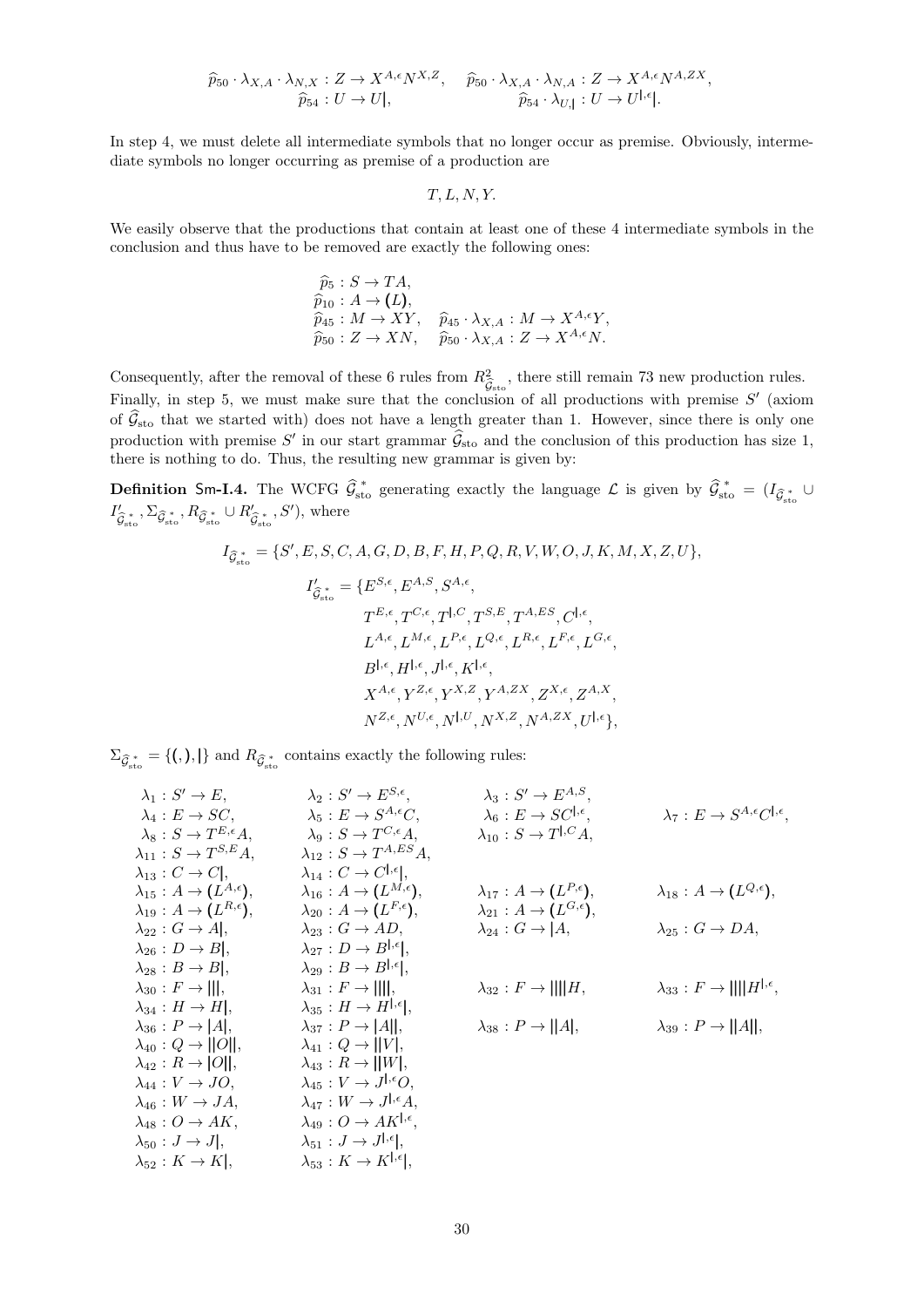$$
\lambda_{54}: M \to XY^{Z,\epsilon}, \qquad \lambda_{55}: M \to XY^{X,Z}, \qquad \lambda_{56}: M \to XY^{A,ZX},
$$
  
\n
$$
\lambda_{57}: M \to X^{A,\epsilon}Y^{Z,\epsilon}, \qquad \lambda_{58}: M \to X^{A,\epsilon}Y^{X,Z}, \qquad \lambda_{59}: M \to X^{A,\epsilon}Y^{A,ZX},
$$
  
\n
$$
\lambda_{60}: X \to UA, \qquad \lambda_{61}: X \to U^{1,\epsilon}A,
$$
  
\n
$$
\lambda_{62}: Z \to XN^{Z,\epsilon}, \qquad \lambda_{63}: Z \to XN^{U,\epsilon}, \qquad \lambda_{64}: Z \to XN^{1,U},
$$
  
\n
$$
\lambda_{65}: Z \to X^{A,\epsilon}N^{Z,\epsilon}, \qquad \lambda_{68}: Z \to X^{A,\epsilon}N^{U,\epsilon}, \qquad \lambda_{69}: Z \to X^{A,\epsilon}N^{1,U},
$$
  
\n
$$
\lambda_{70}: Z \to X^{A,\epsilon}N^{X,Z}, \qquad \lambda_{71}: Z \to X^{A,\epsilon}N^{A,ZX},
$$
  
\n
$$
\lambda_{72}: U \to U|, \qquad \lambda_{73}: U \to U^{1,\epsilon}|,
$$

whereas  $R'_{\widehat{\mathcal{G}}_{\text{sto}}}$  contains exactly the following rules:

$$
\lambda_{74}: E^{S,\epsilon} \to S, \quad \lambda_{75}: E^{A,S} \to A, \n\lambda_{76}: S^{A,\epsilon} \to A, \n\lambda_{77}: T^{E,\epsilon} \to E, \quad \lambda_{78}: T^{C,\epsilon} \to C, \quad \lambda_{79}: T^{1,C} \to I, \n\lambda_{80}: T^{S,E} \to S, \quad \lambda_{81}: T^{A,ES} \to A, \n\lambda_{82}: C^{1,\epsilon} \to I, \n\lambda_{83}: L^{A,\epsilon} \to A, \quad \lambda_{84}: L^{M,\epsilon} \to M, \quad \lambda_{85}: L^{P,\epsilon} \to P, \quad \lambda_{86}: L^{Q,\epsilon} \to Q, \n\lambda_{87}: L^{R,\epsilon} \to R, \quad \lambda_{88}: L^{F,\epsilon} \to F, \quad \lambda_{89}: L^{G,\epsilon} \to G, \n\lambda_{90}: B^{1,\epsilon} \to I, \n\lambda_{91}: H^{1,\epsilon} \to I, \n\lambda_{92}: J^{1,\epsilon} \to I, \n\lambda_{93}: K^{1,\epsilon} \to A, \n\lambda_{94}: X^{A,\epsilon} \to A, \n\lambda_{95}: Y^{Z,\epsilon} \to Z, \quad \lambda_{96}: Y^{X,Z} \to X, \quad \lambda_{97}: Y^{A,ZX} \to A, \n\lambda_{98}: Z^{X,\epsilon} \to X, \quad \lambda_{99}: Z^{A,X} \to A, \n\lambda_{100}: N^{Z,\epsilon} \to Z, \quad \lambda_{101}: N^{U,\epsilon} \to U, \quad \lambda_{102}: N^{1,U} \to I, \n\lambda_{103}: N^{X,Z} \to X, \quad \lambda_{104}: N^{A,ZX} \to A, \n\lambda_{105}: U^{1,\epsilon} \to I.
$$

### Sm-I.3 Reweighting the Production Rules

Now, the weights of the 73 production rules given in the subset of productions  $R_{\hat{\mathcal{G}}_{\text{sto}}}^*$  have to be reweighted. In order to achieve this goal, we first have to compute the two common denominators s and c, where s is the common denominator of the weights of productions with premise  $S'$  (i.e., of productions number 1 to 3), and c is the common denominator of the weights of the remaining productions (i.e., of productions number 4 to 73) of  $R_{\hat{\mathcal{G}}_{\text{sto}}}$ . Using the rounded probabilities (weights) for the production rules of  $\hat{\mathcal{G}}_{\text{sto}}^{*}$  as given in Table [3](#page-21-10) shown in Section [Sm](#page-36-0)-II, we immediately find the smallest common denominators to be  $s = 10,000$  and  $c = 10,000$ .

The desired new weights for the considered set of productions  $R_{\mathcal{G}_{\text{sto}}}$  are then computed by multiplying the old weights of productions with source  $S'$  by s, and by multiplying the old weights of productions  $A \to \alpha$ ,  $A \neq S'$  (and  $A \in I_{\widehat{\mathcal{G}}_{\text{sto}}^{*}}$ ), by  $c^{|\alpha|-1}$ .

Formally, for the reweighted set of productions  $R_{\hat{\mathcal{G}}_{\text{sto}}}$ , we get the following weights:

$$
\mu_i := \lambda_i \cdot s, \text{ for } i \in \{1, 2, 3\}
$$

and

$$
u_i := \lambda_i \cdot c^{|\alpha_i|-1}, \text{ where } \lambda_i : A_i \to \alpha_i, \text{ for } i \in \{4, \dots, 73\}.
$$

The resulting integer weights can be found in Table [4](#page-21-11) shown in Section [Sm](#page-36-0)-II.

### Sm-I.4 Transforming Reweighted Grammar into Admissible Specification

Given the reweighted grammar  $\hat{\mathcal{G}}_{\text{sto}}^{*}$ , we immediately obtain the following admissible specification of the corresponding combinatorial classes<sup>[9](#page-30-0)</sup>:

$$
\begin{aligned}\n\mathcal{E}_1 &= \mathcal{S} \times \mathcal{C}, \\
\mathcal{E}_3 &= \mathcal{S} \times \alpha_1, \\
\mathcal{E}_4 &= \mathcal{A} \times \alpha_1,\n\end{aligned}
$$
\n
$$
\begin{aligned}\n\mathcal{E}_2 &= \mathcal{A} \times \mathcal{C}, \\
\mathcal{E}_4 &= \mathcal{A} \times \alpha_1,\n\end{aligned}
$$

µi

<span id="page-30-0"></span><sup>9</sup>Note that this specification has already been simplified by removing classes that are only duplicates of others.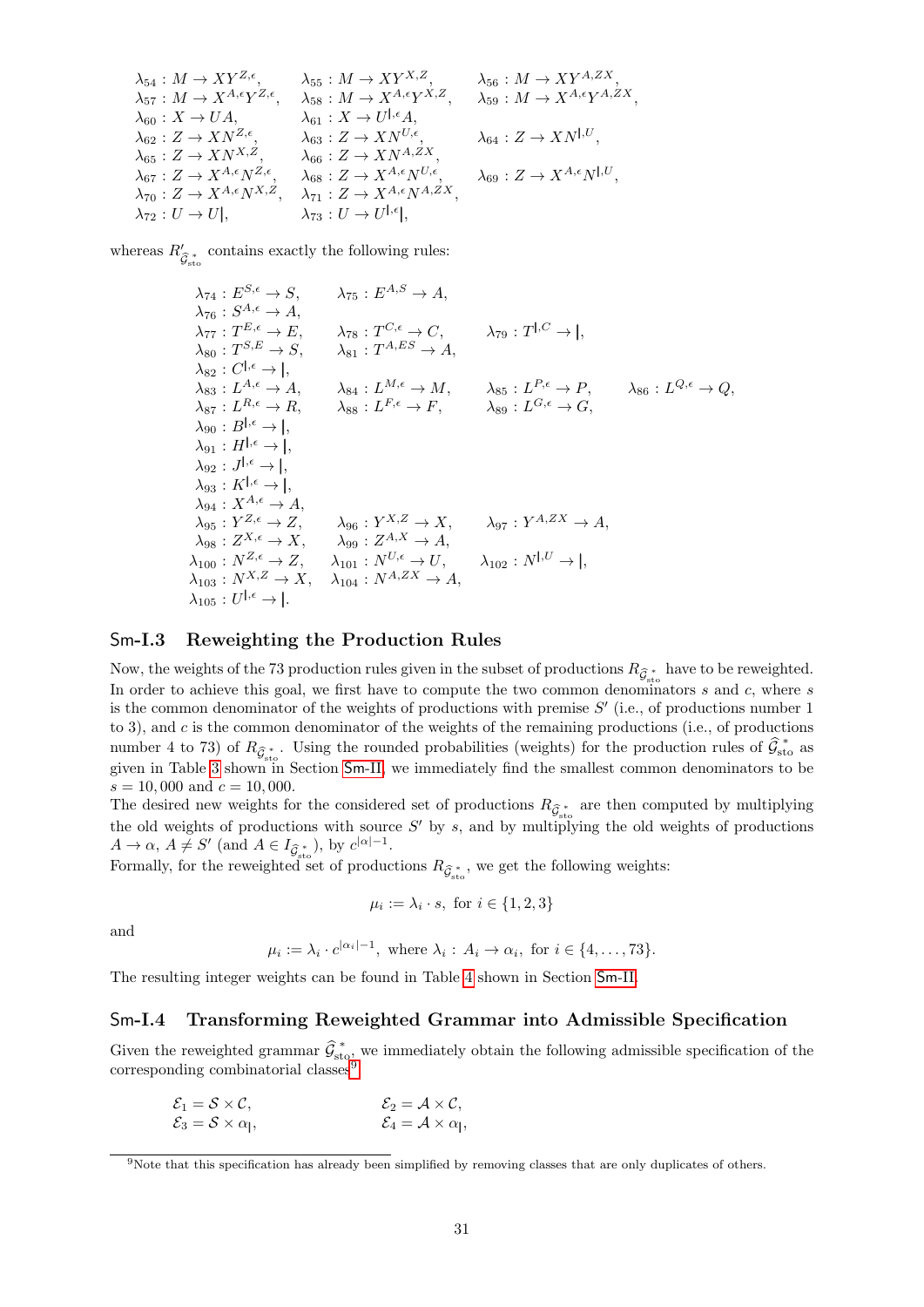$$
S_1 = \mathcal{E} \times \mathcal{A}, \quad S_2 = \mathcal{C} \times \mathcal{A}, \quad S_3 = \alpha_1 \times \mathcal{A},
$$
\n
$$
S_4 = \mathcal{S} \times \mathcal{A}, \quad S_5 = \mathcal{A} \times \mathcal{A}, \quad S_6 = \mathcal{A} \times \mathcal{A},
$$
\n
$$
C_1 = \mathcal{C} \times \alpha_1, \quad C_2 = \alpha_1 \times \alpha_1, \quad C_3 = \alpha_1 \times \mathcal{A},
$$
\n
$$
A_4 = \alpha_1 \times \mathcal{Q} \times \alpha_2, \quad A_5 = \alpha_1 \times \mathcal{R} \times \alpha_3, \quad A_6 = \alpha_1 \times \mathcal{P} \times \alpha_3, \\
\mathcal{A}_7 = \alpha_1 \times \mathcal{G} \times \alpha_1, \quad \mathcal{G}_2 = \mathcal{A} \times \mathcal{D}, \\
\mathcal{G}_3 = \alpha_1 \times \mathcal{A}, \quad \mathcal{G}_4 = \mathcal{D} \times \mathcal{A}, \\
\mathcal{D}_1 = \mathcal{B} \times \alpha_1, \quad \mathcal{D}_2 = \alpha_1 \times \alpha_1, \\
\mathcal{F}_1 = \alpha_1 \times \alpha_1 \times \alpha_1, \quad \mathcal{F}_2 = \alpha_1 \times \alpha_1, \\
\mathcal{H}_1 = \mathcal{H} \times \alpha_1 \times \alpha_1 \times \alpha_1, \quad \mathcal{F}_2 = \alpha_1 \times \alpha_1, \\
\mathcal{F}_3 = \alpha_1 \times \alpha_1 \times \alpha_1 \times \alpha_1 \times \mathcal{F}_3, \\
\mathcal{H}_4 = \alpha_1 \times \mathcal{A} \times \alpha_1, \quad \mathcal{F}_2 = \alpha_1 \times \mathcal{A} \times \alpha_1, \quad \mathcal{F}_3 = \alpha_1 \times \alpha_1 \times \mathcal{A}, \\
\mathcal{H}_4 = \mathcal{H} \times \alpha_1 \times \mathcal{A} \times \alpha_1 \times \mathcal{Q}_1, \quad \mathcal{F}_2 = \alpha_1 \times \mathcal{A}, \\
\mathcal{F}_3 = \alpha_1 \times \alpha_1 \times \mathcal{A} \times \mathcal{Q}_1, \\
\mathcal{F}_4 = \alpha_1 \times \mathcal
$$

$$
S' = \mu_1 \cdot \mathcal{E} + \mu_2 \cdot \mathcal{S} + \mu_3 \cdot \mathcal{A},
$$
  
\n
$$
\mathcal{E} = \mu_4 \cdot \mathcal{E}_1 + \mu_5 \cdot \mathcal{E}_2 + \mu_6 \cdot \mathcal{E}_3 + \mu_7 \cdot \mathcal{E}_4,
$$
  
\n
$$
S = \mu_8 \cdot S_1 + \mu_9 \cdot S_2 + \mu_{10} \cdot S_3 + \mu_{11} \cdot S_4 + \mu_{12} \cdot S_5,
$$
  
\n
$$
C = \mu_{13} \cdot C_1 + \mu_{14} \cdot C_2,
$$
  
\n
$$
\mathcal{A} = \mu_{15} \cdot \mathcal{A}_1 + \mu_{16} \cdot \mathcal{A}_2 + \mu_{17} \cdot \mathcal{A}_3 + \mu_{18} \cdot \mathcal{A}_4 + \mu_{19} \cdot \mathcal{A}_5 + \mu_{20} \cdot \mathcal{A}_6 + \mu_{21} \cdot \mathcal{A}_7,
$$
  
\n
$$
G = \mu_{22} \cdot G_1 + \mu_{23} \cdot G_2 + \mu_{24} \cdot G_3 + \mu_{25} \cdot G_4,
$$
  
\n
$$
\mathcal{D} = \mu_{26} \cdot \mathcal{D}_1 + \mu_{27} \cdot \mathcal{D}_2,
$$
  
\n
$$
\mathcal{B} = \mu_{28} \cdot \mathcal{B}_1 + \mu_{23} \cdot \mathcal{F}_2,
$$
  
\n
$$
\mathcal{F} = \mu_{30} \cdot \mathcal{F}_1 + \mu_{31} \cdot \mathcal{F}_2 + \mu_{32} \cdot \mathcal{F}_3 + \mu_{33} \cdot \mathcal{F}_4,
$$
  
\n
$$
\mathcal{H} = \mu_{34} \cdot \mathcal{H}_1 + \mu_{35} \cdot \mathcal{H}_2,
$$
  
\n
$$
\mathcal{P} = \mu_{40} \cdot \mathcal{Q}_1 + \mu_{41} \cdot \mathcal{Q}_2,
$$
  
\n
$$
\mathcal{P} = \mu_{40} \cdot \mathcal{Q}_1 + \mu_{41} \cdot \mathcal{Q}_2,
$$
  
\n
$$
\mathcal{V} = \mu_{44
$$

Now, this (simplified) specification can easily be transformed into the following recursive form for the function size: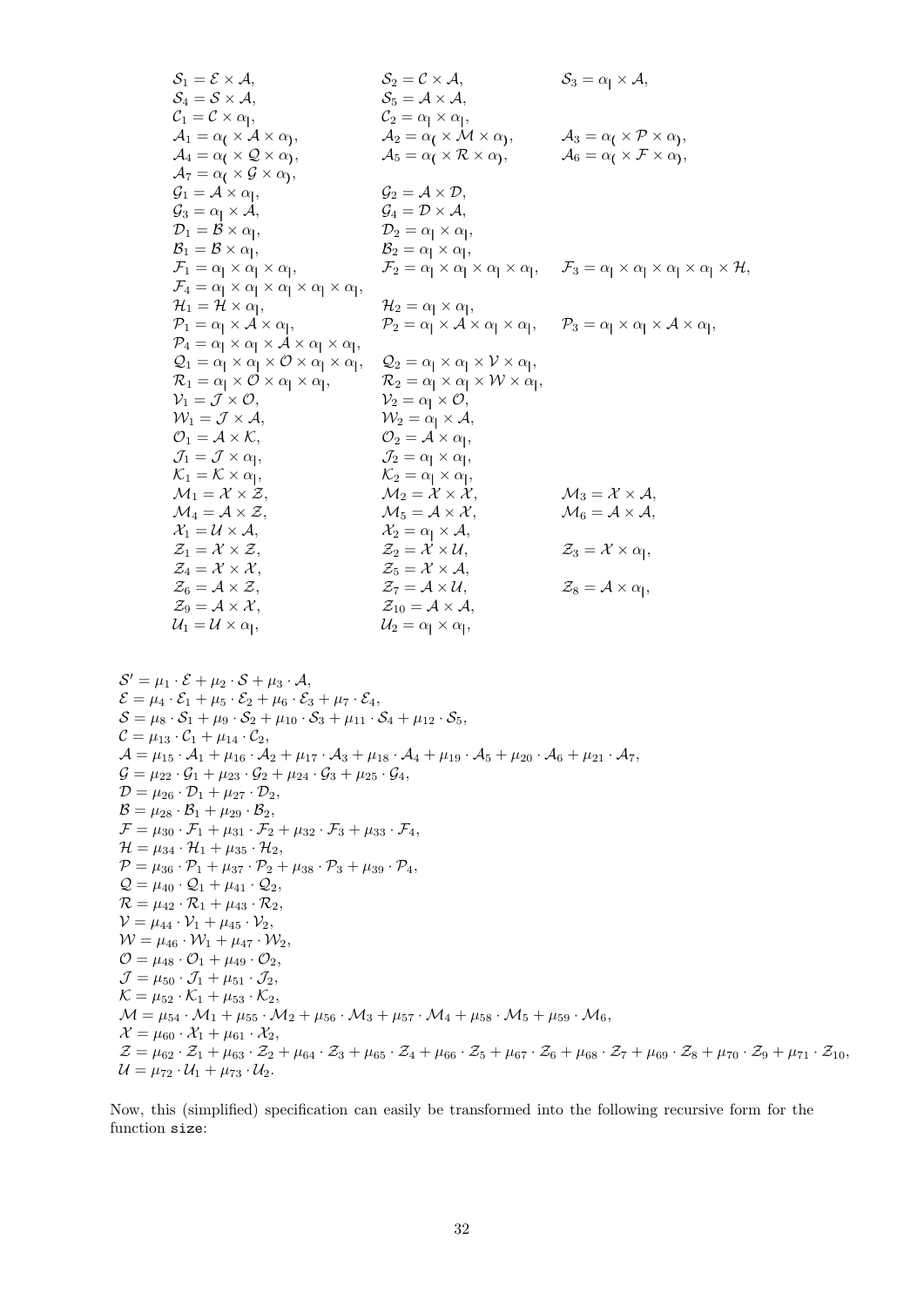| \n $\begin{cases}\n \mu_1 \cdot \text{size}(\mathcal{E}, n) + \mu_2 \cdot \text{size}(\mathcal{S}, n) + \mu_3 \cdot \text{size}(A, n) & \mathcal{I} = \mathcal{S}', \\  \text{size}_{\mathcal{I}}(\mathcal{I}, n) & \text{size}_{\mathcal{I}}(\mathcal{I}, n) \\  \text{size}_{\mathcal{I}}(\mathcal{I}, n) & \text{size}_{\mathcal{I}}(\mathcal{I}, n) \\  \text{size}_{\mathcal{I}}(\mathcal{I}, n) & \text{size}_{\mathcal{I}}(\mathcal{I}, n) \\  \text{size}_{\mathcal{I}}(\mathcal{I}, n) & \text{size}_{\mathcal{I}}(\mathcal{I}, n) \\  \text{size}_{\mathcal{I}}(\mathcal{I}, n) & \text{size}_{\mathcal{I}}(\mathcal{I}, n) \\  \text{size}_{\mathcal{I}}(\mathcal{I}, n) & \text{size}_{\mathcal{I}}(\mathcal{I}, n) \\  \text{size}_{\mathcal{I}}(\mathcal{I}, n) & \text{size}_{\mathcal{I}}(\mathcal{I}, n) \\  \text{size}_{\mathcal{I}}(\mathcal{I}, n) & \text{size}_{\mathcal{I}}(\mathcal{I}, n) \\  \text{size}_{\mathcal{I}}(\mathcal{I}, n) & \text{size}_{\mathcal{I}}(\mathcal{I}, n) \\  \text{size}_{\mathcal{I}}(\mathcal{I}, n) & \text{size}_{\mathcal{I}}(\mathcal{I}, n) \\  \text{size}_{\mathcal{I}}(\mathcal{I}, n) & \text{size}_{\mathcal{I}}(\mathcal{I}, n) \\  \text{size}_{\mathcal{I}}(\mathcal{I}, n) & \text{size}_{\mathcal{I}}(\mathcal{I}, n) \\  \text{size}_{\mathcal{I}}(\mathcal{I}, n) & \text{size}_{\mathcal{I}}(\mathcal{I}, n) \\  \text{size}_{\mathcal{I}}(\mathcal{I}, n) & \text{size}_{\mathcal{I}}(\mathcal{I}, n) \\  \text{size}_{\mathcal{I}}(\mathcal{I}, n) & \text{size}_{\mathcal{I}}(\mathcal{I}, n) \\  \text{size}_{\mathcal{I}}(\mathcal{I}, n) & \text{size}_{\mathcal{I}}(\mathcal{I}, n$ |
|---------------------------------------------------------------------------------------------------------------------------------------------------------------------------------------------------------------------------------------------------------------------------------------------------------------------------------------------------------------------------------------------------------------------------------------------------------------------------------------------------------------------------------------------------------------------------------------------------------------------------------------------------------------------------------------------------------------------------------------------------------------------------------------------------------------------------------------------------------------------------------------------------------------------------------------------------------------------------------------------------------------------------------------------------------------------------------------------------------------------------------------------------------------------------------------------------------------------------------------------------------------------------------------------------------------------------------------------------------------------------------------------------------------------------------------------------------------------------------------------------------------------------------------------------------------------------------------------------------------------------------------------------------------------|
|---------------------------------------------------------------------------------------------------------------------------------------------------------------------------------------------------------------------------------------------------------------------------------------------------------------------------------------------------------------------------------------------------------------------------------------------------------------------------------------------------------------------------------------------------------------------------------------------------------------------------------------------------------------------------------------------------------------------------------------------------------------------------------------------------------------------------------------------------------------------------------------------------------------------------------------------------------------------------------------------------------------------------------------------------------------------------------------------------------------------------------------------------------------------------------------------------------------------------------------------------------------------------------------------------------------------------------------------------------------------------------------------------------------------------------------------------------------------------------------------------------------------------------------------------------------------------------------------------------------------------------------------------------------------|

where

$$
\text{size}_{E}(\mathcal{I}, n) := \begin{cases} \sum_{j=1}^{n-1} \text{size}(\mathcal{S}, j) \cdot \text{size}(\mathcal{C}, n - j) & \mathcal{I} = \mathcal{E}_{1}, \\ \sum_{j=1}^{n-1} \text{size}(\mathcal{A}, j) \cdot \text{size}(\mathcal{C}, n - j) & \mathcal{I} = \mathcal{E}_{2}, \\ \text{size}(\mathcal{S}, n - 1) & \mathcal{I} = \mathcal{E}_{3}, \\ \text{size}(\mathcal{A}, n - 1) & \mathcal{I} = \mathcal{E}_{4}, \\ \mu_{4} \cdot \text{size}(\mathcal{E}_{1}, n) + \mu_{5} \cdot \text{size}(\mathcal{E}_{2}, n) + \mu_{6} \cdot \text{size}(\mathcal{E}_{3}, n) + \mu_{7} \cdot \text{size}(\mathcal{E}_{4}, n) & \mathcal{I} = \mathcal{E}, \\ 0 & \text{else,} \end{cases}
$$

$$
\text{size}_{S}(\mathcal{I}, n) := \begin{cases} \sum_{j=1}^{n-1} \text{size}(\mathcal{E}, j) \cdot \text{size}(\mathcal{A}, n-j) & \mathcal{I} = \mathcal{S}_{1}, \\ \sum_{j=1}^{n-1} \text{size}(\mathcal{C}, j) \cdot \text{size}(\mathcal{A}, n-j) & \mathcal{I} = \mathcal{S}_{2}, \\ \text{size}(\mathcal{A}, n-1) & \mathcal{I} = \mathcal{S}_{3}, \\ \sum_{j=1}^{n-1} \text{size}(\mathcal{S}, j) \cdot \text{size}(\mathcal{A}, n-j) & \mathcal{I} = \mathcal{S}_{4}, \\ \sum_{j=1}^{n-1} \text{size}(\mathcal{S}, j) \cdot \text{size}(\mathcal{A}, n-j) & \mathcal{I} = \mathcal{S}_{5}, \\ \mu_{8} \cdot \text{size}(\mathcal{S}_{1}, n) + \mu_{9} \cdot \text{size}(\mathcal{S}_{2}, n) + \mu_{10} \cdot \text{size}(\mathcal{S}_{3}, n) \\ + \mu_{11} \cdot \text{size}(\mathcal{S}_{4}, n) + \mu_{12} \cdot \text{size}(\mathcal{S}_{5}, n) & \mathcal{I} = \mathcal{S}, \\ 0 & \text{else}, \\ 0 & \text{else}, \end{cases} \quad \text{size}_{\mathcal{I}}(\mathcal{I}, n) := \begin{cases} \text{size}(\mathcal{C}, n-1) & \mathcal{I} = \mathcal{C}_{1}, \\ 1 & \mathcal{I} = \mathcal{C}_{2} \text{ and } n = 2, \\ \mu_{13} \cdot \text{size}(\mathcal{C}_{1}, n) + \mu_{14} \cdot \text{size}(\mathcal{C}_{2}, n) & \mathcal{I} = \mathcal{C}, \end{cases}
$$

 $\overline{\mathcal{L}}$ 

 $0 \t\t\t else,$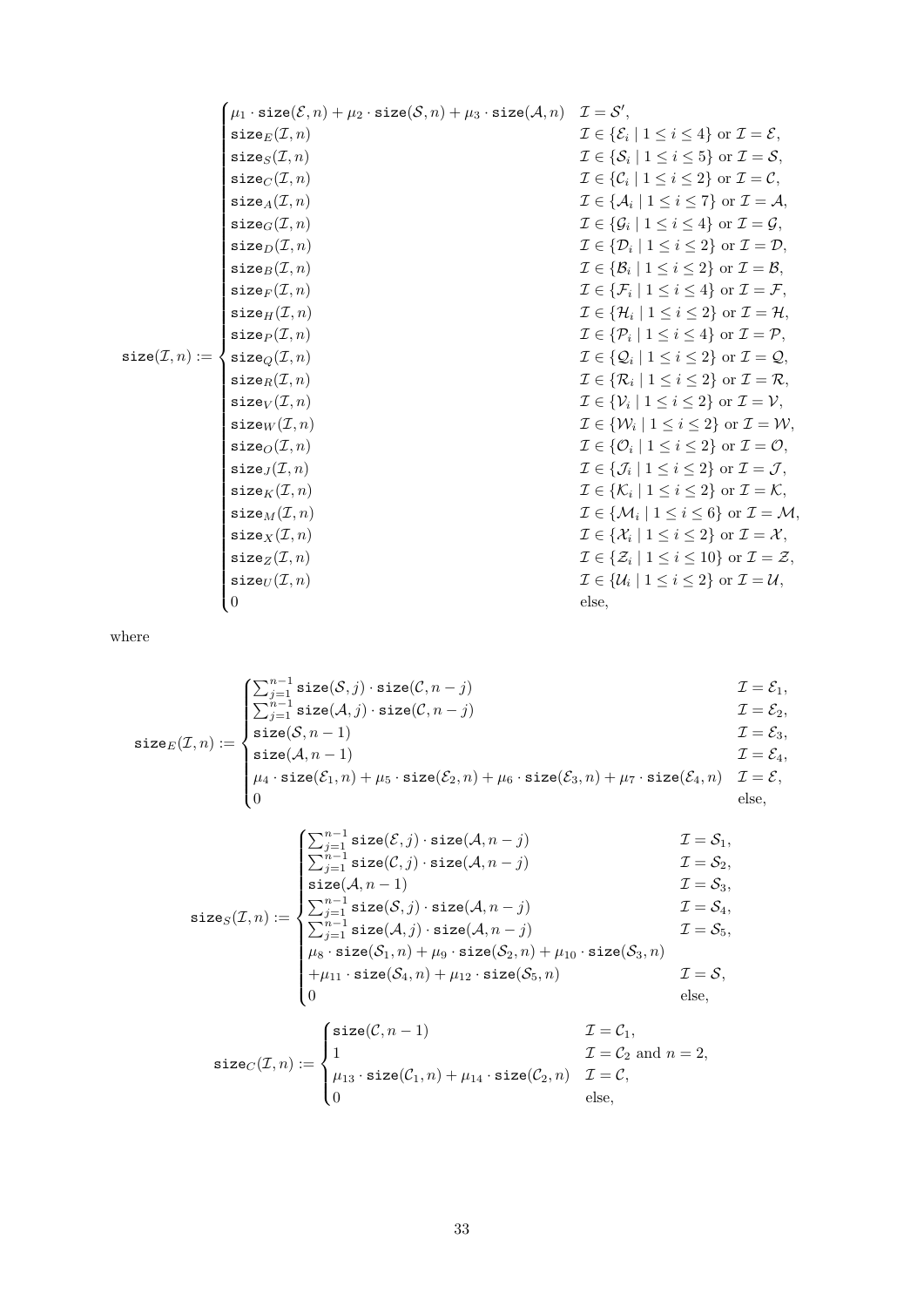$$
\text{size}_{A}(\mathcal{I}, n) := \begin{cases} \text{size}(\mathcal{A}, n-2) & \mathcal{I} = \mathcal{A}_{1}, \\ \text{size}(\mathcal{M}, n-2) & \mathcal{I} = \mathcal{A}_{2}, \\ \text{size}(\mathcal{P}, n-2) & \mathcal{I} = \mathcal{A}_{3}, \\ \text{size}(\mathcal{Q}, n-2) & \mathcal{I} = \mathcal{A}_{4}, \\ \text{size}(\mathcal{F}, n-2) & \mathcal{I} = \mathcal{A}_{5}, \\ \text{size}(\mathcal{F}, n-2) & \mathcal{I} = \mathcal{A}_{6}, \\ \text{size}(\mathcal{G}, n-2) & \mathcal{I} = \mathcal{A}_{7}, \\ \text{size}(\mathcal{G}, n-2) & \mathcal{I} = \mathcal{A}_{7}, \\ \mu_{15} \cdot \text{size}(\mathcal{A}_{1}, n) + \mu_{16} \cdot \text{size}(\mathcal{A}_{2}, n) + \mu_{17} \cdot \text{size}(\mathcal{A}_{3}, n) + \mu_{18} \cdot \text{size}(\mathcal{A}_{4}, n) \\ + \mu_{19} \cdot \text{size}(\mathcal{A}_{5}, n) + \mu_{20} \cdot \text{size}(\mathcal{A}_{6}, n) + \mu_{21} \cdot \text{size}(\mathcal{A}_{7}, n) & \mathcal{I} = \mathcal{A}, \\ 0 & \text{else}, \end{cases}
$$

$$
\texttt{size}_G(\mathcal{I}, n) := \begin{cases} \texttt{size}(\mathcal{A}, n-1) & \mathcal{I} = \mathcal{G}_1, \\ \sum_{j=1}^{n-1} \texttt{size}(\mathcal{A}, j) \cdot \texttt{size}(\mathcal{D}, n-j) & \mathcal{I} = \mathcal{G}_2, \\ \texttt{size}(\mathcal{A}, n-1) & \mathcal{I} = \mathcal{G}_3, \\ \sum_{j=1}^{n-1} \texttt{size}(\mathcal{D}, j) \cdot \texttt{size}(\mathcal{A}, n-j) & \mathcal{I} = \mathcal{G}_4, \\ \mu_{22} \cdot \texttt{size}(\mathcal{G}_1, n) + \mu_{23} \cdot \texttt{size}(\mathcal{G}_2, n) + \mu_{24} \cdot \texttt{size}(\mathcal{G}_3, n) + \mu_{25} \cdot \texttt{size}(\mathcal{G}_4, n) & \mathcal{I} = \mathcal{G}, \\ 0 & \text{else,} \end{cases}
$$

$$
\begin{aligned}\n\text{size}_D(\mathcal{I}, n) &:= \begin{cases}\n\text{size}(\mathcal{B}, n-1) & \mathcal{I} = \mathcal{D}_1, \\
1 & \mathcal{I} = \mathcal{D}_2 \text{ and } n = 2, \\
\mu_{26} \cdot \text{size}(\mathcal{D}_1, n) + \mu_{27} \cdot \text{size}(\mathcal{D}_2, n) & \mathcal{I} = \mathcal{D}, \\
0 & \text{else},\n\end{cases} \\
\text{size}_B(\mathcal{I}, n) &:= \begin{cases}\n\text{size}(\mathcal{B}, n-1) & \mathcal{I} = \mathcal{B}_1, \\
1 & \mathcal{I} = \mathcal{B}_2, \\
\mu_{28} \cdot \text{size}(\mathcal{B}_1, n) + \mu_{29} \cdot \text{size}(\mathcal{B}_2, n) & \mathcal{I} = \mathcal{B}, \\
0 & \text{else},\n\end{cases} \\
\text{else,} \\
\text{else,} \\
\text{else,} \\
\text{else,} \\
\text{else,} \\
\text{else,} \\
\text{else,} \\
\text{else,} \\
\text{else,} \\
\text{else,} \\
\text{else,} \\
\text{else,} \\
\text{else,} \\
\text{else,} \\
\text{else,} \\
\text{else,} \\
\text{else,} \\
\text{else,} \\
\text{else,} \\
\text{else,} \\
\text{else,} \\
\text{else,} \\
\text{else,} \\
\text{else,} \\
\text{else,} \\
\text{else,} \\
\text{else,} \\
\text{else,} \\
\text{else,} \\
\text{else,} \\
\text{else,} \\
\text{else,} \\
\text{else,} \\
\text{else,} \\
\text{else,} \\
\text{else,} \\
\text{else,} \\
\text{else,} \\
\text{else,} \\
\text{else,} \\
\text{else,} \\
\text{else,} \\
\text{else,} \\
\text{else,} \\
\text{else,} \\
\text{else,} \\
\text{else,} \\
\text{else,} \\
\text{else,} \\
\text{else,} \\
\text{else,} \\
\text{else,} \\
\text{else,} \\
\text{else,} \\
\text{else,} \\
\text{else,} \\
\text{else,} \\
\text{else,} \\
\text{else,} \\
\text{else,} \\
\text{else,} \\
$$

$$
\text{size}_F(\mathcal{I}, n) := \begin{cases} 1 & \mathcal{I} = \mathcal{F}_1 \text{ and } n = 3, \\ 1 & \mathcal{I} = \mathcal{F}_2 \text{ and } n = 4, \\ \text{size}(\mathcal{H}, n - 4) & \mathcal{I} = \mathcal{F}_3, \\ 1 & \mathcal{I} = \mathcal{F}_4 \text{ and } n = 5, \\ \mu_{30} \cdot \text{size}(\mathcal{F}_1, n) + \mu_{31} \cdot \text{size}(\mathcal{F}_2, n) \\ + \mu_{32} \cdot \text{size}(\mathcal{F}_3, n) + \mu_{33} \cdot \text{size}(\mathcal{F}_4, n) & \mathcal{I} = \mathcal{F}, \\ 0 & \text{else,} \end{cases}
$$

$$
\texttt{size}_{H}(\mathcal{I}, n) := \begin{cases} \texttt{size}(\mathcal{H}, n - 1) & \mathcal{I} = \mathcal{H}_{1}, \\ 1 & \mathcal{I} = \mathcal{H}_{2} \text{ and } n = 2, \\ \mu_{34} \cdot \texttt{size}(\mathcal{H}_{1}, n) + \mu_{35} \cdot \texttt{size}(\mathcal{H}_{2}, n) & \mathcal{I} = \mathcal{H}, \\ 0 & \text{else,} \end{cases}
$$

$$
\text{size}_P(\mathcal{I},n) := \begin{cases} \text{size}(\mathcal{A},n-2) & \mathcal{I} = \mathcal{P}_1, \\ \text{size}(\mathcal{A},n-3) & \mathcal{I} = \mathcal{P}_2, \\ \text{size}(\mathcal{A},n-3) & \mathcal{I} = \mathcal{P}_3, \\ \text{size}(\mathcal{A},n-4) & \mathcal{I} = \mathcal{P}_4, \\ \mu_{36} \cdot \text{size}(\mathcal{P}_1,n) + \mu_{37} \cdot \text{size}(\mathcal{P}_2,n) + \mu_{38} \cdot \text{size}(\mathcal{P}_3,n) + \mu_{39} \cdot \text{size}(\mathcal{P}_4,n) & \mathcal{I} = \mathcal{P}, \\ 0 & \text{else,} \end{cases}
$$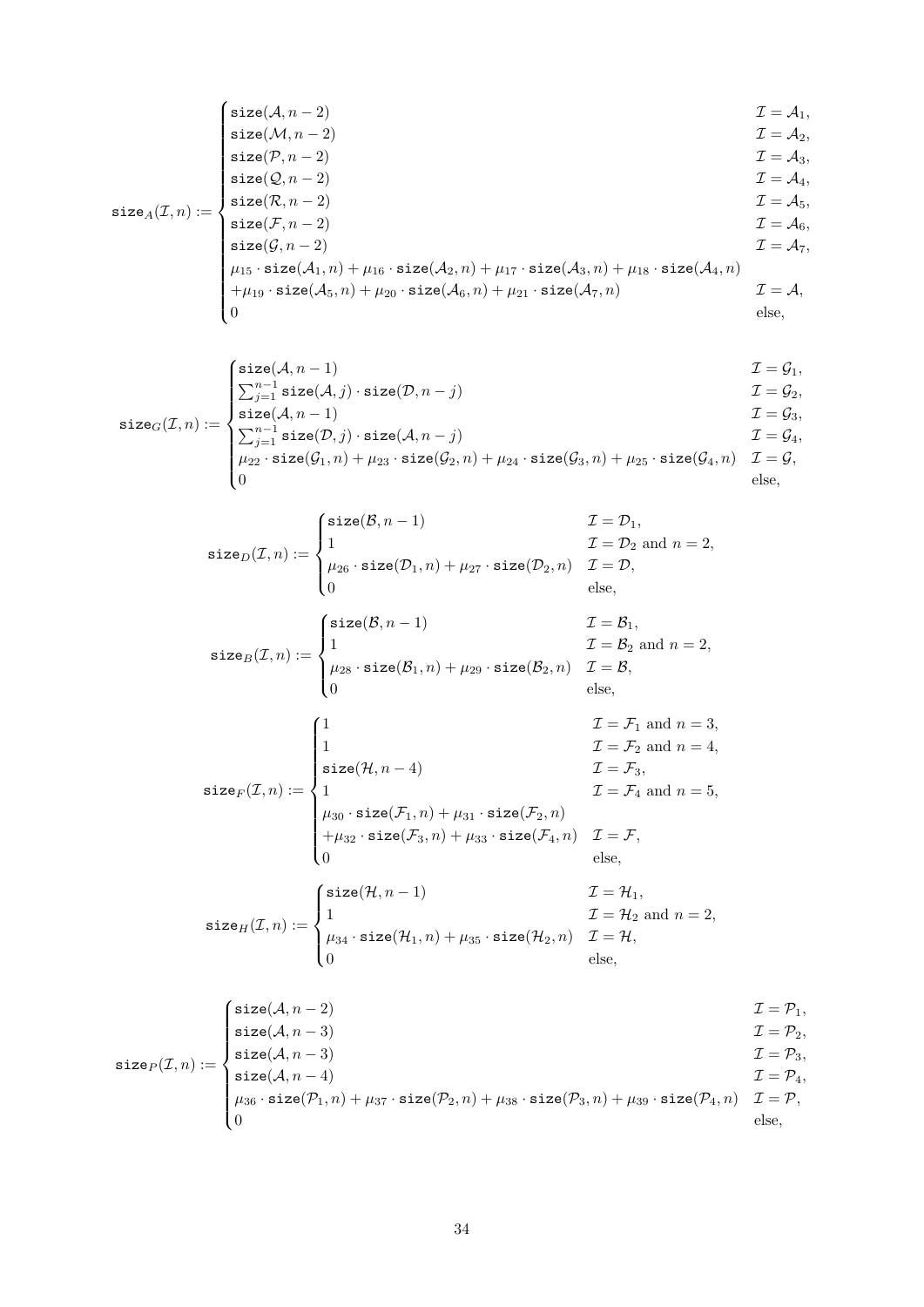$$
\begin{split} \text{size}_Q(\mathcal{I},n):=\begin{cases} \text{size}(\mathcal{O},n-4) & \mathcal{I}=\mathcal{Q}_1, \\ \mu_{40}\cdot\text{size}(\mathcal{Q}_1,n)+\mu_{41}\cdot\text{size}(\mathcal{Q}_2,n) & \mathcal{I}=\mathcal{Q}_2, \\ \mu_{40}\cdot\text{size}(\mathcal{Q}_1,n)+\mu_{41}\cdot\text{size}(\mathcal{Q}_2,n) & \mathcal{I}=\mathcal{Q}_3, \\ \text{else,}\\ 0 & \text{else,}\\ 0 & \text{else,}\\ 0 & \text{size}_R(\mathcal{I},n):=\begin{cases} \text{size}(0,n-3) & \mathcal{I}=\mathcal{R}_1, \\ \text{size}(0,n-3) & \mathcal{I}=\mathcal{R}_2, \\ \mu_{42}\cdot\text{size}(\mathcal{R}_1,n)+\mu_{43}\cdot\text{size}(\mathcal{R}_2,n) & \mathcal{I}=\mathcal{R}, \\ 0 & \text{else,}\\ 0 & \mathcal{I}=\mathcal{R}_2,\\ 0 & \text{else,}\\ 0 & \text{else,}\\ 0 & \text{size}_V(\mathcal{I},n):=\begin{cases} \sum_{j=1}^{n-1}\text{size}(\mathcal{J},j)\cdot\text{size}(\mathcal{O},n-j) & \mathcal{I}=\mathcal{V}_1, \\ \mu_{44}\cdot\text{size}(\mathcal{V}_1,n)+\mu_{45}\cdot\text{size}(\mathcal{V}_2,n) & \mathcal{I}=\mathcal{V}_1, \\ \mu_{46}\cdot\text{size}(\mathcal{V}_1,n)+\mu_{47}\cdot\text{size}(\mathcal{V}_2,n) & \mathcal{I}=\mathcal{W}_1, \\ \mu_{48}\cdot\text{size}(\mathcal{A},n-1) & \mathcal{I}=\mathcal{W}_2,\\ \mu_{48}\cdot\text{size}(\mathcal{A},n-1) & \mathcal{I}=\mathcal{W}_3,\\ 0 & \text{else,}\\ 0 & \text{else,}\\ 0 & \text{size}_V(\mathcal{I},n):=\begin{cases} \sum_{j=1}^{n-1}\text{size}(\mathcal{A},j)\cdot\text{size}(\mathcal{K},n-j) & \mathcal{I}=\mathcal{O}_1, \\ \mu_{48}\cdot\text{size}(\mathcal{O}_1,n)+\mu_{43
$$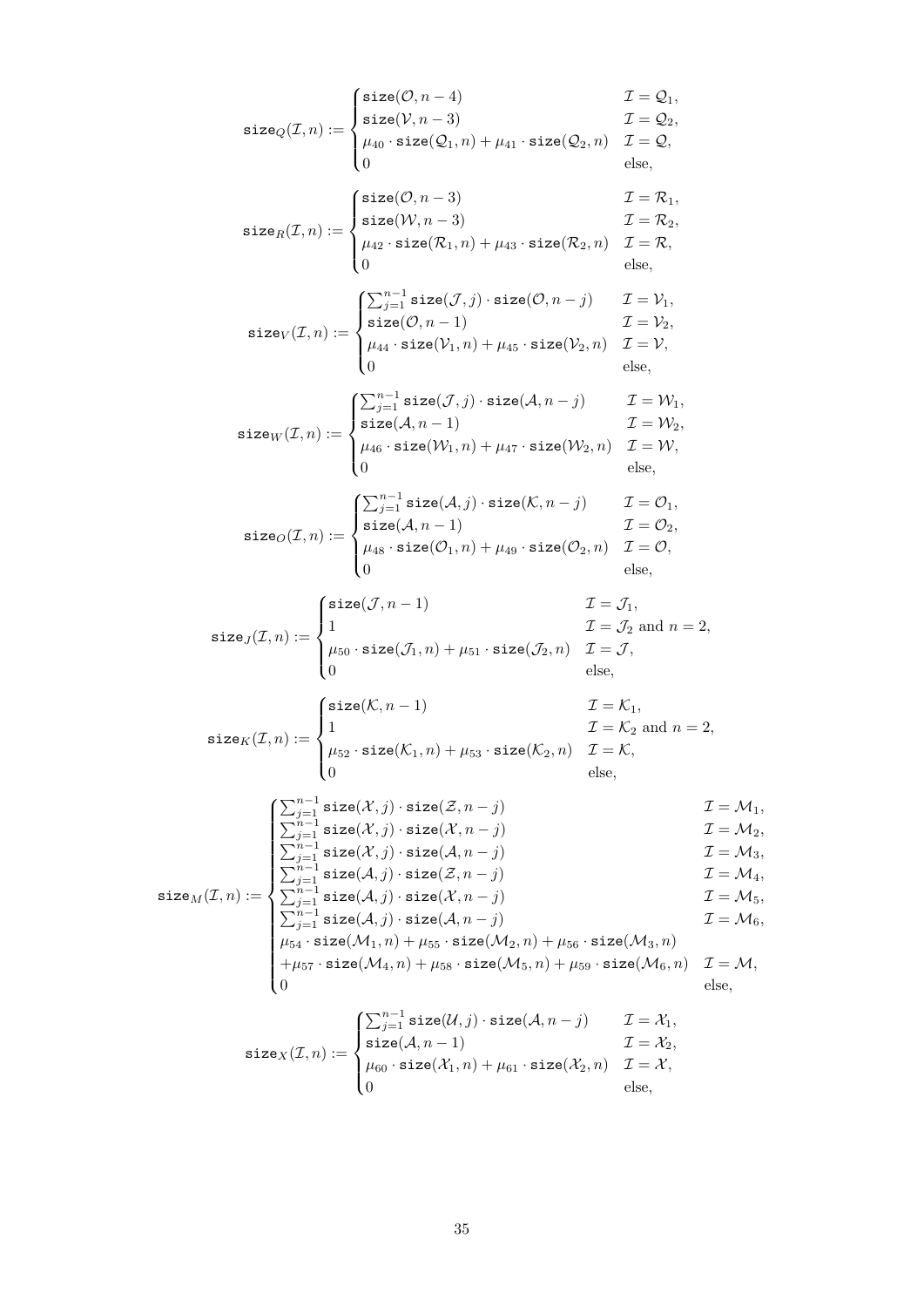$$
\begin{cases}\n\sum_{j=1}^{n-1} \text{size}(\mathcal{X},j) \cdot \text{size}(\mathcal{Z},n-j) & \mathcal{I} = \mathcal{Z}_1, \\
\sum_{j=1}^{n-1} \text{size}(\mathcal{X},j) \cdot \text{size}(\mathcal{U},n-j) & \mathcal{I} = \mathcal{Z}_2, \\
\text{size}(\mathcal{X},n-1) & \mathcal{I} = \mathcal{Z}_3, \\
\sum_{j=1}^{n-1} \text{size}(\mathcal{X},j) \cdot \text{size}(\mathcal{X},n-j) & \mathcal{I} = \mathcal{Z}_4, \\
\sum_{j=1}^{n-1} \text{size}(\mathcal{X},j) \cdot \text{size}(\mathcal{A},n-j) & \mathcal{I} = \mathcal{Z}_5, \\
\sum_{j=1}^{n-1} \text{size}(\mathcal{A},j) \cdot \text{size}(\mathcal{Z},n-j) & \mathcal{I} = \mathcal{Z}_6, \\
\sum_{j=1}^{n-1} \text{size}(\mathcal{A},j) \cdot \text{size}(\mathcal{U},n-j) & \mathcal{I} = \mathcal{Z}_6, \\
\sum_{j=1}^{n-1} \text{size}(\mathcal{A},j) \cdot \text{size}(\mathcal{U},n-j) & \mathcal{I} = \mathcal{Z}_7, \\
\sum_{j=1}^{n-1} \text{size}(\mathcal{A},j) \cdot \text{size}(\mathcal{X},n-j) & \mathcal{I} = \mathcal{Z}_8, \\
\sum_{j=1}^{n-1} \text{size}(\mathcal{A},j) \cdot \text{size}(\mathcal{A},n-j) & \mathcal{I} = \mathcal{Z}_9, \\
\sum_{j=1}^{n-1} \text{size}(\mathcal{A},j) \cdot \text{size}(\mathcal{Z}_3,n) + \mu_{64} \cdot \text{size}(\mathcal{Z}_3,n) + \mu_{65} \cdot \text{size}(\mathcal{Z}_4,n) \\
+\mu_{66} \cdot \text{size}(\mathcal{Z}_5,n) + \mu_{67} \cdot \text{size}(\mathcal{Z}_6,n) + \mu_{68} \cdot \text{size}(\mathcal{Z}_7,n) + \mu_{69} \cdot \text{size}(\mathcal{Z}_8,n) \\
+\mu_{70} \cdot \text{size}(\mathcal{Z}_9
$$

$$
\texttt{size}_{U}(\mathcal{I}, n) := \begin{cases} \texttt{size}(\mathcal{U}, n - 1) & \mathcal{I} = \mathcal{U}_1, \\ 1 & \mathcal{I} = \mathcal{U}_2 \text{ and } n = 2, \\ \mu_{72} \cdot \texttt{size}(\mathcal{U}_1, n) + \mu_{73} \cdot \texttt{size}(\mathcal{U}_2, n) & \mathcal{I} = \mathcal{U}, \\ 0 & \text{else.} \end{cases}
$$

From those recurrences, the desired algorithm can easily be constructed. As the complete presentation of this algorithm would be too comprehensive, we decided to omit it and instead refer to Algorithms 1 to 4 and 6 given in [\[WN10b\]](#page-21-2), since for the construction of our unranking algorithm, we had to use exactly these Algorithms as subroutines.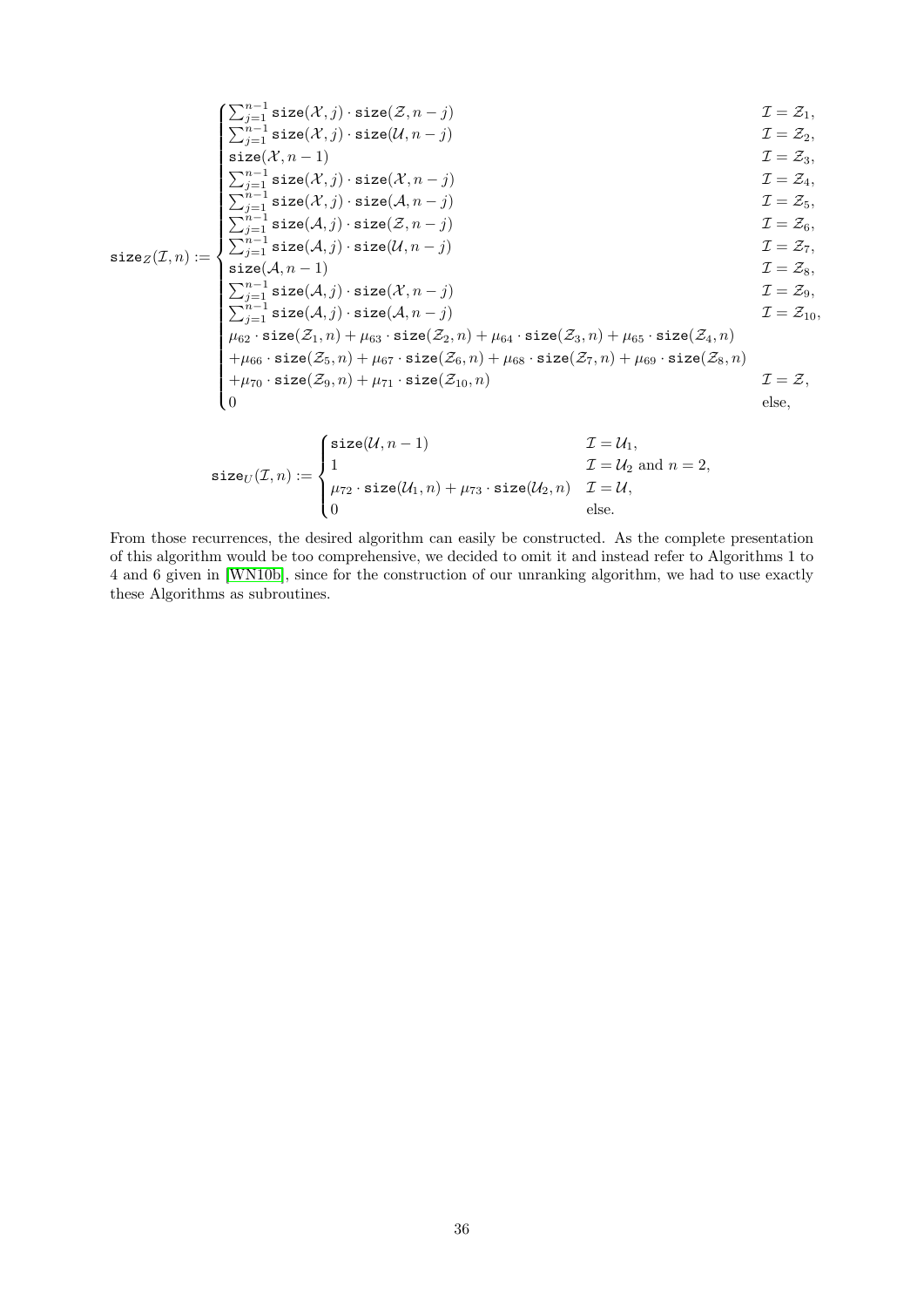# <span id="page-36-0"></span>Sm-II Tables

| Nonterminal Nt |                                                                                              | Probabilities of Rules with Premise $Nt$                                                                                                                                                   |  |
|----------------|----------------------------------------------------------------------------------------------|--------------------------------------------------------------------------------------------------------------------------------------------------------------------------------------------|--|
| S'             | $\hat{p}_1 := 1,$                                                                            |                                                                                                                                                                                            |  |
| E              | $\widehat{p}_2 := \frac{137}{6476},$                                                         | $\widehat{p}_3 := \frac{6339}{6476},$                                                                                                                                                      |  |
| S              | $\widehat{p}_4 := \frac{177}{12952}, \qquad \widehat{p}_5 := \frac{12775}{12952},$           |                                                                                                                                                                                            |  |
| т              | $\widehat{p}_6 := \frac{11086}{12775}, \qquad \widehat{p}_7 := \frac{1689}{12775},$          |                                                                                                                                                                                            |  |
| $\mathcal{C}$  |                                                                                              | $\widehat{p}_8 := \frac{14367}{148978}, \quad \widehat{p}_9 := \frac{134611}{148978},$                                                                                                     |  |
| А              | $\hat{p}_{10} := 1,$                                                                         |                                                                                                                                                                                            |  |
| L              |                                                                                              | $\widehat{p}_{11} := \frac{605069}{792975}, \quad \widehat{p}_{12} := \frac{31912}{792975}, \quad \widehat{p}_{13} := \frac{4912}{264325}, \quad \widehat{p}_{14} := \frac{5821}{158595},$ |  |
|                |                                                                                              | $\widehat{p}_{15} := \frac{1893}{264325}, \quad \widehat{p}_{16} := \frac{2723}{31719}, \quad \widehat{p}_{17} := \frac{38399}{792975},$                                                   |  |
| G              |                                                                                              | $\widehat{p}_{18} := \frac{11667}{38399}, \quad \widehat{p}_{19} := \frac{7235}{38399}, \quad \widehat{p}_{20} := \frac{11831}{38399}, \quad \widehat{p}_{21} := \frac{7666}{38399},$      |  |
| D              | $\hat{p}_{22} := 1,$                                                                         |                                                                                                                                                                                            |  |
| Β              | $\widehat{p}_{23} := \frac{4967}{12748}, \quad \widehat{p}_{24} := \frac{7781}{12748},$      |                                                                                                                                                                                            |  |
| F              |                                                                                              | $\widehat{p}_{25} := \frac{3912}{68075},$ $\widehat{p}_{26} := \frac{23208}{68075},$ $\widehat{p}_{27} := \frac{8191}{13615},$                                                             |  |
| Η              | $\widehat{p}_{28} := \frac{8191}{40700}, \quad \widehat{p}_{29} := \frac{32509}{40700},$     |                                                                                                                                                                                            |  |
| P              |                                                                                              | $\widehat{p}_{30} := \frac{533}{4912},$ $\widehat{p}_{31} := \frac{1053}{4912},$ $\widehat{p}_{32} := \frac{2963}{14736},$ $\widehat{p}_{33} := \frac{7015}{14736}$                        |  |
| Q              | $\widehat{p}_{34} := \frac{4986}{29105}, \quad \widehat{p}_{35} := \frac{24119}{29105},$     |                                                                                                                                                                                            |  |
| R              | $\widehat{p}_{36} := \frac{2357}{5679}, \qquad \widehat{p}_{37} := \frac{3322}{5679},$       |                                                                                                                                                                                            |  |
| V              | $\hat{p}_{38} := 1,$                                                                         |                                                                                                                                                                                            |  |
| W              | $\hat{p}_{39} := 1,$                                                                         |                                                                                                                                                                                            |  |
| O              | $\hat{p}_{40} := 1,$                                                                         |                                                                                                                                                                                            |  |
| J.             | $\widehat{p}_{41} := \frac{27441}{84620}, \quad \widehat{p}_{42} := \frac{57179}{84620},$    |                                                                                                                                                                                            |  |
| K              | $\widehat{p}_{43} := \frac{15731}{53725}, \quad \widehat{p}_{44} := \frac{37994}{53725},$    |                                                                                                                                                                                            |  |
| М              | $\hat{p}_{45} := 1,$                                                                         |                                                                                                                                                                                            |  |
| X              | $\widehat{p}_{46} := \frac{6196}{87035}, \quad \widehat{p}_{47} := \frac{80839}{87035},$     |                                                                                                                                                                                            |  |
| Υ              | $\widehat{p}_{48} := 1,$                                                                     |                                                                                                                                                                                            |  |
| Z              | $\widehat{p}_{49} := \frac{2812}{55123}, \quad \widehat{p}_{50} := \frac{52311}{55123},$     |                                                                                                                                                                                            |  |
| Ν              | $\widehat{p}_{51} := \frac{7737}{17437}, \quad \widehat{p}_{52} := \frac{9700}{17437},$      |                                                                                                                                                                                            |  |
| U              | $\widehat{p}_{53} := \frac{109939}{518817}, \quad \widehat{p}_{54} := \frac{408878}{518817}$ |                                                                                                                                                                                            |  |

Table 1: The probabilities (relative frequencies) for the production rules of the SCFG  $\mathcal{G}_{\rm sto}$ , obtained by training it using our biological database.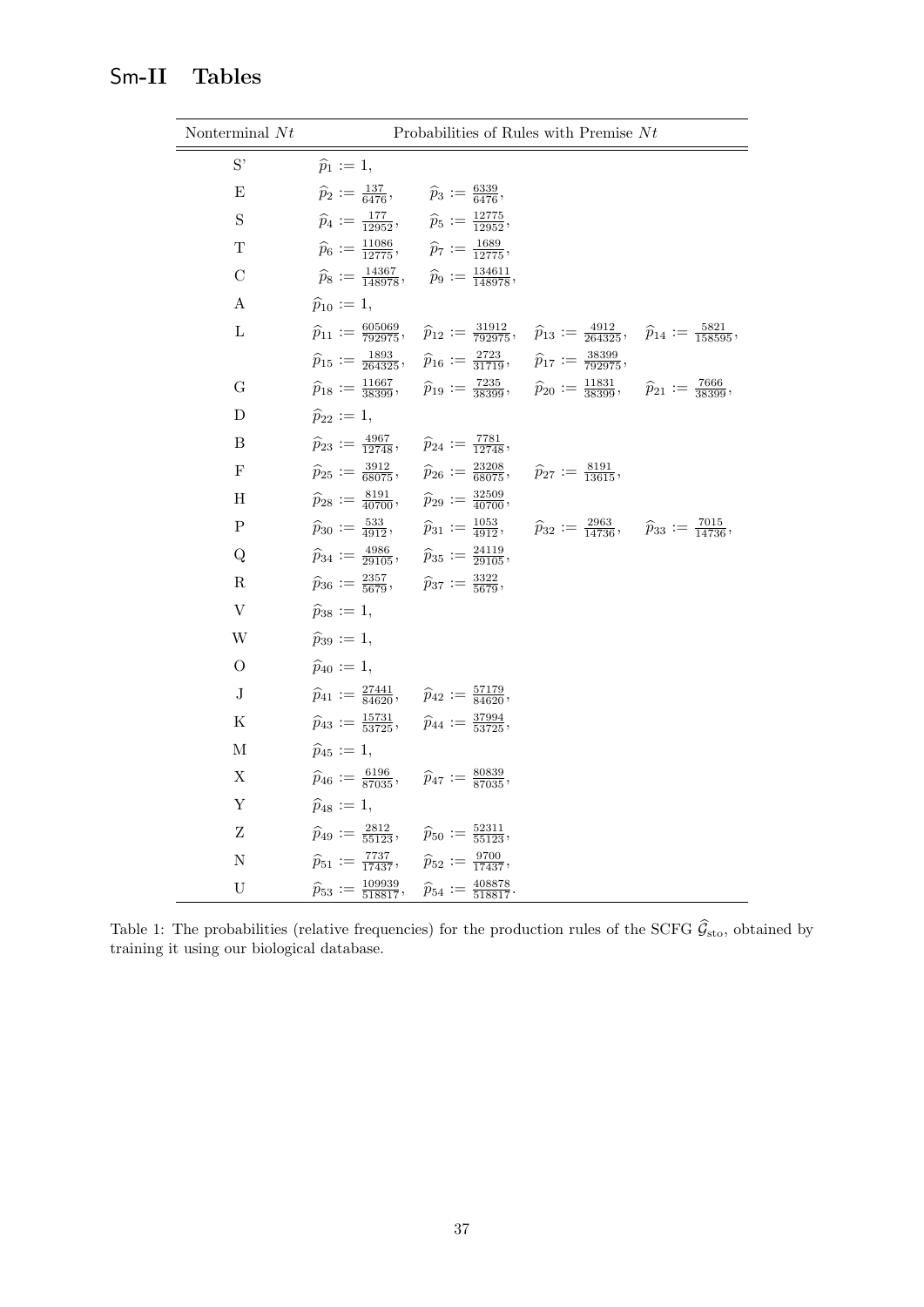| Nonterminal $Nt$ |                                                               | Probabilities of Rules with Premise Nt                                                                                          |  |
|------------------|---------------------------------------------------------------|---------------------------------------------------------------------------------------------------------------------------------|--|
| $\overline{S'}$  | $\hat{p}_1 := 1.000,$                                         |                                                                                                                                 |  |
| Ε                |                                                               | $\widehat{p}_2 := 0.021, \quad \widehat{p}_3 := 0.979,$                                                                         |  |
| S                |                                                               | $\widehat{p}_4 := 0.014, \quad \widehat{p}_5 := 0.986,$                                                                         |  |
| т                |                                                               | $\hat{p}_6 := 0.868, \quad \hat{p}_7 := 0.132,$                                                                                 |  |
| $\mathcal{C}$    |                                                               | $\widehat{p}_8 := 0.096, \quad \widehat{p}_9 := 0.904,$                                                                         |  |
| A                | $\hat{p}_{10} := 1.000$                                       |                                                                                                                                 |  |
| L                |                                                               | $\widehat{p}_{11} := 0.763, \quad \widehat{p}_{12} := 0.040, \quad \widehat{p}_{13} := 0.019, \quad \widehat{p}_{14} := 0.037,$ |  |
|                  |                                                               | $\widehat{p}_{15} := 0.007, \quad \widehat{p}_{16} := 0.086, \quad \widehat{p}_{17} := 0.048,$                                  |  |
| G                |                                                               | $\hat{p}_{18} := 0.304, \quad \hat{p}_{19} := 0.188, \quad \hat{p}_{20} := 0.308, \quad \hat{p}_{21} := 0.200,$                 |  |
| D                | $\hat{p}_{22} := 1.000$                                       |                                                                                                                                 |  |
| B                | $\widehat{p}_{23} := 0.390, \quad \widehat{p}_{24} := 0.610,$ |                                                                                                                                 |  |
| $_{\rm F}$       |                                                               | $\widehat{p}_{25} := 0.057, \quad \widehat{p}_{26} := 0.341, \quad \widehat{p}_{27} := 0.602,$                                  |  |
| H                | $\widehat{p}_{28} := 0.201, \quad \widehat{p}_{29} := 0.799,$ |                                                                                                                                 |  |
| P                |                                                               | $\hat{p}_{30} := 0.109, \quad \hat{p}_{31} := 0.214, \quad \hat{p}_{32} := 0.201, \quad \hat{p}_{33} := 0.476,$                 |  |
| Q                | $\widehat{p}_{34} := 0.171, \quad \widehat{p}_{35} := 0.829,$ |                                                                                                                                 |  |
| $\mathbf R$      | $\widehat{p}_{36} := 0.415, \quad \widehat{p}_{37} := 0.585,$ |                                                                                                                                 |  |
| V                | $\widehat{p}_{38} := 1.000$                                   |                                                                                                                                 |  |
| W                | $\hat{p}_{39} := 1.000$                                       |                                                                                                                                 |  |
| $\Omega$         | $\hat{p}_{40} := 1.000$                                       |                                                                                                                                 |  |
| J                | $\widehat{p}_{41} := 0.324, \quad \widehat{p}_{42} := 0.676,$ |                                                                                                                                 |  |
| Κ                | $\widehat{p}_{43} := 0.293, \quad \widehat{p}_{44} := 0.707,$ |                                                                                                                                 |  |
| М                | $\hat{p}_{45} := 1.0000$                                      |                                                                                                                                 |  |
| X                | $\widehat{p}_{46} := 0.071, \quad \widehat{p}_{47} := 0.929,$ |                                                                                                                                 |  |
| Y                | $\hat{p}_{48} := 1.0000$                                      |                                                                                                                                 |  |
| Z                | $\widehat{p}_{49} := 0.051, \quad \widehat{p}_{50} := 0.949,$ |                                                                                                                                 |  |
| N                | $\widehat{p}_{51} := 0.444, \quad \widehat{p}_{52} := 0.556,$ |                                                                                                                                 |  |
| U                | $\widehat{p}_{53} := 0.212,$                                  | $\widehat{p}_{54} := 0.788.$                                                                                                    |  |

Table 2: Floating point approximations of the probabilities (relative frequencies) for the production rules of the SCFG  $\mathcal{G}_{\text{sto}}$  (rounded to three decimal places).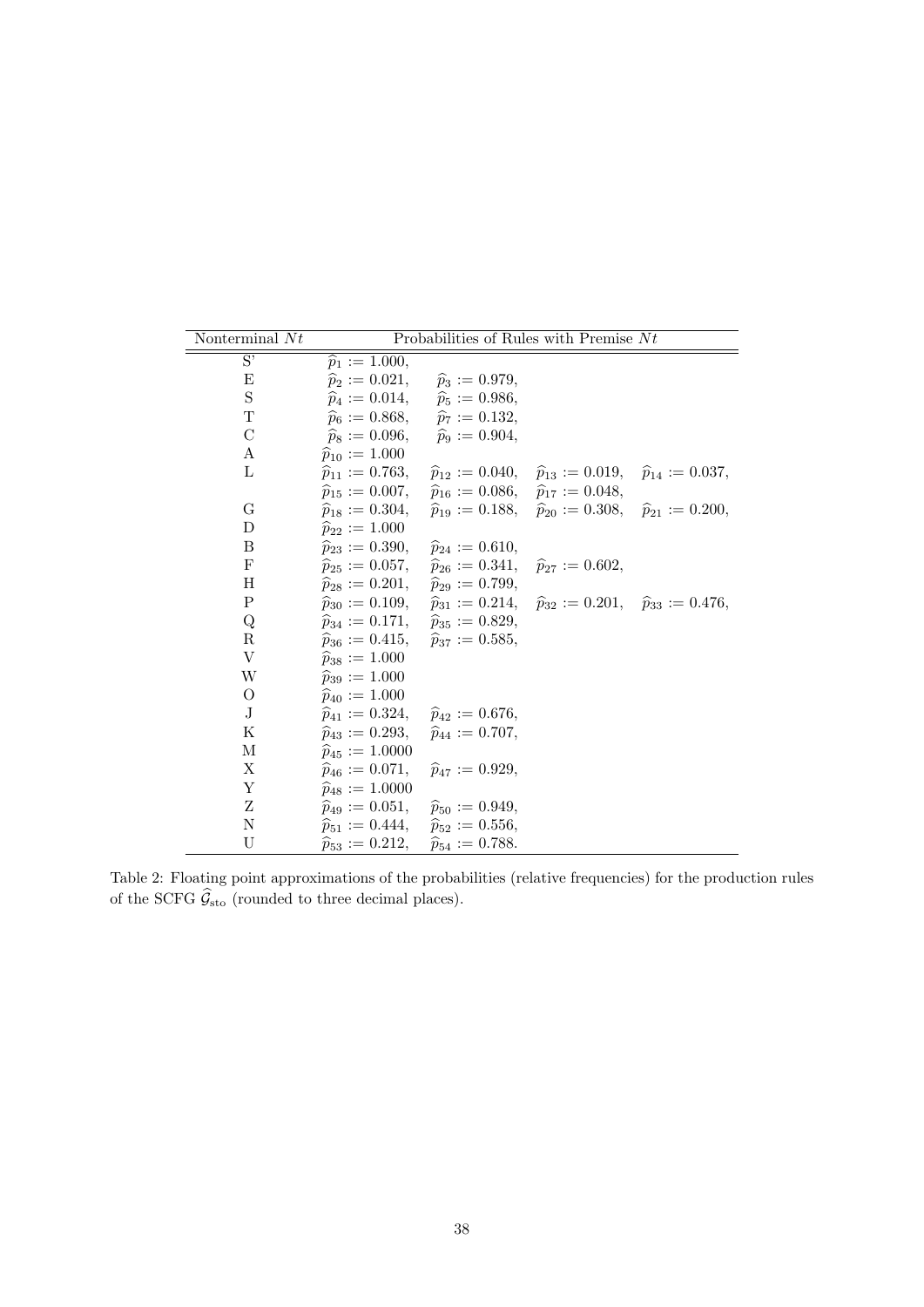| Nonterminal $Nt$ |                           | Weights of Rules with Premise $Nt$                      |                                                                                    |                                                         |
|------------------|---------------------------|---------------------------------------------------------|------------------------------------------------------------------------------------|---------------------------------------------------------|
| $\overline{S}$   | $\lambda_1 := 1.0000,$    |                                                         | $\lambda_2 := 0.0212, \quad \lambda_3 := 0.0003,$                                  |                                                         |
| Ε                | $\lambda_4 := 0.9788,$    |                                                         | $\lambda_5 := 0.0134, \quad \lambda_6 := 0.0944, \quad \lambda_7 := 0.0013,$       |                                                         |
| $\mathbf S$      | $\lambda_8 := 0.8559,$    |                                                         | $\lambda_9 := 0.1304, \quad \lambda_{10} := 0.0126, \quad \lambda_{11} := 0.0181,$ |                                                         |
|                  | $\lambda_{12} := 0.0002,$ |                                                         |                                                                                    |                                                         |
| $\mathcal{C}$    | $\lambda_{13} := 0.9036,$ | $\lambda_{14} := 0.0871,$                               |                                                                                    |                                                         |
| A                | $\lambda_{15} := 0.7630,$ | $\lambda_{16} := 0.0402,$                               | $\lambda_{17} := 0.0186,$                                                          | $\lambda_{18} := 0.0367,$                               |
|                  | $\lambda_{19} := 0.0072,$ | $\lambda_{20} := 0.0858,$                               | $\lambda_{21} := 0.0484,$                                                          |                                                         |
| $\mathcal G$     | $\lambda_{22} := 0.3038,$ | $\lambda_{23} := 0.1884,$                               | $\lambda_{24} := 0.3081, \quad \lambda_{25} := 0.1996,$                            |                                                         |
| D                | $\lambda_{26} := 1.0000,$ | $\lambda_{27} := 0.3896,$                               |                                                                                    |                                                         |
| B                | $\lambda_{28} := 0.6104,$ | $\lambda_{29} := 0.2378,$                               |                                                                                    |                                                         |
| F                | $\lambda_{30} := 0.0575,$ | $\lambda_{31} := 0.3409,$                               | $\lambda_{32} := 0.6016, \quad \lambda_{33} := 0.1211,$                            |                                                         |
| H                | $\lambda_{34} := 0.7987,$ | $\lambda_{35} := 0.1608,$                               |                                                                                    |                                                         |
| P                | $\lambda_{36} := 0.1085,$ | $\lambda_{37} := 0.2144,$                               | $\lambda_{38} := 0.2011, \quad \lambda_{39} := 0.4760,$                            |                                                         |
| Q                | $\lambda_{40} := 0.1713,$ | $\lambda_{41} := 0.8287,$                               |                                                                                    |                                                         |
| R                | $\lambda_{42} := 0.4150,$ | $\lambda_{43} := 0.5850,$                               |                                                                                    |                                                         |
| V                | $\lambda_{44} := 1.0000,$ | $\lambda_{45} := 0.3243,$                               |                                                                                    |                                                         |
| W                |                           | $\lambda_{46} := 1.0000, \quad \lambda_{47} := 0.3243,$ |                                                                                    |                                                         |
| $\Omega$         | $\lambda_{48} := 1.0000,$ | $\lambda_{49} := 0.2928,$                               |                                                                                    |                                                         |
| J                | $\lambda_{50} := 0.6757,$ | $\lambda_{51} := 0.2191,$                               |                                                                                    |                                                         |
| K                | $\lambda_{52} := 0.7072,$ | $\lambda_{53} := 0.2071,$                               |                                                                                    |                                                         |
| М                | $\lambda_{54} := 1.0000,$ | $\lambda_{55} := 0.0510,$                               | $\lambda_{56} := 0.0036, \quad \lambda_{57} := 0.0712,$                            |                                                         |
|                  | $\lambda_{58} := 0.0036,$ | $\lambda_{59} := 0.0003,$                               |                                                                                    |                                                         |
| X                | $\lambda_{60} := 0.9288,$ | $\lambda_{61} := 0.1968,$                               |                                                                                    |                                                         |
| Ζ                | $\lambda_{62} := 0.4211,$ | $\lambda_{63} := 0.5279,$                               |                                                                                    | $\lambda_{64} := 0.1119, \quad \lambda_{65} := 0.0215,$ |
|                  | $\lambda_{66} := 0.0015,$ | $\lambda_{67} := 0.0300,$                               | $\lambda_{68} := 0.0376, \quad \lambda_{69} := 0.0080,$                            |                                                         |
|                  | $\lambda_{70} := 0.0015,$ | $\lambda_{71} := 0.0001,$                               |                                                                                    |                                                         |
| U                | $\lambda_{72} := 0.7881,$ | $\lambda_{73} := 0.1670.$                               |                                                                                    |                                                         |

Table 3: Floating point approximations of the probabilities (weights)  $\lambda_i$ ,  $1 \le i \le 73$ , for the production rules of the grammar  $\hat{\mathcal{G}}_{\text{sto}}^{*}$  (rounded to four decimal places). Note that for  $i \in \{74, \ldots, 105\}, \lambda_i := 1$ holds.